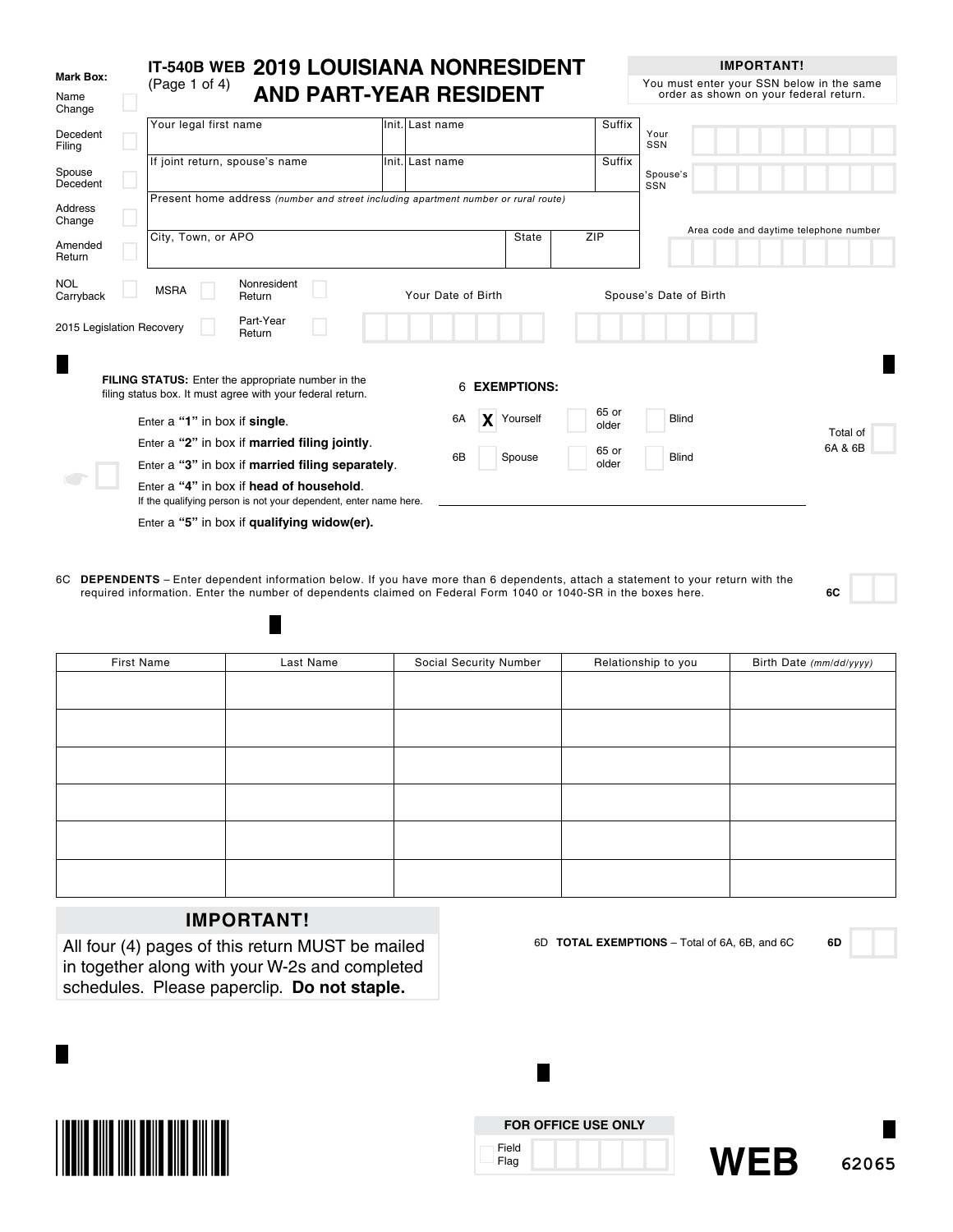П

|                | If you are not required to file a federal<br>00<br>return, indicate wages here.                                                                                                                                                                                                          | Mark this box and enter zero "0" on Line 14. |
|----------------|------------------------------------------------------------------------------------------------------------------------------------------------------------------------------------------------------------------------------------------------------------------------------------------|----------------------------------------------|
| $\overline{7}$ | FEDERAL ADJUSTED GROSS INCOME – Enter the amount of your Federal Adjusted Gross Income<br>from the NPR worksheet, Federal column, Line 12.                                                                                                                                               | $\overline{7}$<br>00                         |
| 8              | LOUISIANA ADJUSTED GROSS INCOME - Enter the amount of your Louisiana Adjusted Gross Income<br>from the NPR worksheet, Line 20.                                                                                                                                                           | 8                                            |
| 9              | RATIO OF LOUISIANA ADJUSTED GROSS INCOME TO FEDERAL ADJUSTED GROSS INCOME -<br>Divide Line 8 by Line 7. Carry out to two decimal places in the percentage. DO NOT ROUND UP. The<br>percentage cannot exceed 100%.                                                                        | 9                                            |
|                | If you did not itemize your deductions on your federal return, leave Lines 10A, 10B, and 10C blank and<br>go to Line 10D.                                                                                                                                                                |                                              |
| 10A            | FEDERAL ITEMIZED DEDUCTIONS                                                                                                                                                                                                                                                              | $ 00\rangle$<br>10A                          |
| 10B            | FEDERAL STANDARD DEDUCTION                                                                                                                                                                                                                                                               | 10B<br>$ 00\rangle$                          |
| 10C            | EXCESS FEDERAL ITEMIZED DEDUCTIONS - Subtract Line 10B from Line 10A.                                                                                                                                                                                                                    | 00<br>10C                                    |
| 10D            | FEDERAL INCOME TAX - See instructions. If your federal income tax has been<br>2<br>decreased by the foreign tax credit, see instructions for optional deduction. If<br>your federal income tax has been decreased by a federal disaster credit allowed<br>by the IRS, see Schedule H-NR. | 10D<br>00                                    |
| 10E            | TOTAL DEDUCTIONS - Add Lines 10C and 10D.                                                                                                                                                                                                                                                | 00<br>10E                                    |
| 10F            | ALLOWABLE DEDUCTIONS – Multiply Line 10E by the percentage on Line 9. Round to the nearest<br>dollar.                                                                                                                                                                                    | 10F<br>00                                    |
| 11             | LOUISIANA NET INCOME - Subtract Line 10F from Line 8. If less than zero, enter zero "0."                                                                                                                                                                                                 | 11                                           |
| 12             | YOUR LOUISIANA INCOME TAX - See the Tax Computation Worksheet to calculate the amount of<br>your Louisiana income tax.                                                                                                                                                                   | 12                                           |
| 13             | ×<br>NONREFUNDABLE PRIORITY 1 CREDITS - From Schedule C-NR, Line 8                                                                                                                                                                                                                       | 13                                           |
| 14             | TAX LIABILITY AFTER NONREFUNDABLE PRIORITY 1 CREDITS - Subtract Line 13 from Line 12. If<br>the result is less than zero, or you are not required to file a federal return, enter zero "0."                                                                                              | 14                                           |
| 15             | 2019 LOUISIANA REFUNDABLE CHILD CARE CREDIT - Your Federal Adjusted Gross Income<br>must be EQUAL TO OR LESS THAN \$25,000 to claim the credit on this line. See the instructions<br>and the Refundable Care Credit Worksheet.                                                           | $ 00\rangle$<br>15                           |
| 15A            | Enter the qualified expense amount from the Refundable Child Care Credit Worksheet, Line 3.                                                                                                                                                                                              | 15Α                                          |
| 15B            | Enter the amount from the Refundable Child Care Credit Worksheet, Line 6.                                                                                                                                                                                                                | 15B                                          |
| 16             | 2019 LOUISIANA REFUNDABLE SCHOOL READINESS CREDIT - Your Federal Adjusted Gross<br>Income must be EQUAL TO OR LESS THAN \$25,000 to claim the credit on this line. See the<br>Refundable School Readiness Credit Worksheet.<br>5<br>3<br>2<br>4                                          | 16                                           |
| 17             | LOUISIANA CITIZENS INSURANCE CREDIT<br>17A<br>0101                                                                                                                                                                                                                                       | 00<br>17                                     |
| 18             | OTHER REFUNDABLE PRIORITY 2 CREDITS - From Schedule F-NR, Line 10                                                                                                                                                                                                                        | $ 00\rangle$<br>18                           |
| 19             | TOTAL REFUNDABLE PRIORITY 2 CREDITS - Add Lines 15, and 16 through 18. Do not include<br>amounts on Lines 15A, 15B, and 17A.                                                                                                                                                             | $ 00\rangle$<br>19                           |
| 20             | TAX LIABILITY AFTER REFUNDABLE PRIORITY 2 CREDITS                                                                                                                                                                                                                                        | 20                                           |
| 21             | OVERPAYMENT AFTER REFUNDABLE PRIORITY 2 CREDITS                                                                                                                                                                                                                                          | 21                                           |



| Enter the first 4 |  |
|-------------------|--|
| letters of vour   |  |
| last name in      |  |
| these boxes.      |  |

**CONTINUE ON NEXT PAGE**



×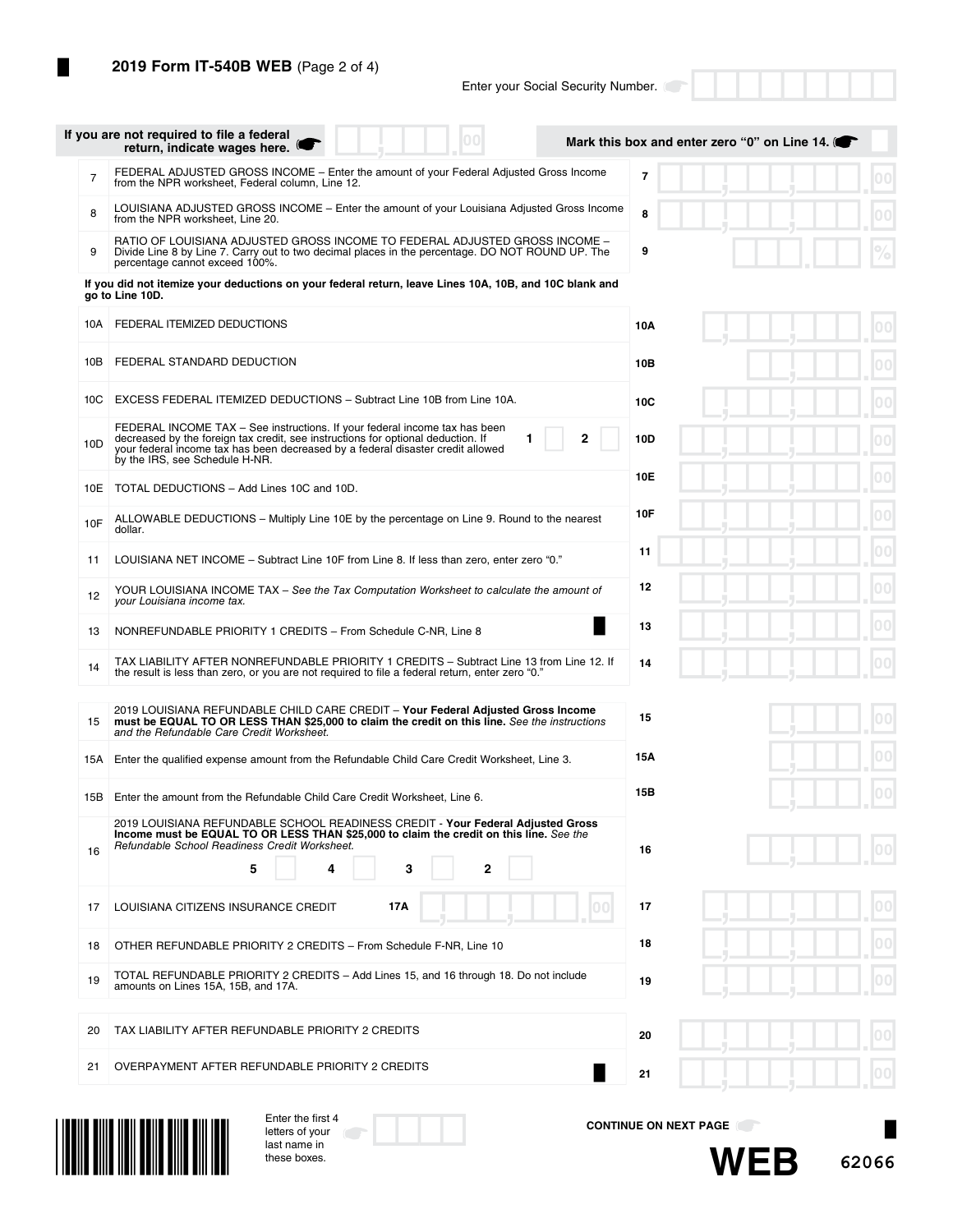## **2019 Form IT-540B WEB** (Page 3 of 4)

24 CONSUMER USE TAX

22 NONREFUNDABLE PRIORITY 3 CREDITS - From Schedule J-NR, Line 16

23 ADJUSTED LOUISIANA INCOME TAX – Subtract Line 22 from Line 20.

25 TOTAL INCOME TAX AND CONSUMER USE TAX – Add Lines 23 and 24.

|  |  | Enter your Social Security Number. |
|--|--|------------------------------------|
|  |  |                                    |

No use tax due.

Amount from the Consumer Use Tax Worksheet.

**22**

**23**

**24**

**25**

|  |  |  | 00<br>п |
|--|--|--|---------|
|  |  |  | 00<br>п |
|  |  |  | 00<br>г |
|  |  |  | 00      |

|                 | 26 | OVERPAYMENT OF REFUNDABLE PRIORITY 2 CREDITS - Enter the amount from Line 21.              | 26 |  |
|-----------------|----|--------------------------------------------------------------------------------------------|----|--|
|                 | 27 | REFUNDABLE PRIORITY 4 CREDITS - From Schedule I-NR, Line 6                                 | 27 |  |
|                 | 28 | AMOUNT OF LOUISIANA TAX WITHHELD FOR 2019 - Attach Forms W-2 and 1099.                     | 28 |  |
|                 | 29 | AMOUNT OF CREDIT CARRIED FORWARD FROM 2018                                                 | 29 |  |
| <b>SLNEMAVC</b> | 30 | AMOUNT PAID ON YOUR BEHALF BY A COMPOSITE PARTNERSHIP FILING<br>Enter name of partnership. | 30 |  |
|                 | 31 | AMOUNT OF ESTIMATED PAYMENTS MADE FOR 2019                                                 | 31 |  |
|                 | 32 | AMOUNT PAID WITH EXTENSION REQUEST                                                         | 32 |  |

| 33 | TOTAL REFUNDABLE TAX CREDITS AND PAYMENTS - Add Lines 26 through 32.                                                                                                                                                    | 33 |
|----|-------------------------------------------------------------------------------------------------------------------------------------------------------------------------------------------------------------------------|----|
| 34 | OVERPAYMENT – If Line 33 is greater than Line 25, subtract Line 25 from Line 33. Your overpayment may be<br>reduced by Underpayment of Estimated Tax Penalty. Otherwise, go to Line 41.                                 | 34 |
| 35 | UNDERPAYMENT PENALTY – See the instructions for Underpayment Penalty and Form R-210NR.<br>If you are a farmer, check the box.                                                                                           | 35 |
| 36 | ADJUSTED OVERPAYMENT – If Line 34 is greater than Line 35, subtract Line 35 from Line 34, and enter on<br>Line 36. If Line 35 is greater than Line 34, subtract Line 34 from Line 35, and enter the balance on Line 41. | 36 |
| 37 | TOTAL DONATIONS - From Schedule D-NR, Line 18                                                                                                                                                                           | 37 |

38 SUBTOTAL – Subtract Line 37 from Line 36. This amount of overpayment is available for credit or refund.

39 AMOUNT OF LINE 38 TO BE CREDITED TO 2020 INCOME TAX **CREDIT**

AMOUNT TO BE REFUNDED – Subtract Line 39 from Line 38. If mailing to LDR, use Address 2 on the next page.

| ٠<br>ч |  | ٠ |  | .<br>п              |
|--------|--|---|--|---------------------|
|        |  |   |  | 00                  |
|        |  |   |  | 0 <sup>0</sup><br>ш |
|        |  |   |  | 0 <sub>0</sub><br>п |
|        |  |   |  | $ 00\rangle$        |
|        |  |   |  |                     |

| <b>SOL</b><br>REFUND | 40 | Enter a "2" in box if you want to receive your refund by paper check.<br>Enter a "3" in box if you want to receive your refund by direct deposit. Complete<br>information below. If information is unreadable, you are filing for the first time, or if<br>you do not make a refund selection, you will receive your refund by paper check. | 40<br><b>REFUND</b>                                                                                         |
|----------------------|----|---------------------------------------------------------------------------------------------------------------------------------------------------------------------------------------------------------------------------------------------------------------------------------------------------------------------------------------------|-------------------------------------------------------------------------------------------------------------|
|                      |    |                                                                                                                                                                                                                                                                                                                                             | DIRECT DEPOSIT INFORMATION                                                                                  |
|                      |    | Savings<br>Checking<br>Type:                                                                                                                                                                                                                                                                                                                | Will this refund be forwarded to a financial<br>No<br>Yes<br>institution located outside the United States? |
|                      |    | Routing<br>Number                                                                                                                                                                                                                                                                                                                           | Account<br>Number                                                                                           |
|                      |    |                                                                                                                                                                                                                                                                                                                                             |                                                                                                             |



DUE  $\overline{\mathbf{Q}}$ 

> Enter the first 4 letters of your last name in these boxes.

**COMPLETE AND SIGN RETURN ON NEXT PAGE**

**38**

**39**



**62067**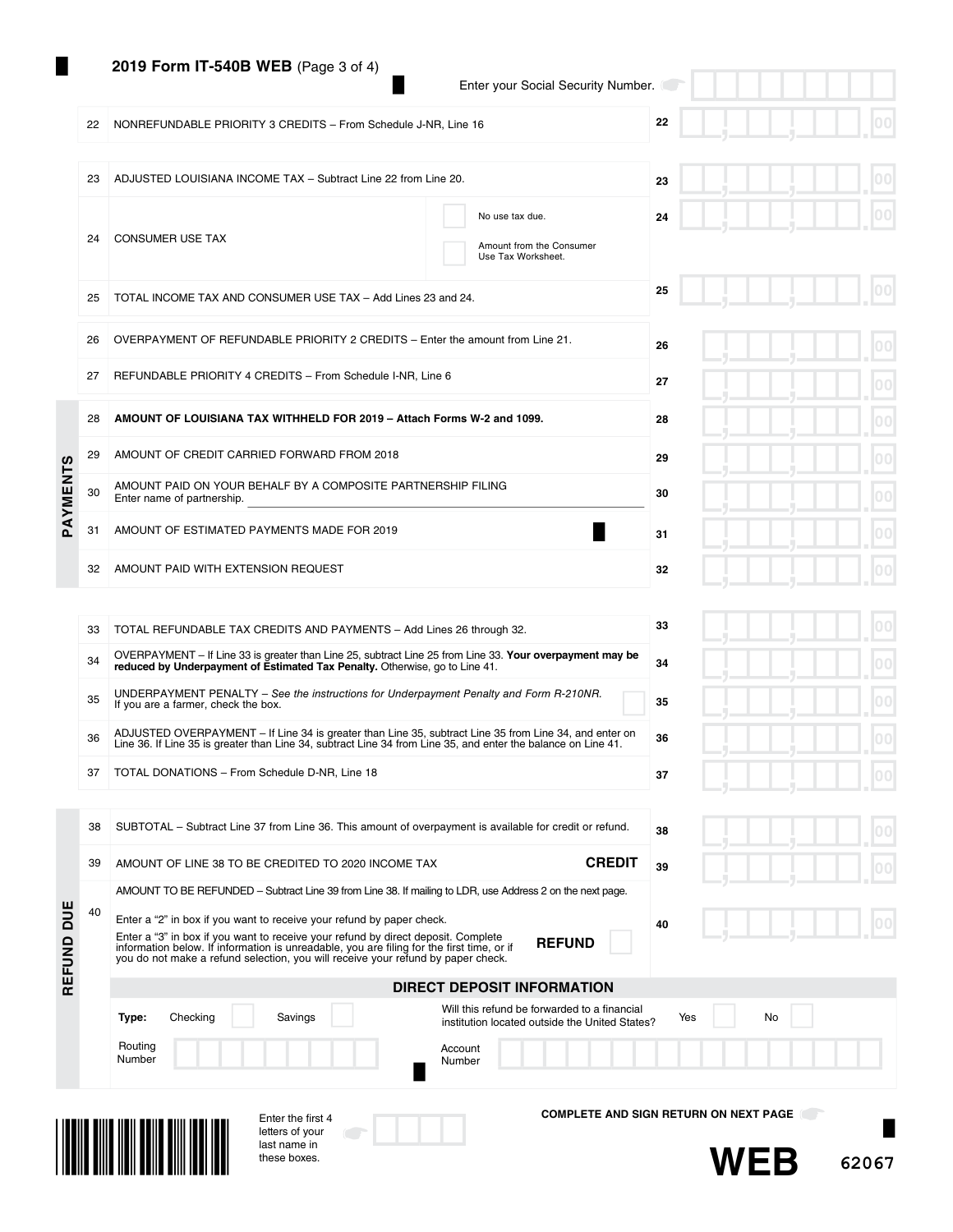## **2019 Form IT-540B WEB**(Page 4 of 4)

Enter your Social Security Number.

|                      | 41                                                                                                                                  | AMOUNT YOU OWE - If Line 25 is greater than Line 33, subtract Line 33 from Line 25.                                                                         |                                                                                            |    |  |
|----------------------|-------------------------------------------------------------------------------------------------------------------------------------|-------------------------------------------------------------------------------------------------------------------------------------------------------------|--------------------------------------------------------------------------------------------|----|--|
|                      | 42                                                                                                                                  | ADDITIONAL DONATION TO THE MILITARY FAMILY ASSISTANCE FUND                                                                                                  |                                                                                            | 42 |  |
|                      | 43                                                                                                                                  | ADDITIONAL DONATION TO THE COASTAL PROTECTION AND RESTORATION FUND                                                                                          |                                                                                            | 43 |  |
| <b>DUE LOUISIANA</b> | 44<br>ADDITIONAL DONATION TO LOUISIANA FOOD BANK ASSOCIATION                                                                        |                                                                                                                                                             |                                                                                            |    |  |
|                      | 45                                                                                                                                  | INTEREST - From the Interest Calculation Worksheet, Line 5.                                                                                                 |                                                                                            | 45 |  |
|                      | 46                                                                                                                                  | DELINQUENT FILING PENALTY - From the Delinguent Filing Penalty Calculation Worksheet Line 7.                                                                |                                                                                            |    |  |
| AMOUNTS              | 47                                                                                                                                  |                                                                                                                                                             | DELINQUENT PAYMENT PENALTY - From Delinguent Payment Penalty Calculation Worksheet Line 7. | 47 |  |
|                      | UNDERPAYMENT PENALTY - See the instructions for Underpayment Penalty and<br>48<br>Form R-210NR. If you are a farmer, check the box. |                                                                                                                                                             |                                                                                            | 48 |  |
|                      | 49                                                                                                                                  | BALANCE DUE LOUISIANA - Add Lines 41 through 48. If mailing to LDR, use<br>address 1 below. For electronic payment options, see page 2 of the instructions. | <b>PAY THIS AMOUNT.</b>                                                                    | 49 |  |
|                      |                                                                                                                                     | <b>IMPORTANT!</b>                                                                                                                                           | <b>DO NOT SEND CASH.</b>                                                                   |    |  |
|                      |                                                                                                                                     | All four (4) pages of this return<br>MUST be mailed in together along<br>with your W-2s and completed                                                       |                                                                                            |    |  |

schedules. Please paperclip.

**Do not staple.**

Under penalties of perjury, I declare that I have examined this return and accompanying schedules and statements, and to the best of my knowledge and belief, they are true, correct, and complete. Declaration of preparer (other than taxpayer) is based on all information of which preparer has any knowledge. If I made a contribution to the START Savings Program, I consent that my Social Security Number may be given to the Louisiana Office of Student Financial Assistance to properly identify the START Savings Program account holder. If married filing jointly, both Social Security Numbers may be submitted. I understand that by submitting this form I authorize the disbursement of individual income tax refunds through the method as described on Line 40.

| Your Signature  |                                      | Date $(mm/dd/yyyy)$ |                      | Spouse's Signature (If filing jointly, both must sign.) |                                   | Date $(mm/dd/yyyy)$      |
|-----------------|--------------------------------------|---------------------|----------------------|---------------------------------------------------------|-----------------------------------|--------------------------|
| <b>PAID</b>     | Print/Type Preparer's Name           |                     | Preparer's Signature |                                                         | Date (mm/dd/yyyy)                 | Check □ if Self-employed |
| <b>PREPARER</b> | Firm's Name $\blacktriangleright$    |                     |                      |                                                         | Firm's FEIN $\blacktriangleright$ |                          |
| <b>USE ONLY</b> | Firm's Address $\blacktriangleright$ |                     |                      |                                                         | Telephone $\blacktriangleright$   |                          |

| Enter the first 4 letters of your<br>last name in these boxes. |                                                              | Individual Income Tax Return<br>Calendar year return due 5/15/2020                                                        |                                                       |
|----------------------------------------------------------------|--------------------------------------------------------------|---------------------------------------------------------------------------------------------------------------------------|-------------------------------------------------------|
| $\begin{array}{c} \begin{array}{c} \end{array} \end{array}$    | ∼<br><b>SD</b><br><b>SD</b><br>Φ<br>$\overline{\phantom{a}}$ | <b>Mail Balance Due Return with Payment</b><br>TO: Department of Revenue<br>P. O. Box 3550<br>Baton Rouge, LA 70821-3550  | PTIN, FEIN, or LDR Account Number of<br>Paid Preparer |
|                                                                | ਠ<br>ъ<br>$\boldsymbol{2}$<br>⋖<br>ىب                        | Mail All Other Individual Income Tax Returns<br>TO: Department of Revenue<br>P. O. Box 3440<br>Baton Rouge, LA 70821-3440 | <b>For Office</b><br>Use Only.<br>62068<br>WFR        |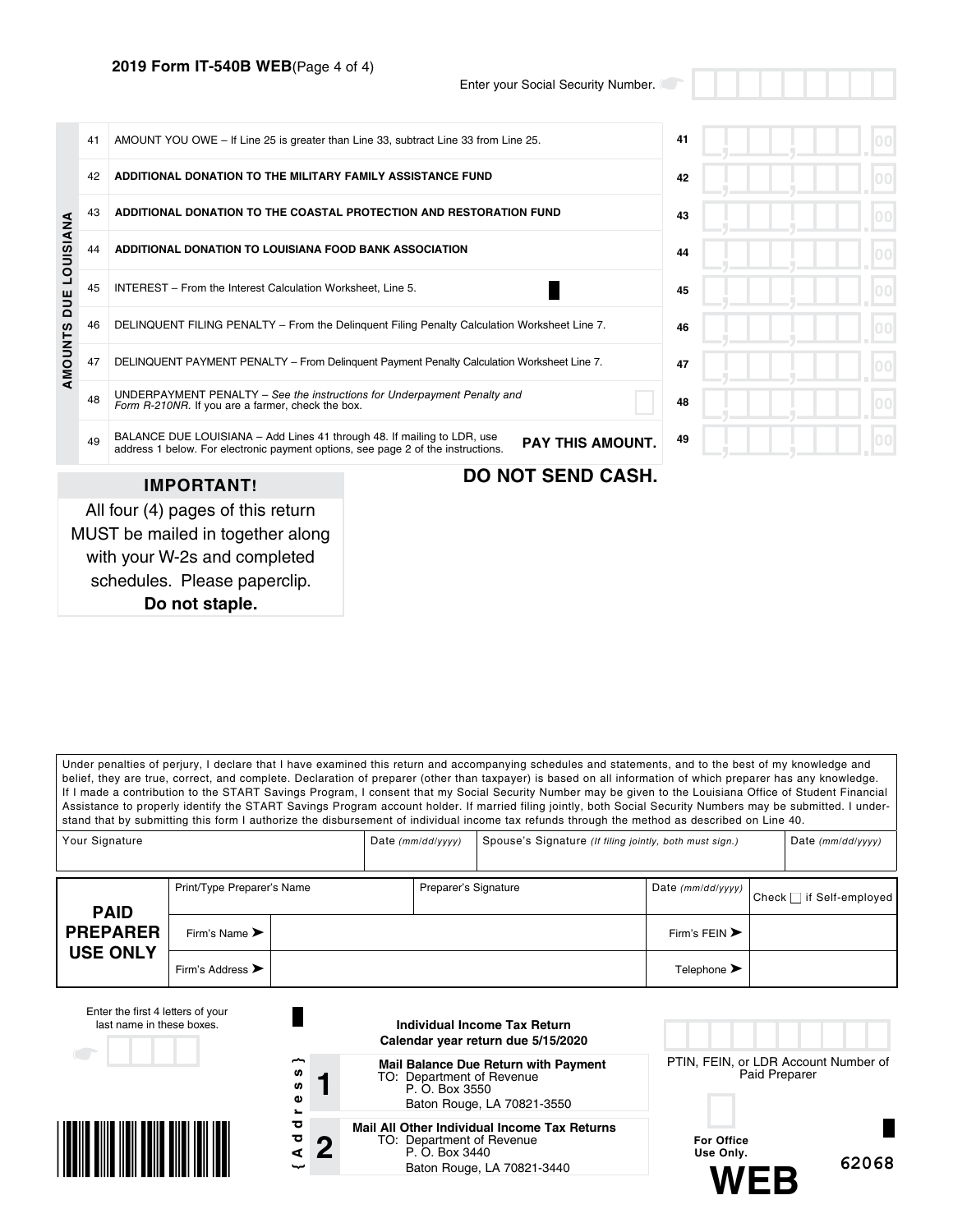|           |    | See instructions for completing the NPR worksheet.                                                                                                                                                                                           | Federal | Louisiana |
|-----------|----|----------------------------------------------------------------------------------------------------------------------------------------------------------------------------------------------------------------------------------------------|---------|-----------|
|           | 1  | Wages, salaries, tips, etc.                                                                                                                                                                                                                  |         |           |
|           | 2  | Taxable interest                                                                                                                                                                                                                             |         |           |
|           | 3  | <b>Dividends</b>                                                                                                                                                                                                                             |         |           |
|           | 4  | Business income (or loss) and farm income (or loss)                                                                                                                                                                                          |         |           |
|           | 5  | Gains (or losses)                                                                                                                                                                                                                            |         |           |
|           | 6  | IRA distributions, pensions and annuities                                                                                                                                                                                                    |         |           |
|           | 7  | Rental real estate, royalties, partnerships, S corporations, trusts, etc.                                                                                                                                                                    |         |           |
|           | 8  | Social Security benefits                                                                                                                                                                                                                     |         |           |
|           | 9  | Other income                                                                                                                                                                                                                                 |         |           |
|           | 10 | Total Income $-$ Add the income amounts on Lines $1 - 9$ for each column.                                                                                                                                                                    |         |           |
|           | 11 | Total Adjustments to Income                                                                                                                                                                                                                  |         |           |
|           | 12 | Adjusted Gross Income - Subtract Line 11 from Line 10 for each column. Enter the amount<br>in the Federal column on Form IT-540B, Line 7. The amount shown in the Federal column<br>should agree with Federal Form 1040 or 1040-SR, Line 8b. |         |           |
|           | 13 | Interest and dividend income from other states and their political subdivisions                                                                                                                                                              |         |           |
|           | 14 | Recapture of START contributions                                                                                                                                                                                                             |         |           |
| Additions | 15 | Add back of donation to school tuition organization credit                                                                                                                                                                                   |         |           |
|           | 16 | Add back of pass-through entity loss                                                                                                                                                                                                         |         |           |
|           | 17 | Total - Add Lines 12 through 16.                                                                                                                                                                                                             |         |           |

## **2019 Nonresident and Part-Year Resident (NPR) Worksheet**

the description and associated code, along with the dollar amount. *See the instructions.* **Exempt Income Description Code Amount** 18A **E Subtractions** 18B **E Subtractions** 18C **E** 18D **E** 18E **E** 18F **E** 19 **Total Exempt Income** – Add Lines 18A through 18F. 20 **LOUISIANA ADJUSTED GROSS INCOME**. Subtract Line 19 from Line 17. Also, enter this amount on Form IT-540B, Line 8.

**EXEMPT INCOME** - Enter on Lines 18A through 18F; the amount of any exempt income included in Line 12 in the Louisiana column. Enter

| <b>Description - See the instructions.</b>                                                                     |  | Code |  |
|----------------------------------------------------------------------------------------------------------------|--|------|--|
| Interest and Dividends on U.S. Government Obligations                                                          |  | 01E  |  |
| Louisiana State Employees' Retirement Benefits                                                                 |  |      |  |
| Taxpayer date retired: _______________________Spouse date retired _______________                              |  | 02E  |  |
| Louisiana State Teachers' Retirement Benefits                                                                  |  | 03E  |  |
| Taxpayer date retired: _________________Spouse date retired: ______________                                    |  |      |  |
| <b>Federal Retirement Benefits</b>                                                                             |  | 04E  |  |
|                                                                                                                |  |      |  |
| <b>Other Retirement Benefits</b>                                                                               |  |      |  |
| Provide name or statute: example and the status of the status of the status of the status of the status of the |  | 05E  |  |
| Taxpayer date retired: _______________________Spouse date retired: ______________                              |  |      |  |
| Annual Retirement Income Exemption for Taxpayers 65 or over                                                    |  | 06E  |  |
|                                                                                                                |  |      |  |
| Native American Income                                                                                         |  | 08E  |  |
| <b>START Savings Program Contribution</b>                                                                      |  | 09E  |  |
|                                                                                                                |  |      |  |

| <b>Description - See the instructions.</b>               | Code |
|----------------------------------------------------------|------|
| Military Pay Exclusion                                   | 10E  |
| Road Home                                                | 11E  |
| <b>Recreation Volunteer</b>                              | 13E  |
| Volunteer Firefighter                                    | 14E  |
| Voluntary Retrofit Residential Structure                 | 16E  |
| Elementary and Secondary School Tuition                  | 17E  |
| Educational Expenses for Home-Schooled Children          | 18E  |
| <b>Educational Expenses for Quality Public Education</b> | 19E  |
| Capital Gain from Sale of Louisiana Business             | 20E  |
| Employment of Certain Qualified Disabled Individuals     | 21E  |
| S Bank Shareholder Income Exclusion                      | 22E  |
| Entity Level Taxes Paid to Other States                  | 23E  |
| Pass - Through Entity Exclusion                          | 24E  |
| IRC Code 280C Expense                                    | 25E  |
| Other, see instructions.<br>Identify:                    | 49E  |



 $\ddot{\phantom{0}}$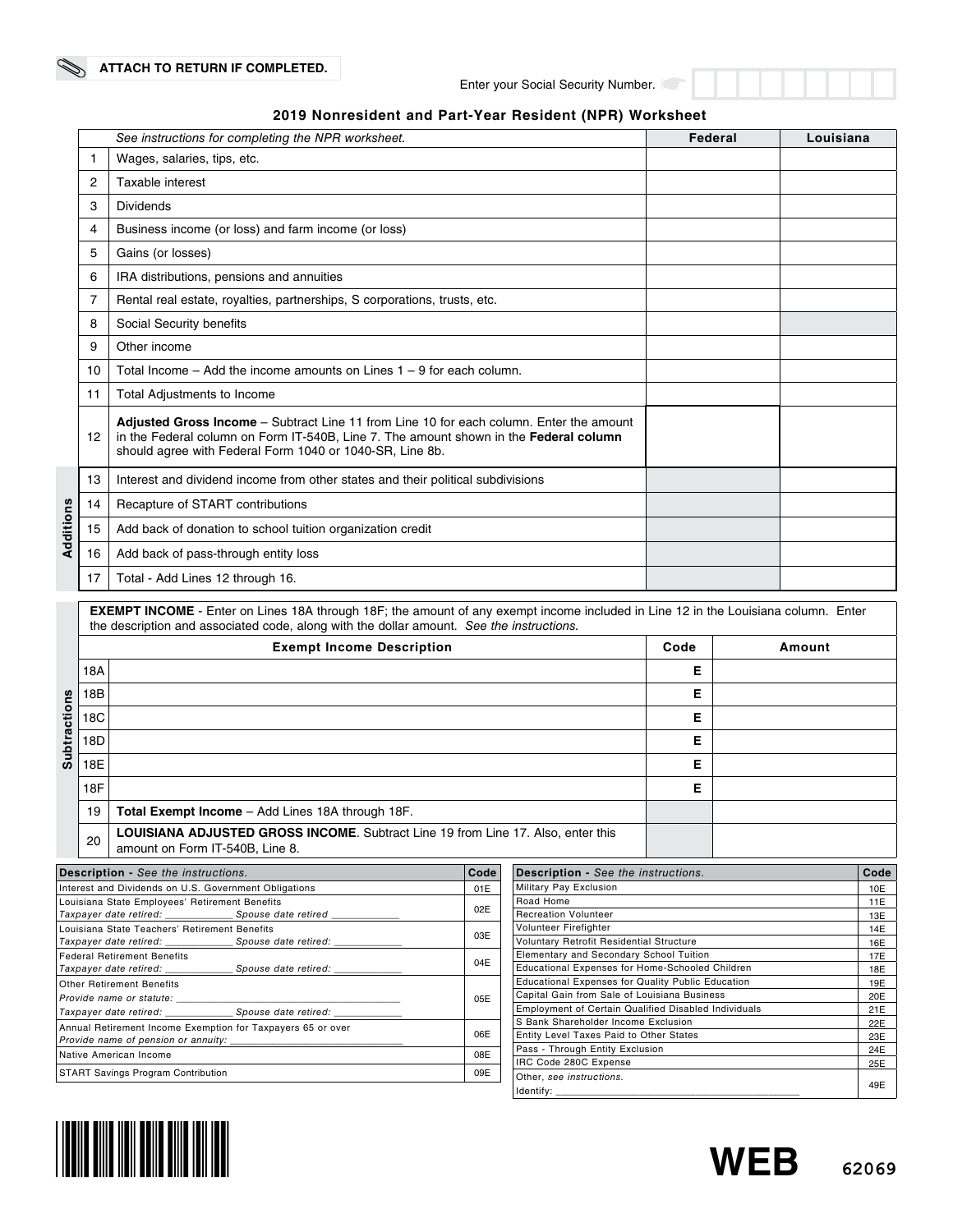#### **2019 Louisiana School Expense Deduction Worksheet**

| Your Name | Your Social Security Number                                                                                                                |
|-----------|--------------------------------------------------------------------------------------------------------------------------------------------|
|           |                                                                                                                                            |
|           | This werkebast should be used to seleulate the three Cabool Expense Deductions listed below. These deductions may enly be taken for sebect |

- **I.** This worksheet should be used to calculate the three School Expense Deductions listed below. These deductions may only be taken for school expenses paid in Louisiana during the time a person was a Louisiana resident. Refer to Revenue Information Bulletin 12-008 and 09-019 on LDR's website for more information.
	- 1. **Elementary and Secondary School Tuition** R.S. 47:297.10 provides a deduction for amounts paid during the tax year for tuition and fees required for your dependent child's enrollment in a nonpublic elementary or secondary school that complies with the criteria set forth in *Brumfield v. Dodd* and Section 501(c)(3) of the Internal Revenue Code or to any public elementary or secondary laboratory school that is operated by a public college or university. The school can verify that it complies with the criteria. The deduction is equal to the actual amount of tuition and fees paid per dependent, limited to \$5,000. The tuition and fees that can be deducted include amounts paid for tuition, fees, uniforms, textbooks and other supplies **required** by the school.
	- 2. **Educational Expenses for Home-Schooled Children** R.S. 47:297.11 provides a deduction for educational expenses paid during the tax year for home-schooling your dependent child. In order to qualify for the deduction, you must be approved by the State Board of Elementary and Secondary Education (BESE) for home-schooling. The deduction is equal to 50 percent of the actual qualifed educational expenses paid for the home-schooling per dependent, limited to \$5,000. Qualifed educational expenses include amounts paid for the purchase of textbooks and curricula necessary for home-schooling.
	- 3. **Educational Expenses for a Quality Public Education** R.S. 47:297.12 provides a deduction for the fees or other amounts paid during the tax year for a quality education of a dependent child enrolled in a public elementary or secondary school, including Louisiana Department of Education approved charter schools. The deduction is equal to 50 percent of the amounts paid per dependent, limited to \$5,000. The amounts that can be deducted include amounts paid for uniforms, textbooks and other supplies **required** by the school.
- **II.** On the chart below, list the name of each qualifying dependent and the name of the school the student attends. If the student is home-schooled, enter "home-schooled." Enter an "X" in the box in column 1 if your dependent qualifes for the Elementary and Secondary School Tuition deduction, column 2 for Educational Expenses for Home-Schooled Children deduction, or column 3 for Quality Public Education deduction. If you have more than six qualifying dependents, attach a statement to your return with the required information.

| <b>Student</b> | <b>Name of Qualifying Dependent</b> | <b>Name of School</b> |  | Deduction as described<br>above in Section I |  |  |
|----------------|-------------------------------------|-----------------------|--|----------------------------------------------|--|--|
|                |                                     |                       |  |                                              |  |  |
| A              |                                     |                       |  |                                              |  |  |
| B              |                                     |                       |  |                                              |  |  |
| $\mathbf{c}$   |                                     |                       |  |                                              |  |  |
| D              |                                     |                       |  |                                              |  |  |
| Е              |                                     |                       |  |                                              |  |  |
|                |                                     |                       |  |                                              |  |  |

Using the letters that correspond to each qualifying dependent listed in Section II, list the amount paid per student for each qualifying expense. For students attending a qualifying school, the expense must be for an item **required** by the school. Refer to the information in Section I to determine which expenses qualify for the deduction. Retain copies of cancelled checks, receipts and other documentation in order to support the amount of qualifying expenses. **If you checked column 1 in Section II, skip the 50% calculation below; however, the deduction is still limited to \$5,000.**

| <b>Qualifying Expense</b>                                                  | List the amount paid for each student as listed in Section II. |     |     |     |     |     |
|----------------------------------------------------------------------------|----------------------------------------------------------------|-----|-----|-----|-----|-----|
|                                                                            |                                                                | B   | C.  | D   | Е   |     |
| <b>Tuition and Fees</b>                                                    |                                                                |     |     |     |     |     |
| School Uniforms                                                            |                                                                |     |     |     |     |     |
| Textbooks or Other Instructional Materials                                 |                                                                |     |     |     |     |     |
| Supplies                                                                   |                                                                |     |     |     |     |     |
| Total (add amounts in each column)                                         |                                                                |     |     |     |     |     |
| If column 2 or 3 in Section II was checked.<br>multiply by:                | 50%                                                            | 50% | 50% | 50% | 50% | 50% |
| Deduction per Student - Enter the result<br>or \$5,000, whichever is less. |                                                                |     |     |     |     |     |

**IV.** Total the Deduction per Student in Section III, based on the deduction for which the students qualifed as marked in boxes 1, 2, or 3 in Section II.

| Enter the total Elementary and Secondary School Tuition Deduction here and on the NPR Worksheet, code 17E.             |    |
|------------------------------------------------------------------------------------------------------------------------|----|
| Enter the total Educational Expenses for Home-Schooled Children Deduction here and on the NPR Worksheet, code 18E.     |    |
| Enter the total Educational Expenses for a Quality Public Education Deduction here and on the NPR Worksheet, code 19E. | ۰D |



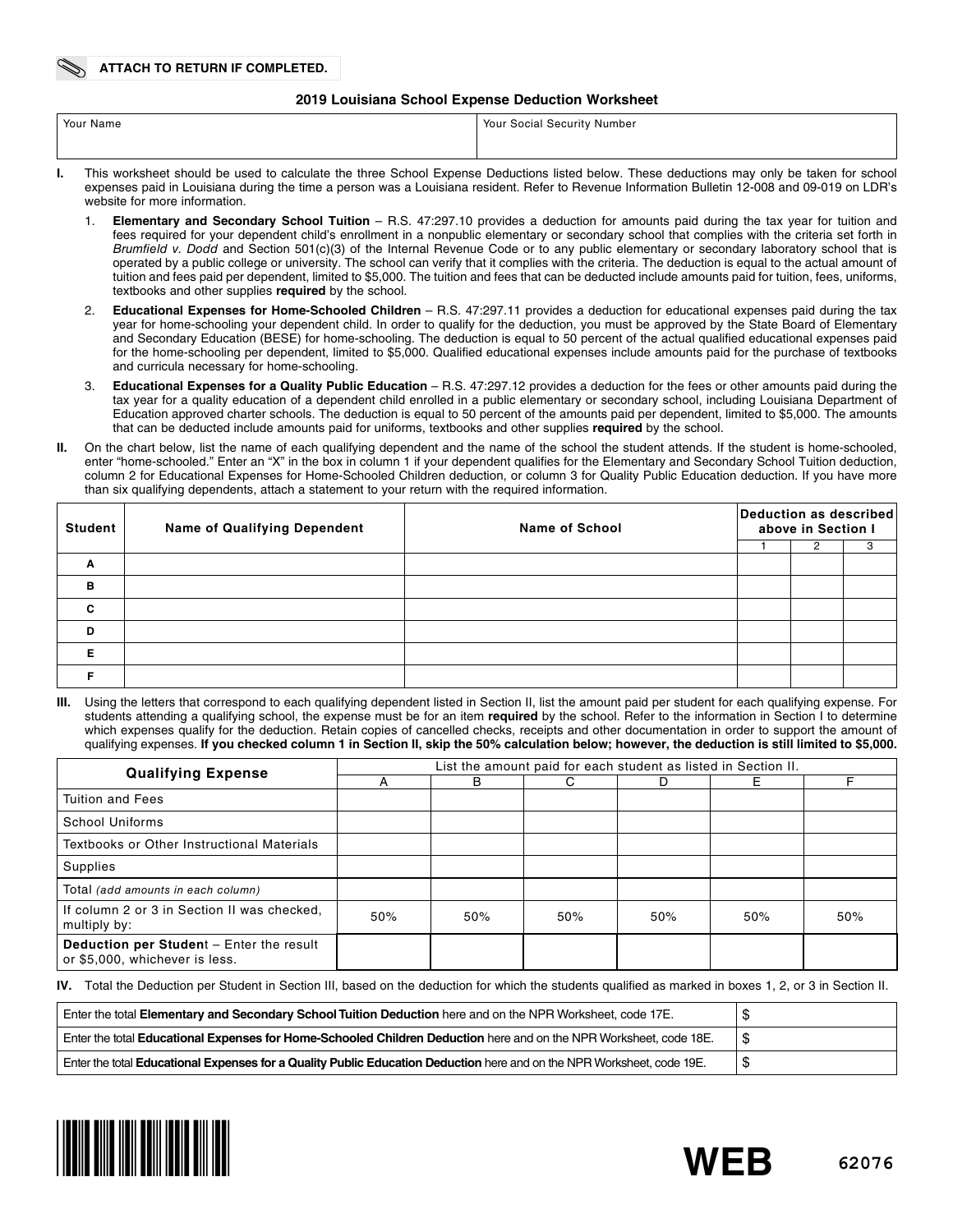## **ATTACH TO RETURN IF COMPLETED.**

Enter your Social Security Number.

| <b>SCHEDULE C-NR - 2019 NONREFUNDABLE PRIORITY 1 CREDITS</b> |
|--------------------------------------------------------------|
|--------------------------------------------------------------|

|   | CREDIT FOR CERTAIN DISABILITIES - Mark an "X" in the appropriate boxes. Only one credit is allowed per person. See the instructions for definitions of these<br>disabilities. |                                                      |                                               |                 |                                                              |       |    |                                                                                                             |    |  |  |
|---|-------------------------------------------------------------------------------------------------------------------------------------------------------------------------------|------------------------------------------------------|-----------------------------------------------|-----------------|--------------------------------------------------------------|-------|----|-------------------------------------------------------------------------------------------------------------|----|--|--|
|   |                                                                                                                                                                               |                                                      | Deaf                                          | Loss of<br>Limb | Mentally<br>Incapacitated                                    | Blind | 1D | Enter the total number of qualifying<br>individuals. Only one credit is allowed per                         | 1D |  |  |
|   | 1A                                                                                                                                                                            | Yourself                                             |                                               |                 |                                                              |       | 1E | person.<br>Multiply Line 1D by \$72.                                                                        |    |  |  |
|   | 1B<br>Spouse<br>1C<br>Dependent *<br>$\star$<br>List dependent names here. >                                                                                                  |                                                      |                                               |                 |                                                              |       |    | <b>1E</b>                                                                                                   |    |  |  |
|   |                                                                                                                                                                               |                                                      |                                               |                 |                                                              |       |    |                                                                                                             |    |  |  |
|   |                                                                                                                                                                               |                                                      |                                               |                 |                                                              |       |    |                                                                                                             |    |  |  |
| 2 |                                                                                                                                                                               | CREDIT FOR CONTRIBUTIONS TO EDUCATIONAL INSTITUTIONS |                                               |                 |                                                              |       |    |                                                                                                             |    |  |  |
|   | 2A                                                                                                                                                                            |                                                      |                                               |                 |                                                              |       |    | Enter the value of computer or other technological equipment donated. Attach Form R-3400.                   | 2A |  |  |
|   | 2B                                                                                                                                                                            |                                                      |                                               |                 | Multiply Line 2A by 29 percent. Round to the nearest dollar. |       |    |                                                                                                             | 2B |  |  |
| 3 |                                                                                                                                                                               | <b>CREDIT FOR CERTAIN FEDERAL TAX CREDITS</b>        |                                               |                 |                                                              |       |    |                                                                                                             |    |  |  |
|   | 3A                                                                                                                                                                            |                                                      | Enter the amount of eligible federal credits. |                 |                                                              |       |    |                                                                                                             | 3A |  |  |
|   | 3B                                                                                                                                                                            |                                                      |                                               |                 |                                                              |       |    | Multiply Line 3A by 7 percent. Enter the result or \$18, whichever is less. This credit is limited to \$18. | 3B |  |  |

#### **Additional Nonrefundable Priority 1 Credits**

Enter credit description and associated code, along with the dollar amount of credit claimed. See the in

|                | <b>Credit Description</b>                                                                                                            | <b>Credit Code</b> |   | <b>Amount of Credit Claimed</b> |
|----------------|--------------------------------------------------------------------------------------------------------------------------------------|--------------------|---|---------------------------------|
| $\overline{4}$ |                                                                                                                                      |                    | 4 |                                 |
| 5              |                                                                                                                                      |                    | 5 |                                 |
| 6              |                                                                                                                                      |                    | 6 |                                 |
| ⇁              |                                                                                                                                      |                    |   |                                 |
| 8              | TOTAL NONREFUNDABLE PRIORITY 1 CREDITS - Add Lines 1E, 2B, 3B, and 4 through 7.<br>Also, enter this amount on Form IT-540B, Line 13. |                    | 8 |                                 |

| <i>nstructions</i> |                |                             |
|--------------------|----------------|-----------------------------|
| edit Code          |                | <b>Amount of Credit Cla</b> |
|                    | $\overline{4}$ |                             |
|                    | 5              |                             |
|                    | 6              |                             |
|                    | 7              |                             |
|                    | 8              |                             |
|                    |                |                             |

٠

| <b>Description</b>                | Code | <b>Description</b>        | Code | <b>Description</b>                                             | Code | <b>Description</b>                                                           | Code |
|-----------------------------------|------|---------------------------|------|----------------------------------------------------------------|------|------------------------------------------------------------------------------|------|
| Education Credit Act 125 Recovery | 099  | Bone Marrow               | 120  | Nonviolent Offenders                                           | 140  | Donations of Materials, Equipment,<br>Advisors, Instructors Act 125 Recovery | 175  |
| Premium Tax                       | 100  | Law Enforcement Education | 125  | Owner of Newly Constructed<br>Accessible Home Act 125 Recovery | 145  | Conversion of Vehicle to Alternative<br>Fuel                                 | 185  |
| <b>Commercial Fishing</b>         | 105  | First Time Drug Offenders | 130  | <b>Qualified Playgrounds</b>                                   | 150  | Other                                                                        | 199  |
| Small Town Health Professionals   | 115  | <b>Bulletproof Vest</b>   | 135  | Debt Issuance                                                  | 155  |                                                                              |      |



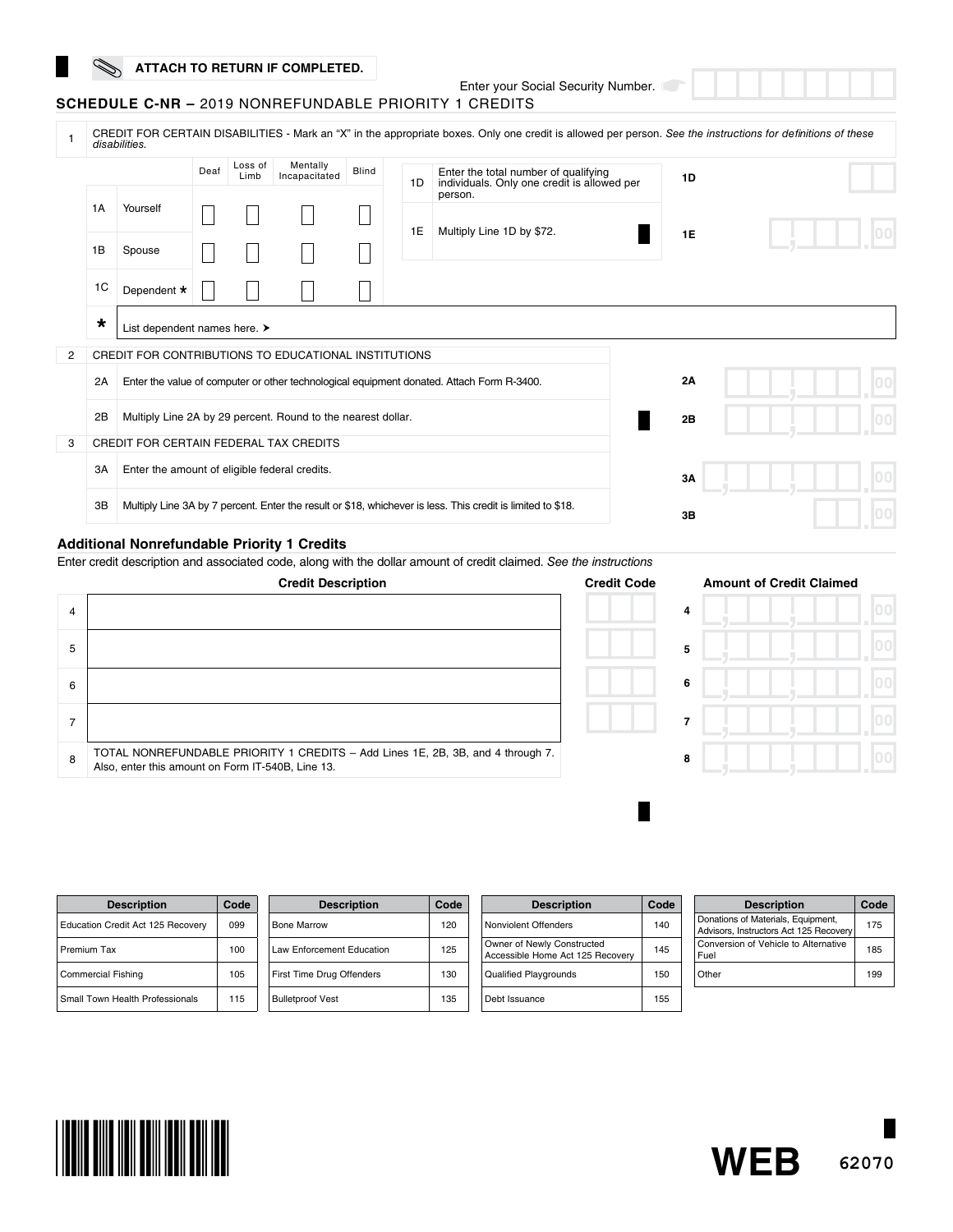## **ATTACH TO RETURN IF COMPLETED.**

**62071**

**WEB**



Individuals who fle an individual income tax return and have overpaid their tax may choose to donate all or part of their overpayment shown on Line 36 of Form IT-540B to the organizations or funds listed below. Enter on Lines 2 through 17, the portion of the overpayment you wish to donate. The total on Line 18 cannot exceed the amount of your overpayment on Line 36 of Form IT-540B.

|                  |                | Adjusted Overpayment- From IT-540B, Line 36                                                                                            |                |     |                  |    | 1                                                                    |    |  |
|------------------|----------------|----------------------------------------------------------------------------------------------------------------------------------------|----------------|-----|------------------|----|----------------------------------------------------------------------|----|--|
|                  |                |                                                                                                                                        |                |     |                  |    |                                                                      |    |  |
|                  | $\overline{2}$ | The Military Family Assistance<br>Fund                                                                                                 | $\overline{2}$ |     |                  | 10 | Louisiana Association of United<br>Ways/LA 2-1-1                     | 10 |  |
|                  | 3              | <b>Coastal Protection and</b><br><b>Restoration Fund</b>                                                                               | 3              |     |                  | 11 | <b>American Red Cross</b>                                            | 11 |  |
| ┯<br>LINE<br>Ъ   | 4              | The START Program                                                                                                                      | 4              |     | LINE             | 12 | Louisiana National Guard Honor<br><b>Guard for Military Funerals</b> | 12 |  |
|                  | 5              | <b>Wildlife Habitat and Natural</b><br>Heritage Trust Fund                                                                             | 5              |     | щ<br>O           | 13 | Louisiana State Troopers<br>Charities, Inc.                          | 13 |  |
|                  | 6              | Louisiana Cancer Trust Fund                                                                                                            | 6              |     |                  | 14 | Friends of Palmetto State Park                                       | 14 |  |
| <b>DONATIONS</b> | 7              | Louisiana Pet Overpopulation<br><b>Advisory Council</b>                                                                                | $\overline{7}$ |     | <b>DONATIONS</b> | 15 | Children's Therapeutic Services at<br>the Emerge Center              | 15 |  |
|                  | 8              | Louisiana Food Bank Association                                                                                                        | 8              | lnn |                  | 16 | Louisiana Horse Rescue<br>Association                                | 16 |  |
|                  | 9              | Make-A-Wish Foundation of the<br><b>Texas Gulf Coast and Louisiana</b>                                                                 | 9              |     |                  | 17 | Louisiana Coalition Against<br>Domestic Violence                     | 17 |  |
|                  |                |                                                                                                                                        |                |     |                  |    |                                                                      |    |  |
|                  | 18             | TOTAL DONATIONS - Add Lines 2 through 17. This amount cannot be more than Line 1. Also, enter this amount<br>on Form IT-540B. Line 37. |                |     |                  |    | 18                                                                   |    |  |

П

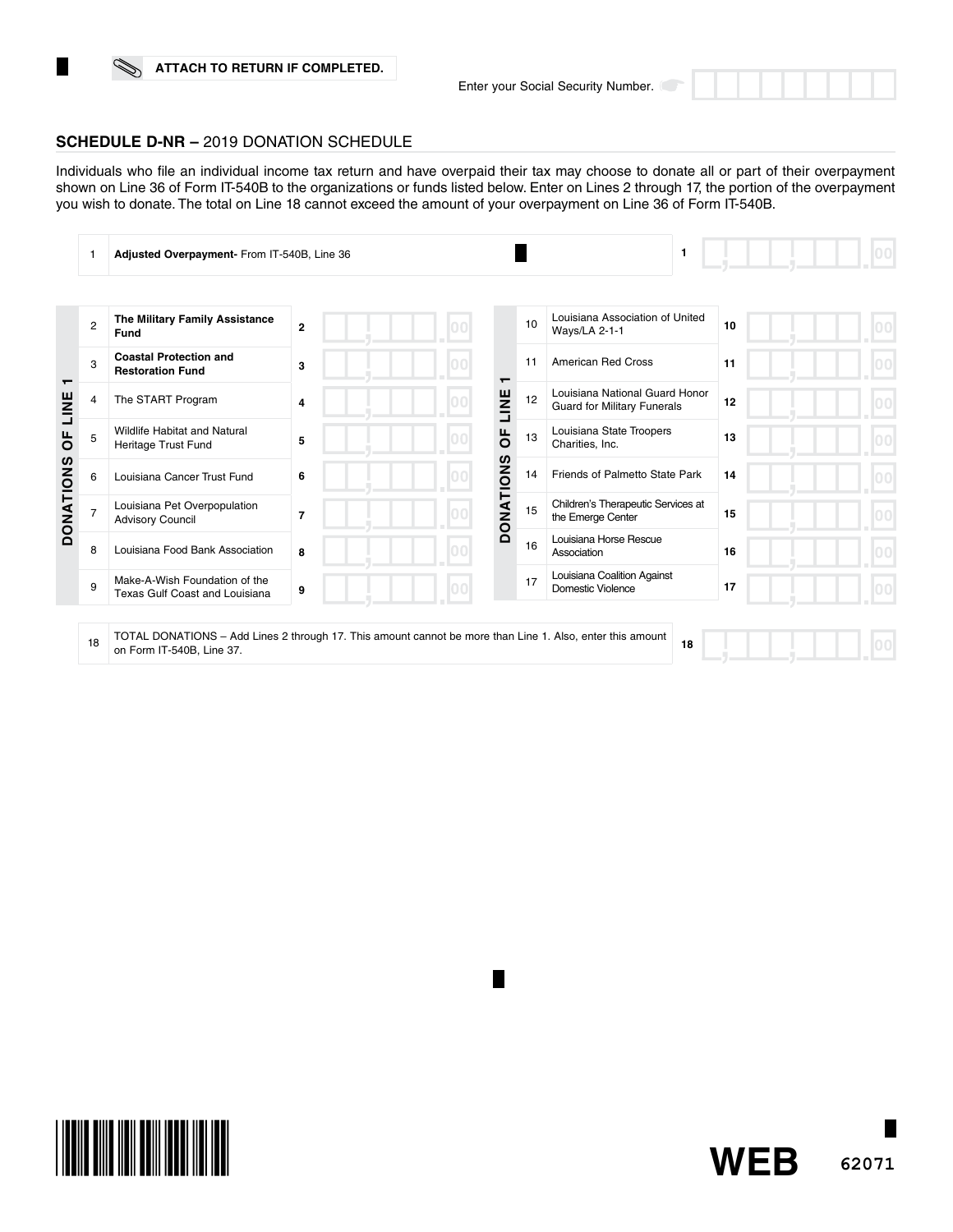| ATTACH TO RETURN IF COMPLETED. |
|--------------------------------|
|--------------------------------|

Enter your Social Security Number.

**1D**

## **SCHEDULE F-NR** – 2019 REFUNDABLE PRIORITY 2 CREDITS

1 Credit for amounts paid by certain military servicemembers for obtaining Louisiana Hunting and Fishing Licenses.

| 1 A | Yourself | Date of Birth (MM/DD/YYYY) __________________ |                                                    |                                                                                                                                                                                                                                                                                                                          | State of issue                                     |
|-----|----------|-----------------------------------------------|----------------------------------------------------|--------------------------------------------------------------------------------------------------------------------------------------------------------------------------------------------------------------------------------------------------------------------------------------------------------------------------|----------------------------------------------------|
| 1B  | Spouse   | Date of Birth (MM/DD/YYYY)                    | or State Identification<br>or State Identification | $\overline{\phantom{a}}$ . The contract of the contract of the contract of the contract of the contract of the contract of the contract of the contract of the contract of the contract of the contract of the contract of the contract of<br>the control of the control of the control of the control of the control of | State of issue<br>State of issue<br>State of issue |
| 1C  |          | Dependents: List dependent names.             |                                                    |                                                                                                                                                                                                                                                                                                                          |                                                    |
|     |          |                                               |                                                    |                                                                                                                                                                                                                                                                                                                          |                                                    |
|     |          |                                               |                                                    |                                                                                                                                                                                                                                                                                                                          |                                                    |
|     |          |                                               |                                                    |                                                                                                                                                                                                                                                                                                                          |                                                    |
|     |          |                                               |                                                    |                                                                                                                                                                                                                                                                                                                          |                                                    |

1D Enter 72 percent of the amount of fees paid by certain military servicemembers for obtaining Louisiana Hunting and Fishing Licenses. See the instructions

#### **Additional Refundable Priority 2 Credits**

Enter credit description and associated code, along with the dollar amount of credit claimed. *See the instructions*

#### **Credit Description Credit Code Amount of Credit Claimed** 2 F **2** 3 F **3** 4 F **4** 5 F **5** 6 F **6** 6A Louisiana School Readiness Child Care Directors and Staff Credit -П Facility License Number

### **Transferable, Refundable Priority 2 Credits**

Enter the State Certifcation Number from Form R-6135, along with the dollar amount of credit claimed. *See the instructions*

|     | <b>Credit Description</b>                                                                                                 | <b>Credit Code</b> |            |    | <b>Amount of Credit Claimed</b> |     |
|-----|---------------------------------------------------------------------------------------------------------------------------|--------------------|------------|----|---------------------------------|-----|
| 7.  | Musical and Theatrical Production                                                                                         | 6                  | $2 \mid F$ | 7  |                                 | 100 |
| 7A. |                                                                                                                           |                    |            |    |                                 |     |
| 8.  | Musical and Theatrical Production                                                                                         | $\bf 6$            | $2 \mid F$ | 8  |                                 | 00  |
| 8A. |                                                                                                                           |                    |            |    |                                 |     |
| 9.  | Musical and Theatrical Production                                                                                         | 6                  | $2 \mid F$ | 9  |                                 | 100 |
| 9A. |                                                                                                                           |                    |            |    |                                 |     |
| 10. | OTHER REFUNDABLE PRIORITY 2 CREDITS - Add Lines 1D, and 2 through 9. Also, enter this<br>amount on Form IT-540B, Line 18. |                    |            | 10 |                                 |     |
|     |                                                                                                                           |                    |            |    |                                 |     |
|     |                                                                                                                           |                    |            |    | SEE CREDIT CODES ON NEXT PAGE   |     |
|     |                                                                                                                           |                    |            |    |                                 |     |

**62072**

**WEB**

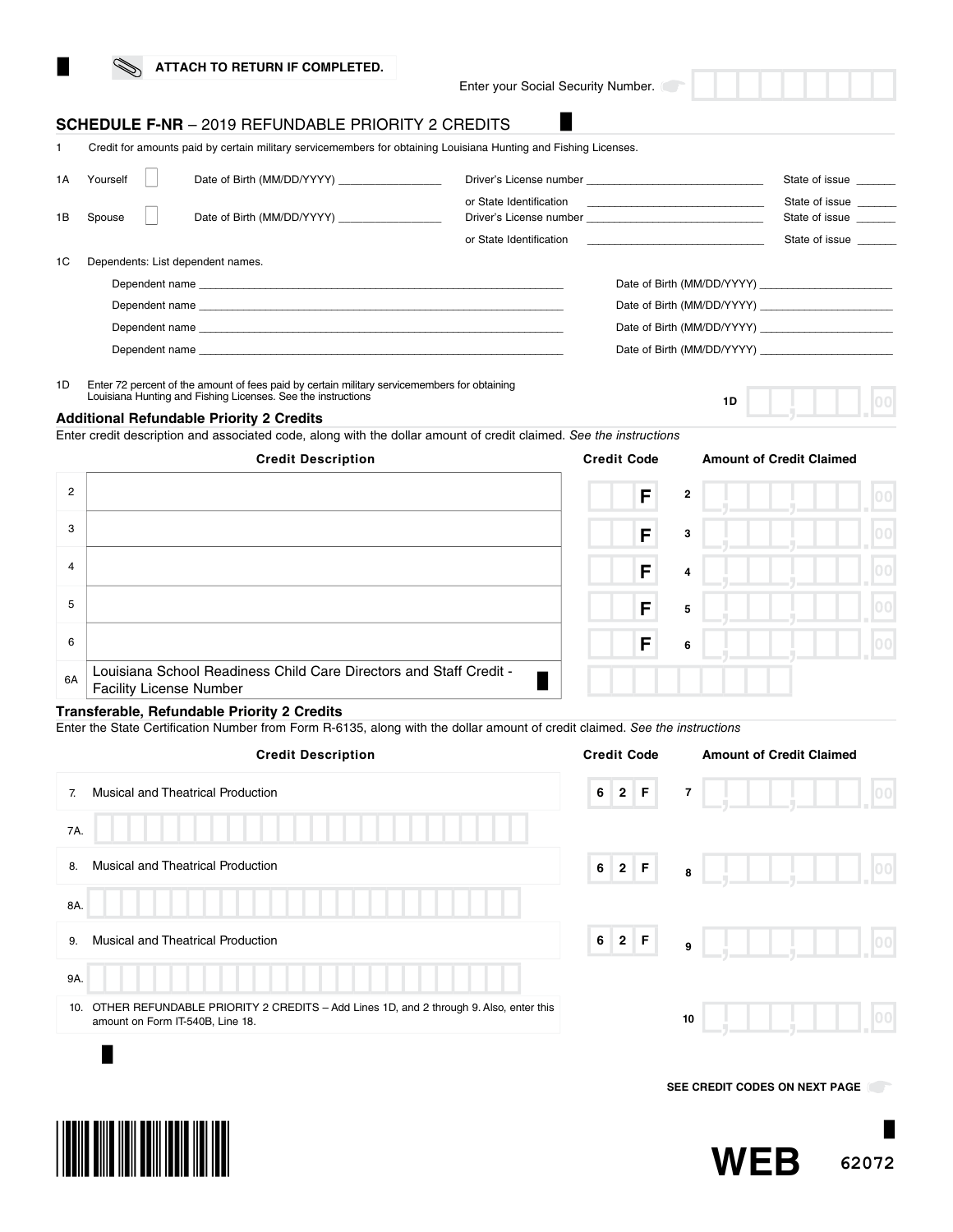## **SCHEDULE F-NR** – 2019 REFUNDABLE PRIORITY 2 CREDITS ...*CONTINUED*

| <b>Description</b>                 | Code | <b>Description</b>                      | Code | <b>Description</b>                                                    | Code | <b>Description</b>                                            | Code |
|------------------------------------|------|-----------------------------------------|------|-----------------------------------------------------------------------|------|---------------------------------------------------------------|------|
| Ad Valorem Offshore Vessels        | 52F  | Milk Producers                          | 58F  | School Readiness Child Care<br>Directors and Staff                    | 66F  | Conversion of Vehicle to Alternative<br>Fuel Act 125 Recoverv | 71F  |
| Telephone Company Property         | 54F  | Technology Commercialization            | 59F  | School Readiness Business -<br>Supported Child Care                   | 67F  | Digital Interactive Media & Software                          | 73F  |
| <b>Prison Industry Enhancement</b> | 55F  | Historic Residential                    | 60F  | School Readiness Fees and Grants to<br>Resource and Referral Agencies | 68F  | <b>Other Refundable Credit</b>                                | 80F  |
| Mentor-Protégé                     | 57F  | School Readiness Child Care<br>Provider | 65F  | <b>Retention and Modernization</b>                                    | 70F  |                                                               |      |

**\*\*\* Schedule G – NR omitted on purpose \*\*\***

## **SCHEDULE H-NR** – 2019 MODIFIED FEDERAL INCOME TAX DEDUCTION

| Enter the amount of your federal income tax liability as shown on the Federal Income Tax Deduction<br>Worksheet.                                                       |  |  |
|------------------------------------------------------------------------------------------------------------------------------------------------------------------------|--|--|
| Enter the amount of federal disaster credits allowed by IRS. See the instructions                                                                                      |  |  |
| Add Line 1 and Line 2. Also, enter this amount on Form IT-540B, Line 10D, and mark box 2 on Line 10D to<br>indicate that your income tax deduction has been increased. |  |  |

## **SCHEDULE I-NR** – 2019 REFUNDABLE PRIORITY 4 CREDITS

Enter credit description and associated code, along with the dollar amount of credit claimed. See

|                | <b>Credit Description</b>                                                                                         | <b>Credit Code</b> |                | <b>Amount of Credit Claimed</b> |
|----------------|-------------------------------------------------------------------------------------------------------------------|--------------------|----------------|---------------------------------|
|                |                                                                                                                   | F                  |                |                                 |
| $\overline{2}$ |                                                                                                                   | F                  | $\mathbf{2}$   |                                 |
| 3              |                                                                                                                   | F                  | 3              |                                 |
| $\overline{4}$ |                                                                                                                   | F                  | $\overline{4}$ |                                 |
| 5              |                                                                                                                   | F                  | 5              |                                 |
| 6              | TOTAL REFUNDABLE PRIORITY 4 CREDITS - Add Lines 1 through 5. Also, enter this<br>amount on Form IT-540B, Line 27. |                    | 6              |                                 |

| Description            | Code |  |
|------------------------|------|--|
| <b>Inventory Tax</b>   | 50F  |  |
| Ad Valorem Natural Gas | 51F  |  |

| the instructions |                         |                         |
|------------------|-------------------------|-------------------------|
| Credit Code      |                         | <b>Amount of Credit</b> |
| F                | 1                       |                         |
| F                | $\overline{\mathbf{2}}$ |                         |
| F                | 3                       |                         |
| F                | 4                       |                         |
| F                | 5                       |                         |
|                  | 6                       |                         |
|                  |                         |                         |





| ctions |              |                                 |  |
|--------|--------------|---------------------------------|--|
| le     |              | <b>Amount of Credit Claimed</b> |  |
| í      | 1            |                                 |  |
| í      | $\mathbf{2}$ |                                 |  |

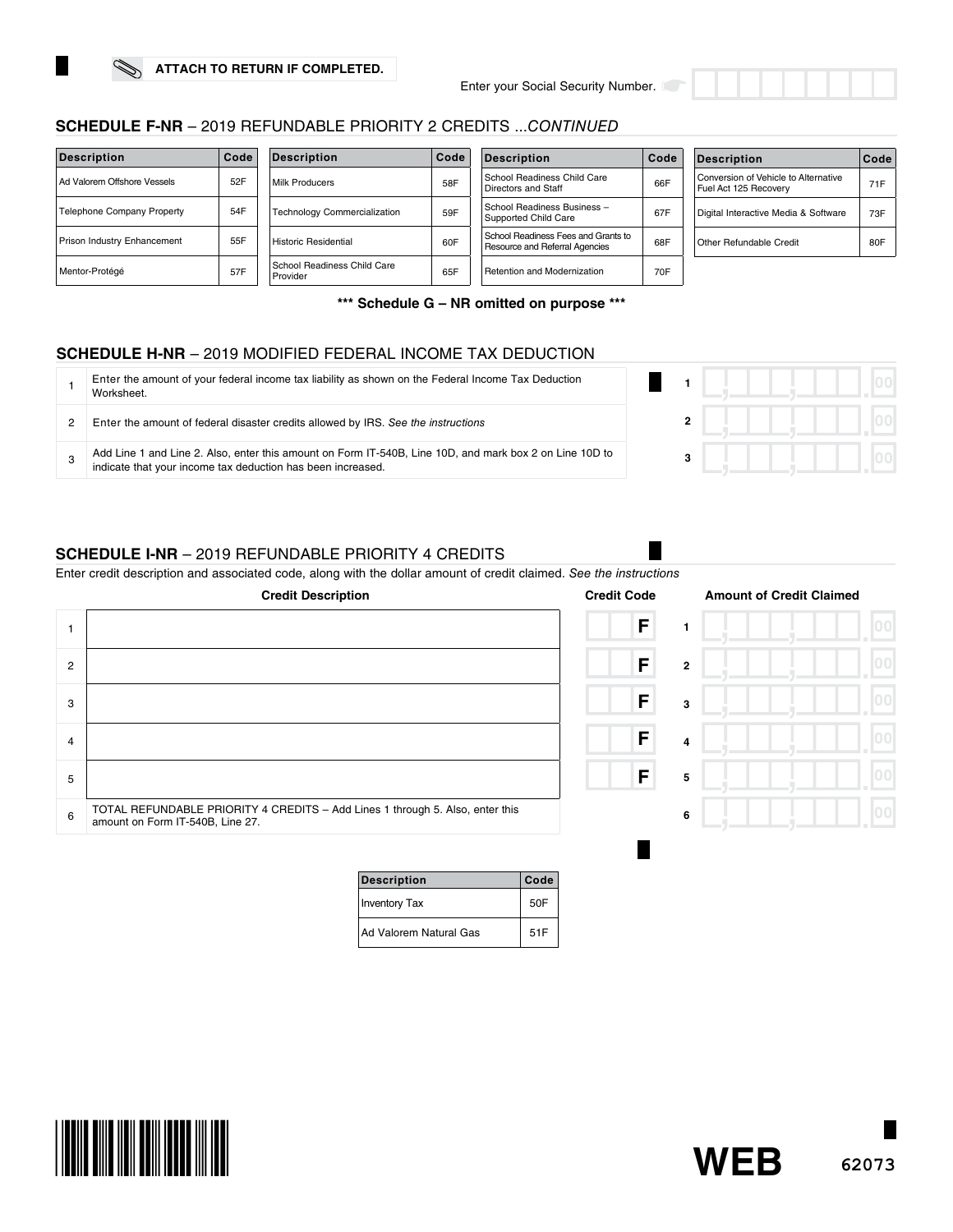## **SCHEDULE J-NR –** 2019 NONREFUNDABLE PRIORITY 3 CREDITS

## **Nonrefundable Child Care Credits**

|   | FEDERAL CHILD CARE CREDIT – Enter the amount from your Federal Form 1040 or 1040-SR, Schedule 3, Line 2.<br>This amount will be used to compute your 2019 Louisiana Nonrefundable Child Care Credit.                                               |   |  |  |
|---|----------------------------------------------------------------------------------------------------------------------------------------------------------------------------------------------------------------------------------------------------|---|--|--|
|   | 2019 LOUISIANA NONREFUNDABLE CHILD CARE CREDIT - Your Federal Adjusted Gross Income must be GREATER THAN \$25,000 in order to claim a credit on this line. See the Nonrefundable Child Care Credit<br>Worksheet.                                   | 2 |  |  |
|   | AMOUNT OF LOUISIANA NONREFUNDABLE CHILD CARE CREDIT CARRIED FORWARD FROM 2014 THROUGH 2018 -<br>See the Nonrefundable Child Care Credit Worksheet.                                                                                                 | 3 |  |  |
|   | 2019 LOUISIANA NONREFUNDABLE SCHOOL READINESS CREDIT - Your Federal Adjusted Gross Income must be<br><b>GREATER THAN \$25,000 in order to claim a credit on this line.</b> See the Nonrefundable School Readiness Credit Worksheet.<br>5<br>3<br>4 | 4 |  |  |
| 5 | AMOUNT OF LOUISIANA NONREFUNDABLE SCHOOL READINESS CREDIT CARRIED FORWARD FROM 2014 THROUGH<br>2018 - See the Nonrefundable School Readiness Credit Worksheet.                                                                                     |   |  |  |
|   |                                                                                                                                                                                                                                                    |   |  |  |

### **Additional Nonrefundable Priority 3 Credits**

Enter credit description and associated code, along with the dollar amount of credit claimed. *See the instructions* 



| eun coue |                 | Allivulit |
|----------|-----------------|-----------|
|          | 6               |           |
|          | 7               |           |
|          | 8               |           |
|          | 9               |           |
|          | 10              |           |
|          | $\overline{11}$ |           |
|          |                 |           |

|  | IMPORTANT! Only these codes can be claimed on Lines 6 through 11. |
|--|-------------------------------------------------------------------|
|  |                                                                   |

| <b>Description</b>                                                 | Code |
|--------------------------------------------------------------------|------|
| Atchafalaya Trace                                                  | 200  |
| Organ Donation                                                     | 202  |
| Household Expense for Physically<br>and Mentally Incapable Persons | 204  |
| Previously Unemployed                                              | 208  |
| <b>Recycling Credit</b>                                            | 210  |
| <b>Basic Skills Training</b>                                       | 212  |

| <b>Description</b>                                      | Code |
|---------------------------------------------------------|------|
| Donation to School Tuition<br>Organization              | 213  |
| <b>Inventory Tax Credit Carried Forward</b><br>and ITEP | 218  |
| Ad Valorem Natural Gas Credit<br>Carried Forward        | 219  |
| Owner of Accessible and Barrier-free<br>Home            | 221  |
| <b>OMC Music Job Creation Credit</b>                    | 223  |
| New Jobs Credit                                         | 224  |
| <b>Refunds by Utilities</b>                             | 226  |

| <b>Description</b>          | Code |
|-----------------------------|------|
| Eligible Re-entrants        | 228  |
| Neighborhood Assistance     | 230  |
| Research and Development    | 231  |
| Cane River Heritage         | 232  |
| Apprenticeship              | 236  |
| Ports of Louisiana Investor | 238  |

| <b>Description</b>                        | Code |
|-------------------------------------------|------|
| Ports of Louisiana Import Export<br>Cargo | 240  |
| <b>Biomed/University Research</b>         | 300  |
| <b>Tax Equalization</b>                   | 305  |
| <b>Manufacturing Establishments</b>       | 310  |
| <b>Enterprise Zone</b>                    | 315  |
| Other                                     | 399  |



**CONTINUE ON NEXT PAGE.**

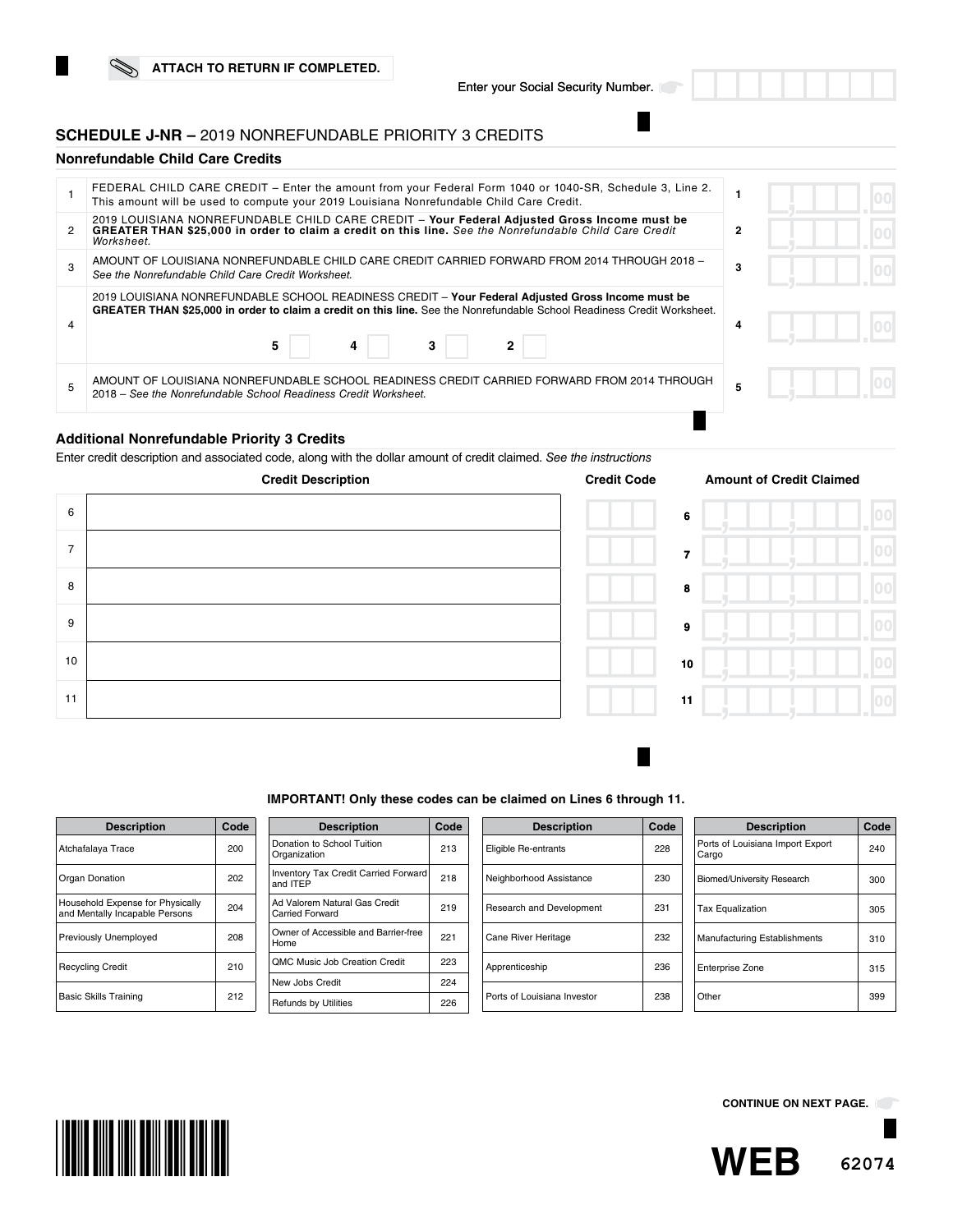

## **SCHEDULE J-NR** – 2019 NONREFUNDABLE PRIORITY 3 CREDITS ...*CONTINUED*

#### **Transferable, Nonrefundable Priority 3 Credits**

Enter credit description, associated code, along with the dollar amount of credit claimed and the State Certifcation Number from Form R-6135. *See the instructions*

|     | <b>Credit Description</b>                                                                                             | <b>Credit Code</b> |        | <b>Amount of Credit Claimed</b> |                  |
|-----|-----------------------------------------------------------------------------------------------------------------------|--------------------|--------|---------------------------------|------------------|
| 12  |                                                                                                                       |                    | $12\,$ |                                 | 00               |
| 12A |                                                                                                                       |                    |        |                                 |                  |
| 13  |                                                                                                                       |                    | 13     |                                 | 00               |
| 13A |                                                                                                                       |                    |        |                                 |                  |
| 14  |                                                                                                                       |                    | 14     |                                 | 100 <sub>1</sub> |
| 14A |                                                                                                                       |                    |        |                                 |                  |
| 15  |                                                                                                                       |                    | 15     |                                 | [00]             |
| 15A |                                                                                                                       |                    |        |                                 |                  |
| 16  | TOTAL NONREFUNDABLE PRIORITY 3 CREDITS - Add Lines 2 through 15. Also, enter this<br>amount on Form IT-540B, Line 22. |                    | 16     |                                 |                  |
|     |                                                                                                                       |                    |        |                                 |                  |

#### **IMPORTANT! Only these codes can be claimed on Lines 12 through 15.**

| <b>Description</b>               | Code |
|----------------------------------|------|
| <b>Motion Picture Investment</b> | 251  |
| Research and Development         | 252  |
| <b>Historic Structures</b>       | 253  |

|  | <b>Description</b>        | Code |
|--|---------------------------|------|
|  | Digital Interactive Media | 254  |
|  | Capital Company           | 257  |
|  | LCDFI                     | 258  |

| Code | <b>Description</b>            | Code | <b>Description</b> | Code |
|------|-------------------------------|------|--------------------|------|
| 254  | New Markets                   | 259  | Angel Investor     | 262  |
| 257  | Brownfields Investor          | 260  | Other              | 299  |
| 258  | Motion Picture Infrastructure | 261  |                    |      |

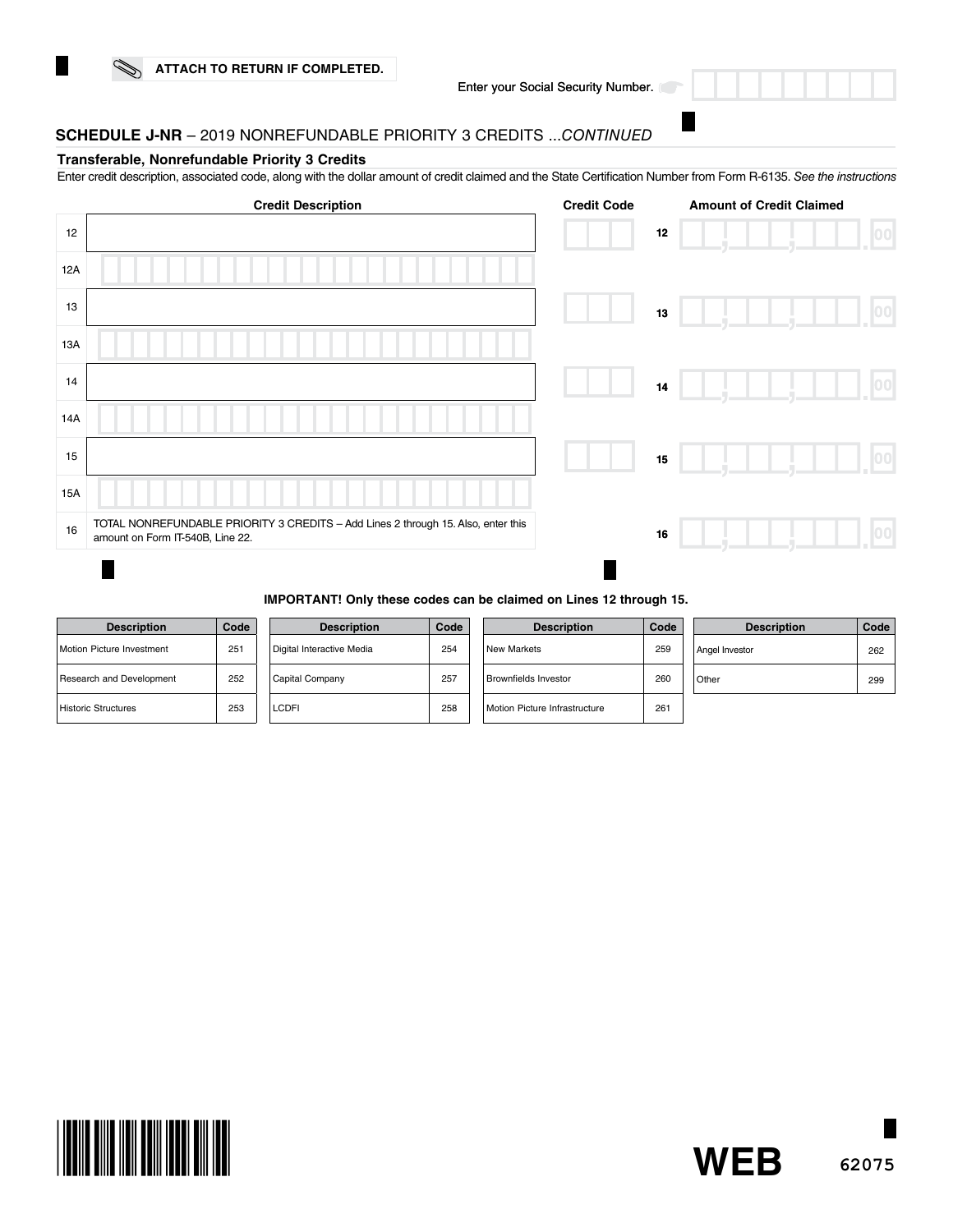## **2019 Louisiana Refundable Child Care Credit Worksheet** *(For use with Form IT-540B)*

| Your Name | Social Security Number |
|-----------|------------------------|
|           |                        |

#### **Your Federal Adjusted Gross Income must be \$25,000 or less and your child care expenses must have been incurred in Louisiana in order to complete this form.** *See the instructions*

**1. Care Provider Information Schedule –** Complete columns A through E for each person or organization that provided the care to your child. You may use Federal Form W-10, supplied by your provider, to obtain the information. If your care provider does not provide a Federal Form W-10, complete those parts of the Care Provider Information Schedule for which you have the information. If your child attended a child care facility that participated in the Quality Start program, you must enter the facility license number from Form R-10614 in column D. You must follow the same rules of "Due Diligence" as the IRS requires if you do not have all of the care provider information. See IRS 2019 Publication 503 for information on "Due Diligence." If additional lines are required for Lines 1 or 2, attach a schedule. **Falsifcation of any information provided on this form constitutes fraud and can result in criminal penalties. The Child Care Credit may only be taken for child care expenses incurred in Louisiana during the time a person was a Louisiana resident.** 

| A                    | в                                                                   | r                                  | D                          |                                    |
|----------------------|---------------------------------------------------------------------|------------------------------------|----------------------------|------------------------------------|
| Care provider's name | Address (number, street, apartment<br>number, city, state, and ZIP) | Identifying number<br>(SSN or EIN) | Facility license<br>number | Amount paid<br>(See instructions.) |
|                      |                                                                     |                                    |                            | .00                                |
|                      |                                                                     |                                    |                            | .00.                               |
|                      |                                                                     |                                    |                            | .00.                               |
|                      |                                                                     |                                    |                            | .00.                               |
|                      |                                                                     |                                    |                            | .00.                               |

**2.** For each child under age 13, enter their name in column F, their Social Security Number in column G, and the amount of Qualifed Expenses you incurred and paid in 2019 in column H. See the defnitions in the instructions for information on Qualifed Expenses.

|                      |                                                                   | F                                                                                                                                                                                                 | G                                             | H                                                                                          |                |
|----------------------|-------------------------------------------------------------------|---------------------------------------------------------------------------------------------------------------------------------------------------------------------------------------------------|-----------------------------------------------|--------------------------------------------------------------------------------------------|----------------|
|                      | First                                                             | Qualifying person's name<br>Last                                                                                                                                                                  | Qualifying person's<br>Social Security Number | Qualified expenses you<br>incurred and paid in 2019 for<br>the person listed in column (F) |                |
|                      |                                                                   |                                                                                                                                                                                                   |                                               |                                                                                            | .00.           |
|                      |                                                                   |                                                                                                                                                                                                   |                                               |                                                                                            | .00            |
|                      |                                                                   |                                                                                                                                                                                                   |                                               |                                                                                            |                |
|                      |                                                                   |                                                                                                                                                                                                   |                                               |                                                                                            | .00            |
|                      |                                                                   |                                                                                                                                                                                                   |                                               |                                                                                            | .00            |
|                      |                                                                   |                                                                                                                                                                                                   |                                               |                                                                                            | .00.           |
| 3                    |                                                                   | Add the amounts in column H, Line 2. Do not enter more than \$3,000 for one qualifying person or<br>\$6,000 for two or more persons. Enter this amount here and on Form IT-540B, Line 15A.        |                                               | 3                                                                                          | .00.           |
| 4                    | Enter your earned income. See the definitions in the instructions |                                                                                                                                                                                                   |                                               | 4                                                                                          | .00.           |
| 5                    |                                                                   | If married filing jointly, enter your spouse's earned income (If your spouse was a student or was<br>disabled, see IRS Publication 503.) All other filing statuses, enter the amount from Line 4. |                                               | 5                                                                                          | .00.           |
| 6                    |                                                                   | Enter the smallest of Lines 3, 4, or 5. Also, enter this amount on Form IT-540B, Line 15B.                                                                                                        |                                               | 6                                                                                          | .00            |
| 7                    |                                                                   | Enter your Federal Adjusted Gross Income from Form IT-540B, Line 7.                                                                                                                               |                                               | $\overline{7}$                                                                             | .00.           |
|                      |                                                                   | Enter on Line 8 the decimal amount shown below that applies to the amount on Line 7.                                                                                                              |                                               |                                                                                            |                |
|                      | If Line 7 is:<br>over                                             | but not over                                                                                                                                                                                      | decimal amount                                |                                                                                            |                |
|                      | \$0                                                               | \$15,000                                                                                                                                                                                          | .35                                           |                                                                                            |                |
| 8                    | \$15,000                                                          | \$17,000                                                                                                                                                                                          | .34                                           | 8                                                                                          | $\mathsf{X}$ . |
| \$17,000<br>\$19,000 |                                                                   |                                                                                                                                                                                                   | .33                                           |                                                                                            |                |
|                      | \$19,000                                                          | \$21,000                                                                                                                                                                                          | .32                                           |                                                                                            |                |
|                      | \$21,000                                                          | \$23,000                                                                                                                                                                                          | .31                                           |                                                                                            |                |
|                      | \$23,000                                                          | \$25,000                                                                                                                                                                                          | .30                                           |                                                                                            |                |
| 9                    | Multiply Line 6 by the decimal amount on Line 8.                  |                                                                                                                                                                                                   | 9                                             | .00.                                                                                       |                |
| 10                   | Multiply Line 9 by 50 percent and enter this amount on Line 11.   |                                                                                                                                                                                                   |                                               | 10                                                                                         | $X$ .50        |
| 11                   | Enter this amount on Form IT-540B, Line 15.                       | 11                                                                                                                                                                                                | .00.                                          |                                                                                            |                |

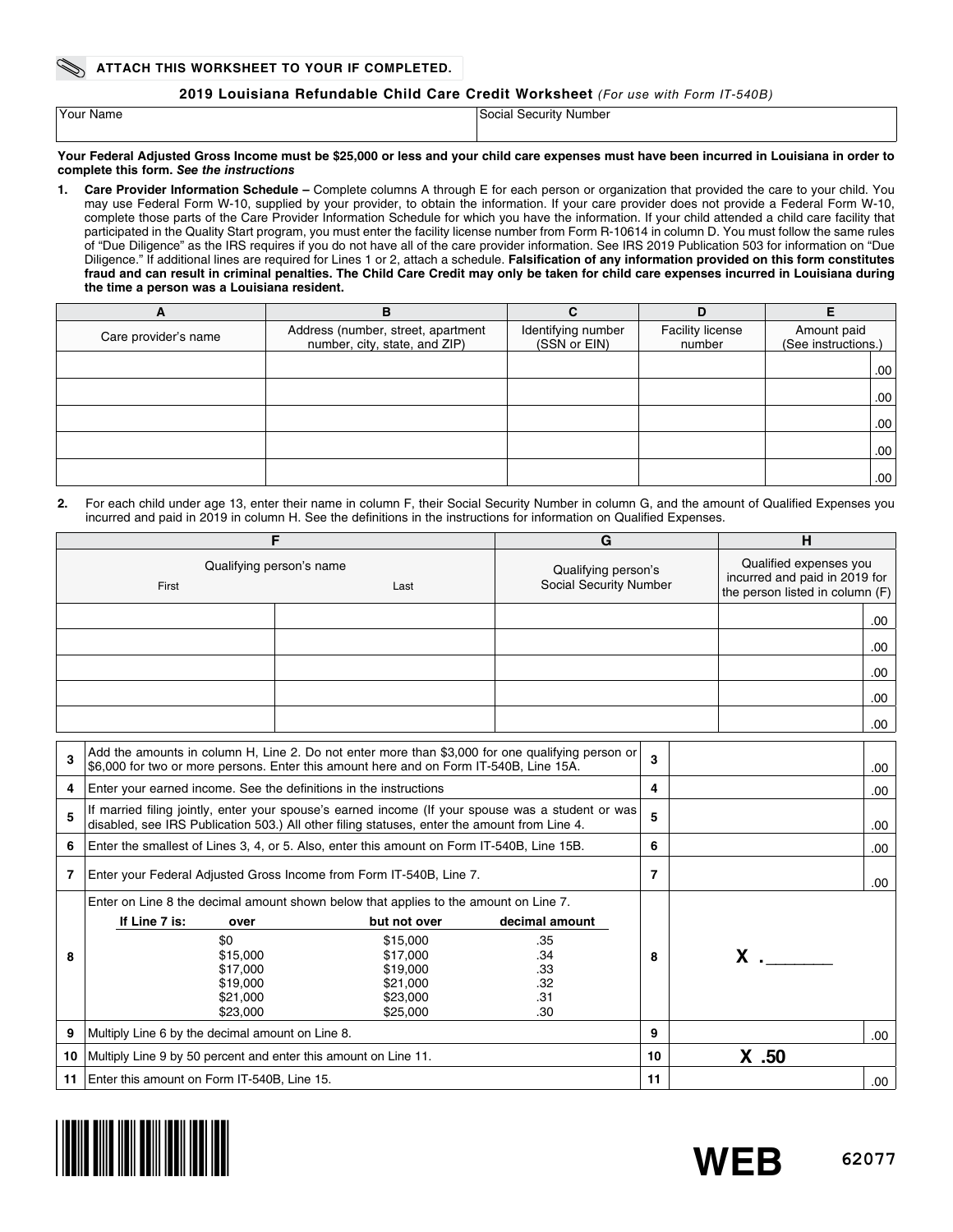### **ATTACH THIS WORKSHEET TO YOUR RETURN IF COMPLETED.**

#### **2019 Louisiana Refundable School Readiness Credit Worksheet** *(For use with Form IT-540B)*

| <sup>1</sup> Your Name | Social Security Number |
|------------------------|------------------------|
|                        |                        |

R.S. 47:6104 provides a School Readiness Credit in addition to the credit for child care expenses as provided under R.S. 47:297.4. To qualify for this credit, the taxpayer must have Federal Adjusted Gross Income of \$25,000 or less and must have incurred child care expenses for a **qualifed depen**dent under age six who attended a child care facility that is participating in the Quality Start Rating program administered by the Louisiana Department of Education. The qualifying child care facility must have provided the taxpayer with Form R-10614 which verifes the facility's name, the facility license number, the LA Revenue Account number, the Quality Star Rating, and the rating award date. You must enter the facility license number in column D on Line 1 of the 2019 Louisiana Refundable Child Care Credit Worksheet to receive this credit.

#### **Complete this worksheet only if you claimed a Louisiana Refundable Child Care Credit on Form IT 540B, Line 15.**

1. Enter the amount of 2019 Louisiana Refundable Child Care Credit found on the Louisiana Refundable Child Care Credit Worksheet, Line 11. . . . . . . . . . . . . . . . . . . . . . . . . . . . . . . . . . . . . . . . . . . 1 . **00**

Using the Quality Star Rating of the child care facility that your qualifed dependent attended during 2019, shown on Form R-10614, determine the applicable percentage for the School Readiness Credit from the chart shown below:

| <b>Quality Rating</b><br>(A) | <b>Percentages for Star Rating</b><br>(B) |
|------------------------------|-------------------------------------------|
| <b>Five Star</b>             | $200\%$ (2.0)                             |
| Four Star                    | 150% (1.5)                                |
| <b>Three Star</b>            | $100\%$ (1.0)                             |
| Two Star                     | $50\%$ (.50)                              |
| One Star                     | $0\%$ (.00)                               |

2. Enter the number of your qualifed dependents **under age six** who attended a:

| <b>Five Star Facility</b> |                                                                                                                                                                                                                                                                                                                                         |
|---------------------------|-----------------------------------------------------------------------------------------------------------------------------------------------------------------------------------------------------------------------------------------------------------------------------------------------------------------------------------------|
| <b>Four Star Facility</b> | and multiply the number by 1.5 (ii) $\frac{1}{\sqrt{1-\frac{1}{2}}\cdot\sqrt{1-\frac{1}{2}}\cdot\sqrt{1-\frac{1}{2}}\cdot\sqrt{1-\frac{1}{2}}\cdot\sqrt{1-\frac{1}{2}}\cdot\sqrt{1-\frac{1}{2}}\cdot\sqrt{1-\frac{1}{2}}\cdot\sqrt{1-\frac{1}{2}}\cdot\sqrt{1-\frac{1}{2}}\cdot\sqrt{1-\frac{1}{2}}\cdot\sqrt{1-\frac{1}{2}}\cdot\sqrt$ |
| Three Star Facility       | and multiply the number by 1.0 (iii) $\frac{1}{\sqrt{1-\frac{1}{2}}\cdot\sqrt{1-\frac{1}{2}}\cdot\sqrt{1-\frac{1}{2}}\cdot\sqrt{1-\frac{1}{2}}\cdot\sqrt{1-\frac{1}{2}}\cdot\sqrt{1-\frac{1}{2}}\cdot\sqrt{1-\frac{1}{2}}\cdot\sqrt{1-\frac{1}{2}}\cdot\sqrt{1-\frac{1}{2}}\cdot\sqrt{1-\frac{1}{2}}\cdot\sqrt{1-\frac{1}{2}}\cdot\$    |
| Two Star Facility         |                                                                                                                                                                                                                                                                                                                                         |
|                           |                                                                                                                                                                                                                                                                                                                                         |

4. Multiply Line 1 by the total on Line 3. If the number results in a decimal, round to the nearest dollar and enter the result here and on Form IT-540B, Line 16. . . . . . . . . . . . . . . . . . . . . . . . . . . . . . . . . . . . . . . . . . . . . . . . . 4 \_\_\_\_\_\_\_\_\_\_\_\_\_\_ . **00**

On Form IT-540B, Line 16 enter in the boxes designated for 5, 4, 3, or 2 the number of your qualifed dependents as shown on Line 2 above for the associated star rated facility.



**62078 WEB**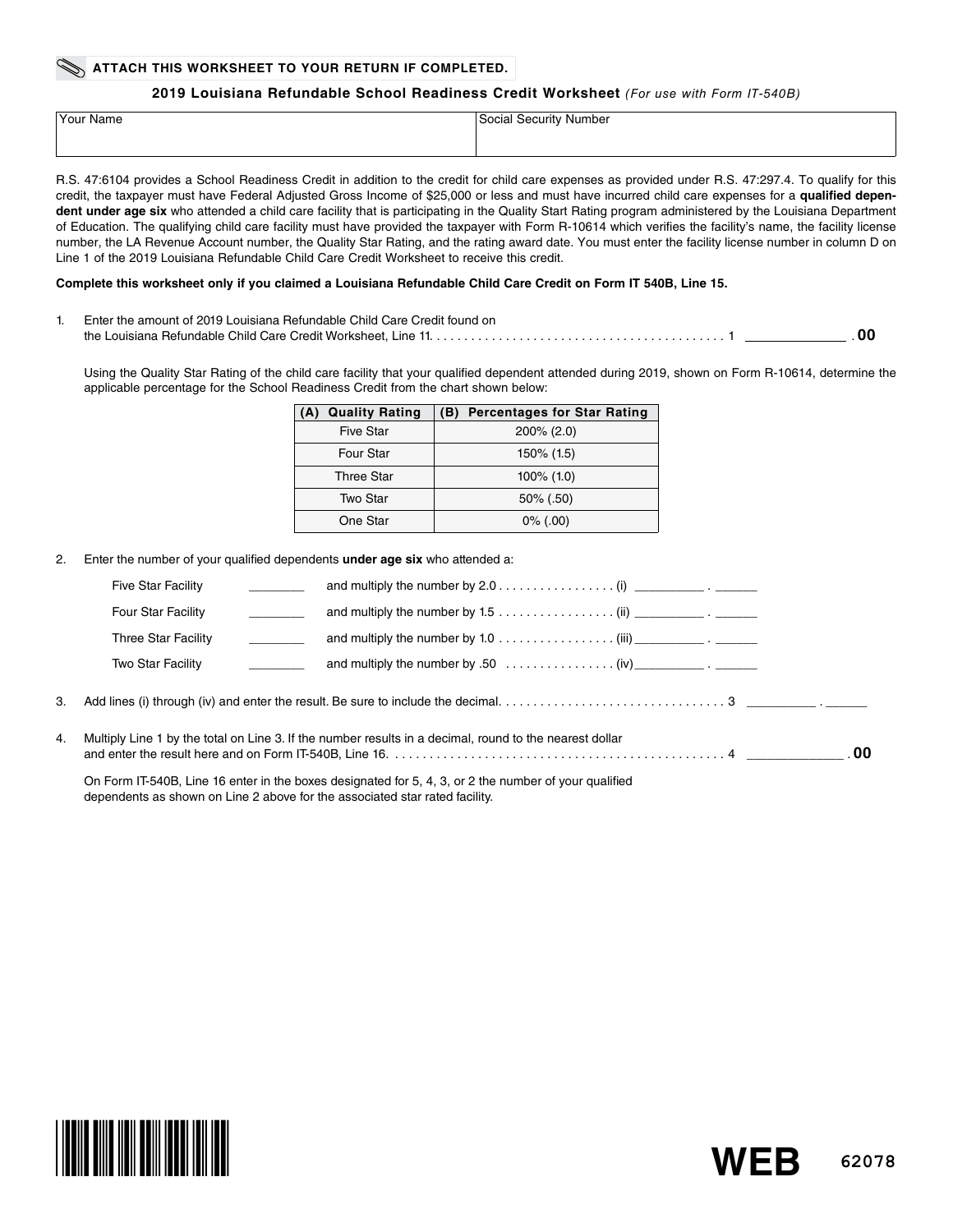## **WHAT'S NEW FOR LOUISIANA 2019 INDIVIDUAL INCOME TAX?**

**Consumer Use Tax – Line 24 –** Taxpayers are required to remit sales tax on purchases from remote sellers if the remote seller did not collect sales tax from the purchaser for sales for delivery into Louisiana during 2019. The rate of sales tax on these remote sales is 8.45%.

### **SCHEDULE C-NR – NONREFUNDABLE PRIORITY 1 CREDITS**

**Small Town Health Professionals – Code 115 –** Act 338 of the Regular Legislative Session expanded the credit to include primary care physicians assistants and optometrists. The credit is for certifed primary care physicians, primary care physician assistants, dentists, optometrists, or primary care nurse practitioners licensed to practice in certain areas of Louisiana. Taxpayers must apply to the Louisiana Department of Health (LDH) during the application period of September 1, 2019, through October 1, 2019, and a copy of the certifcate letter must be attached to the return. The credit amount is listed on the certificate letter and is limited to tax. For more information, see Revenue Information Bulletin 18-028 and LAC 61:I.1915. (R.S. 47:297(H))

## **NONRESIDENT AND PART-YEAR RESIDENT (NPR) WORKSHEET**

**Exempt Income – Lines 18A through 18F –** The preprinted exempt income lines have been removed. You must list exempt income on lines 18A through 18F providing a description of the exempt income and utilizing the exempt income codes listed at the bottom of the worksheet.

**Add Back of Pass-Through Entity Loss – Line 16 –** Act 442 of the 2019 Regular Legislative Session provides for an exclusion for an individual who is a shareholder, member, or partner of an entity that made the pass-through entity tax election under R.S. 47:287.732.2. This election allows S corporations, and other entities taxed as partnerships for federal income tax purposes, to pay Louisiana income tax at the entity level. The entity must have received LDR's approval of the election. The add back amount is the Louisiana net operating loss that was reported at the entity level that is included on the Federal Form 1040 or 1040-SR. You must also include any net operating losses carried forward from a tax year in which the election was made and utilized in this tax year. This amount must be included in the calculation of Line 12 in the Louisiana column. Do not include income not taxed at the entity level such as interest and dividend income. See Revenue Information Bulletin 19-019 and LAC 61:I.1001(C)(4) for more information. (R.S. 47:297.14)

**Pass-Through Entity Exclusion – Code 24E –** Act 442 of the 2019 Regular Legislative Session provides for an exclusion for an individual who is a shareholder, member, or partner of an entity that made the pass-through entity tax election under R.S. 47:287.732.2. This election allows S corporations, and other entities taxed as partnerships for federal income tax purposes, to pay Louisiana income tax at the entity level. The entity must have received LDR's approval of the election. The excluded amount is the income that was reported at the entity level that is included on Federal Form 1040 or 1040-SR. This amount must be included in the calculation of Line 12 in the Louisiana column. Do not include income not taxed at the entity level such as interest or dividend income. For more information, see Revenue Information Bulletin 19-019 and LAC 61:I.1001(C)(4). (R.S. 47:297.14)

### **SCHEDULE F-NR – REFUNDABLE PRIORITY 2 CREDITS**

**School Readiness Child Care Directors and Staff – Code 66F and Line 6A –** The credit is for eligible child care directors and eligible child care staff based on certain attained qualifications. The amount of the credit is adjusted each year if there is an increase in the Consumer Price Index Urban (CPI-U). The credit amount for 2019 can be found at *[www.revenue.louisiana.gov/](http://www.revenue.louisiana.gov/SchoolReadiness) [SchoolReadiness](http://www.revenue.louisiana.gov/SchoolReadiness).* Provide the facility license number on Schedule F-NR, Line 6A. This is required to speed processing. For more information regarding this credit, contact the Louisiana Department of Education. (R.S. 47:6106)

#### **SCHEDULE J-NR – NONREFUNDABLE PRIORITY 3 CREDITS**

**Child Care Credit Carried Forward From 2014 through 2018 Line 3 –** The child care tax credit for taxpayers whose federal adjusted gross income exceeds \$25,000 may not be refunded and any unused credit amounts can be used over the next five years. For the 2019 tax year, credits from 2014 through 2018 can be applied on Line 3. Any remaining child care credit from 2013 cannot be applied to the 2019 tax liability. (R.S. 47:297.4)

**School Readiness Credit Carried Forward From 2014 through 2018 – Line 5 –** The school readiness credit for taxpayers whose federal adjusted gross income exceeds \$25,000 may not be refunded and any unused credit amounts can be used over the next five years. For the 2019 tax year, credits from 2014 through 2018 can be applied on Line 5. Any remaining credit from 2013 cannot be applied to the 2019 tax liability. (R.S. 47:6104)

**Previously Unemployed – Code 208 –** This credit was repealed by Act 202 of the 2019 Regular Legislative Session. If you have an eligible amount, use this code to utilize the carryover amount for any years you have remaining in your five (5) year carryover period.

**Basic Skills Training - Code 212 - This credit was repealed by** Act 202 of the 2019 Regular Legislative Session. If you have an eligible amount, use this code to utilize the carryover amount for any years you have remaining on your two (2) year carryover period.

**QMC Music Job Creation Credit – Code 223 –** R.S. 47:6023 provides for a credit to a Qualifying Music Company (QMC) that is a music publisher, sound recording studio, booking agent, distribution, and promotion of music. Taxpayers must apply to the Louisiana Department of Economic Development to receive certification. A copy of the certification of the credit must be attached to the return. The credit is limited to 50 percent of the taxpayer's tax liability.

## **VISIT THESE LDR WEBSITES:**

- *• [www.revenue.louisiana.gov/taxforms](http://www.revenue.louisiana.gov/taxforms)* for forms and instructions.
- *• [www.revenue.louisiana.gov/individuals](http://www.revenue.louisiana.gov/individuals)* for tax information.
- *• [www.revenue.louisiana.gov/](http://www.revenue.louisiana.gov/fileonline)*f*leonline* for free fling options.
- *• [www.revenue.louisiana.gov/latap](http://www.revenue.louisiana.gov/latap)* for free payment options.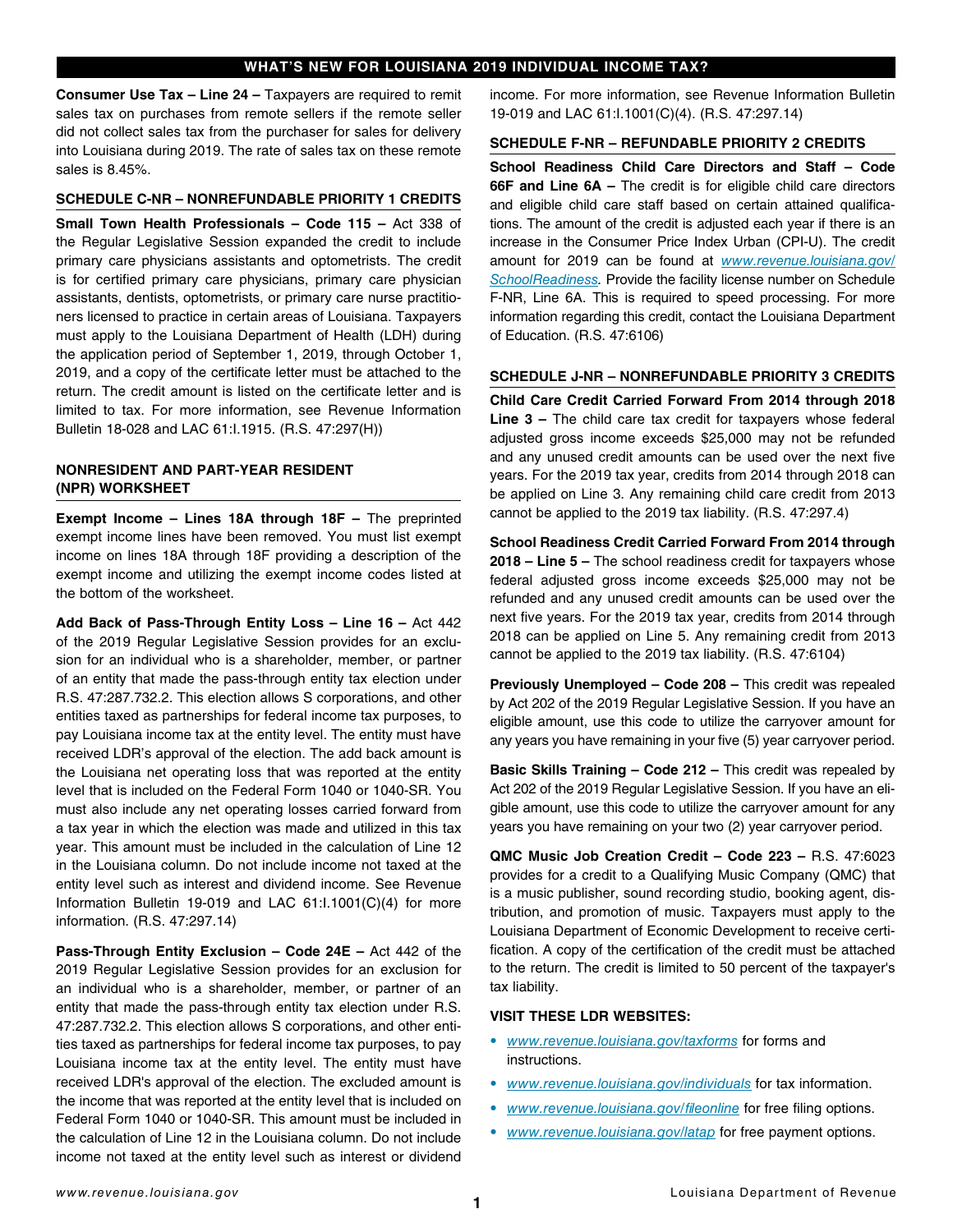## **General Information for Filing your 2019 Louisiana Nonresident and Part–Year Resident Individual Income Tax Return**

- 
- **!** Please use black ink only. Free internet filing is available for most Louisiana taxpayers on *[www.revenue.louisiana.gov/fileonline](http://www.revenue.louisiana.gov/fileonline).*
	- See page 1 for What's New for 2019.

## **WHO MUST FILE A RETURN (Form IT-540B)**

- 1. If you are a nonresident, or part-year resident, with income from Louisiana sources, who is required to fle a federal individual income tax return, you must fle a Louisiana return reporting income earned in 2019.
	- a. Write amounts only on those lines that are applicable.
	- b. Use only a pen with **black ink.**
	- c. Because this form is read by a machine, enter your numbers clearly inside the boxes like this:

# 0123456789X

- d. All numbers should be rounded to the nearest dollar. Numbers should **NOT** be entered over the pre-printed zeros in the boxes on the far right, which are used to designate cents (.00).
- e. To avoid any delay in processing, use this form for **2019**  only.
- f. If you are fling an amended return, mark an "X" in the "Amended Return" box on the face of the return.
- 2. You must fle a return to obtain a refund or credit if you overpaid your tax through withholding, declaration of estimated tax, credit carried forward, composite partnership payments made on your behalf, or claiming a 2019 refundable child care credit.
- 3. Military If you are military personnel whose domicile is not Louisiana, you must report any nonmilitary Louisiana sourced income on Form IT-540B, *Louisiana Nonresident Individual Income Tax Return*. The federal Military Spouses Residency Relief Act has extended certain residency protections to spouses of military members. Under this Act, a spouse's state of residence does not change when he or she moves to a new state to be with a servicemember who is under military orders to be in the new state. A spouse who is NOT a resident of Louisiana but is in Louisiana solely to be with a Louisiana stationed servicemember who is NOT a resident of Louisiana must report all Louisiana sourced income other than wages, interest, or dividends, on Form IT-540B. If you qualify under the Military Spouses Residency Relief Act, mark an "X' in the "MSRA" box on the face of the return. Income earned within or derived from Louisiana sources such as rents, royalties, estates, trusts, or partnerships is taxable to Louisiana. See Revenue Information Bulletin 10-005 for more information.

If you are military personnel whose home of record is Louisiana and you meet the fling requirements of 1 or 2 above, you must file a return, regardless of where you were stationed. If you are single, you should file Form IT-540, *Louisiana Resident Individual Income Tax Return*, and report all of your income to Louisiana. If you are married, and both

you and your spouse are residents of Louisiana, you should file Form IT-540 and report all of your income to Louisiana. If you are married and one of you is **NOT** a resident of Louisiana, you may fle as a resident (Form IT-540) or a nonresident (Form IT-540B), whichever is more beneficial to you and your spouse.

- 4. Surviving Spouses, Executors, Administrators, or Legal Representatives – A final return for a decedent must be filed if you are the surviving spouse, executor, administrator, or legal representative, and the decedent met the filing requirements at the date of death. If both conditions apply, mark the decedent box on the face of the return for the appropriate taxpayer, and attach a copy of the death certificate. If a refund is due to the decedent's estate, survivor, etc., you must also complete and attach Form R-6642, *Statement of Claimant to Refund Due on Behalf of Deceased Taxpayer*, found on the LDR website.
- 5. Exception NONRESIDENT Professional Athletes If you are a professional athlete, who either plays for a professional sports franchise, or who is a member of a professional sports association or league, you must fle Form **IT-540B-NRA,** *Louisiana Nonresident Professional Athlete Individual Income Tax Return,* electronically, instead of Form IT-540B. Refer to Louisiana Administrative Codes (LAC) 61:I.1305 and 61:III.1527 on LDR's website at *[www.revenue.louisiana.gov/policies.](http://www.revenue.louisiana.gov/policies)*

#### **NAME, ADDRESS, AND SOCIAL SECURITY NUMBER**

Enter your legal name, address, daytime telephone number, Social Security Number, and date of birth on your return. If there is a change in your name or address since last year's return (for example, new spouse), mark an "X" in the "Name Change" or "Address Change" box. LDR automatically updates your account when you change your address with the Post Office. A direct address change can be accomplished by marking the "Address Change" box when fling your return, or can be submitted by accessing your account at *[www.revenue.louisiana.gov/latap](http://www.revenue.louisiana.gov/latap)*. If married, enter Social Security Numbers and date of birth for both you and your spouse. On a joint return, your names and Social Security Numbers must be listed in the same order that you listed them on your federal return.

**2015 LEGISLATION RECOVERY** – Mark an "X" in the box if you are claiming any of the recoveries allowed under Act 125 of the 2015 Regular Legislative Session. See the instructions for Schedules C-NR, F-NR, and J-NR and Revenue Information Bulletin 17-018 for more information.

## **NONRESIDENT RETURN OR PART-YEAR RETURN**

If you are fling as a nonresident, mark an "X" in the Nonresident Return box. If you are fling as a part-year resident, mark an "X" in the Part-Year Return box.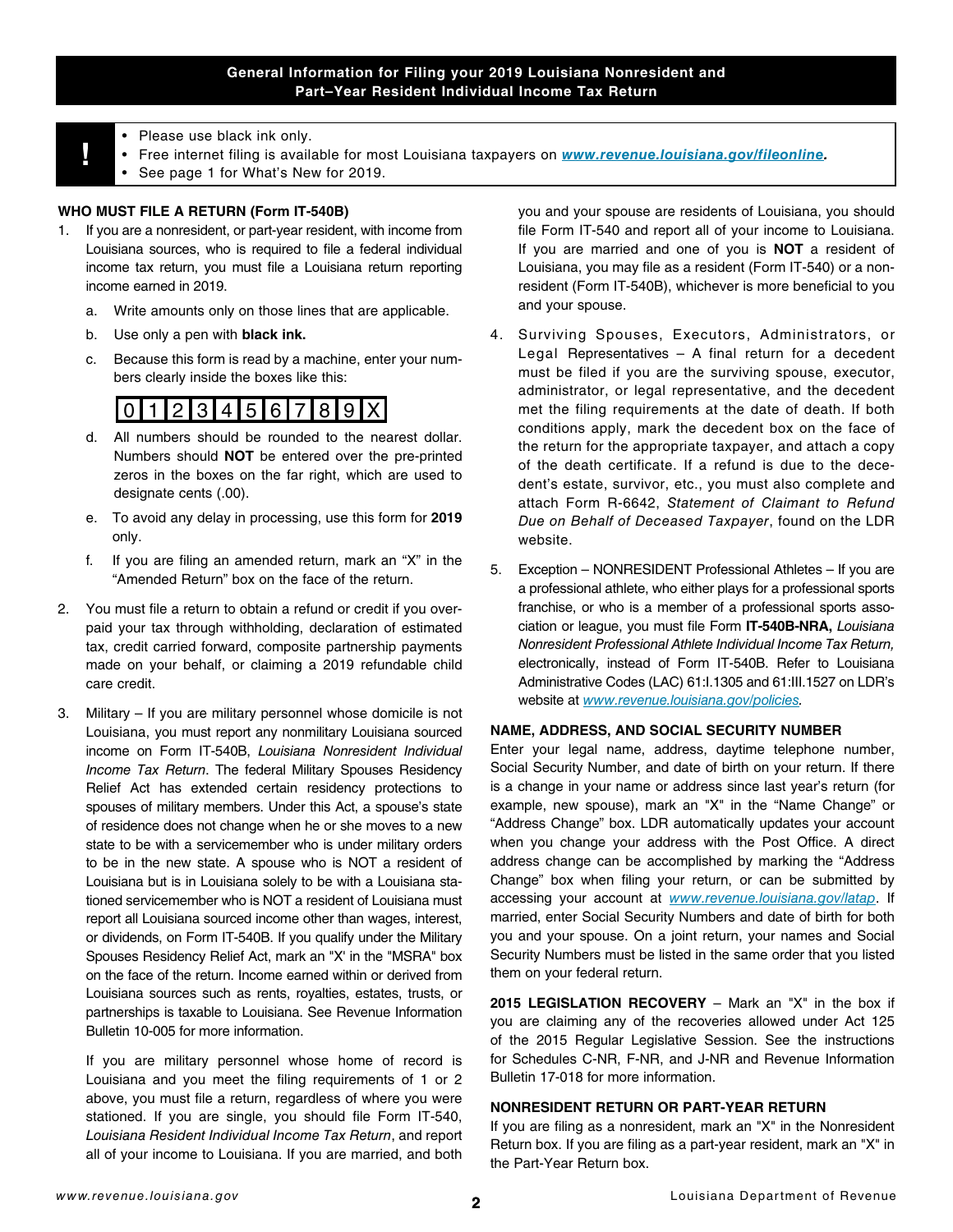## **General Information for Filing your 2019 Louisiana Nonresident and Part–Year Resident Individual Income Tax Return***...Continued*

#### **FORMS**

Forms and instructions are on the Louisiana Department of Revenue (LDR) website, *[www.revenue.louisiana.gov/taxforms.](http://www.revenue.louisiana.gov/taxforms)*

#### **AMENDED RETURNS**

If you file your income tax return and later become aware of any changes you must make to income, deductions, exemptions, or credits, you must fle an amended (corrected) Louisiana return. You must use the correct form for the tax year being amended, mark an "X" in the "Amended Return" box on the face of the return, include an explanation of the change and a copy of the federal amended return, Federal Form 1040X, if one was filed. If you are amending your income tax return due to utilizing a Net Operating Loss (NOL) carryback, you must mark an "X" in the "Amended Return" box and also in the "NOL Carryback" box on the face of the return, include an explanation of the change and a copy of the federal amended return, Federal Form 1040X, if one was filed. See LAC 61:I.1302 for more information.

**NOTE: Do not make any adjustments for refunds received, or for payments made with the original return. This information is already on fle.**

### **FEDERAL TAX ADJUSTMENTS**

Louisiana Revised Statute (R.S.) 47:103(C) requires taxpayers, whose federal returns are adjusted, to furnish a statement disclosing the nature and amounts of the adjustments within 60 days after the adjustments have been made and accepted. This statement must accompany the amended state return.

#### **WHEN TO FILE**

- 1. A 2019 calendar year return is due on or before May 15, 2020.
- 2. Returns for fiscal years are due on or before the 15th day of the fifth month after the close of the taxable year.
- 3. If the due date falls on a weekend or legal state holiday, the return is due the next business day.

## **WHERE TO FILE AND PAY TAX**

Enter your legal name and Social Security Number on your return and any correspondence. **NOTE**: On a joint return, list the names and Social Security Numbers on Form IT-540B in the same order that you listed them on your federal return.

A return for which a **payment** is due must be mailed to P.O. Box 3550, Baton Rouge, LA 70821-3550. **Print the last four digits of your Social Security Number on your check or money order. DO NOT SEND CASH. An electronic payment option is available on the LDR website at** *[www.revenue.louisiana.gov/latap](http://www.revenue.louisiana.gov/latap).*

*You can also pay your taxes by credit card over the internet or by telephone.* Visit *[www.officialpayments.com](http://www.officialpayments.com)* or call *1.888.2PAY TAX (1.888.272.9829).*



**All other individual income tax returns** must be mailed to P.O. Box 3440, Baton Rouge, LA 70821-3440.

## **EXTENSION OF TIME FOR FILING A RETURN**

The Secretary of the Louisiana Department of Revenue may grant an extension of time for fling returns not to exceed six months from the date the Louisiana income tax return is due. **State extensions must be fled before the due date of the return.** An extension can be requested on the LDR website at *[www.revenue.louisiana.gov/](http://www.revenue.louisiana.gov/fileonline)* f*[leonline](http://www.revenue.louisiana.gov/fileonline)*. See instructions for more options.

**By requesting an extension, you are only requesting additional time to fle your tax return. An extension does not extend the time to pay the tax. Payments received after the due date will be charged interest and penalties.** 

#### **INSTALLMENT REQUEST**

If you are unable to pay the balance in full by the due date, you may submit an installment request using Form R-19026, *Installment Request for Individual Income,* which is available on LDR website. You may also submit the request by accessing your account at *[www.revenue.louisiana.gov/latap](http://www.revenue.louisiana.gov/latap)*. There is a fee of \$105 to establish a standard installment payment agreement.

#### **KEEP YOUR RECORDS**

You should keep copies of federal and state tax returns and W-2 statements for four years. In most cases, you do not have to submit a copy of your federal return with your state return unless requested by LDR. If you have completed Schedule H-NR to claim federal disaster relief credits, submit the specifed forms as indicated in the instructions.

### **Instructions for Preparing your 2019 Nonresident and Part-Year Resident Income Tax Return**

**NOTE:** If you are not required to fle a federal return, but had Louisiana income tax withheld in 2019, complete Lines 1 through 6D. In the appropriate boxes above Line 7, enter the total amount of wages and income even though you may not be required to file a federal return and mark the box to the right. Skip to Line 14, enter zero "0" and complete the remainder of the return. You must enter the total amount of wages and income in the boxes above Line 7. Failure to do so will result in processing delays.

**Lines 1-5 –** Filing status – You must use the same fling status on your Louisiana return as you did on your federal return. In the box on the left, enter the number corresponding to your fling status:

"1" for Single, "2" for Married Filing Jointly, "3" for Married Filing Separately, "4" for Head of Household, and "5" for Qualifying Widow(er). Head of Household status is for unmarried people who paid over half the cost of keeping up a home for a qualifying person. If you file as Head of Household or Qualifying Widow(er), you must show the child's name if the qualifying person is a child but not your dependent.

**Lines 6A and 6B –** Exemptions – Mark an "X" in the appropriate boxes. You must use the same number of exemptions on your Louisiana return as you did on your federal return, unless: you are listed as a dependent on someone else's return, you are age 65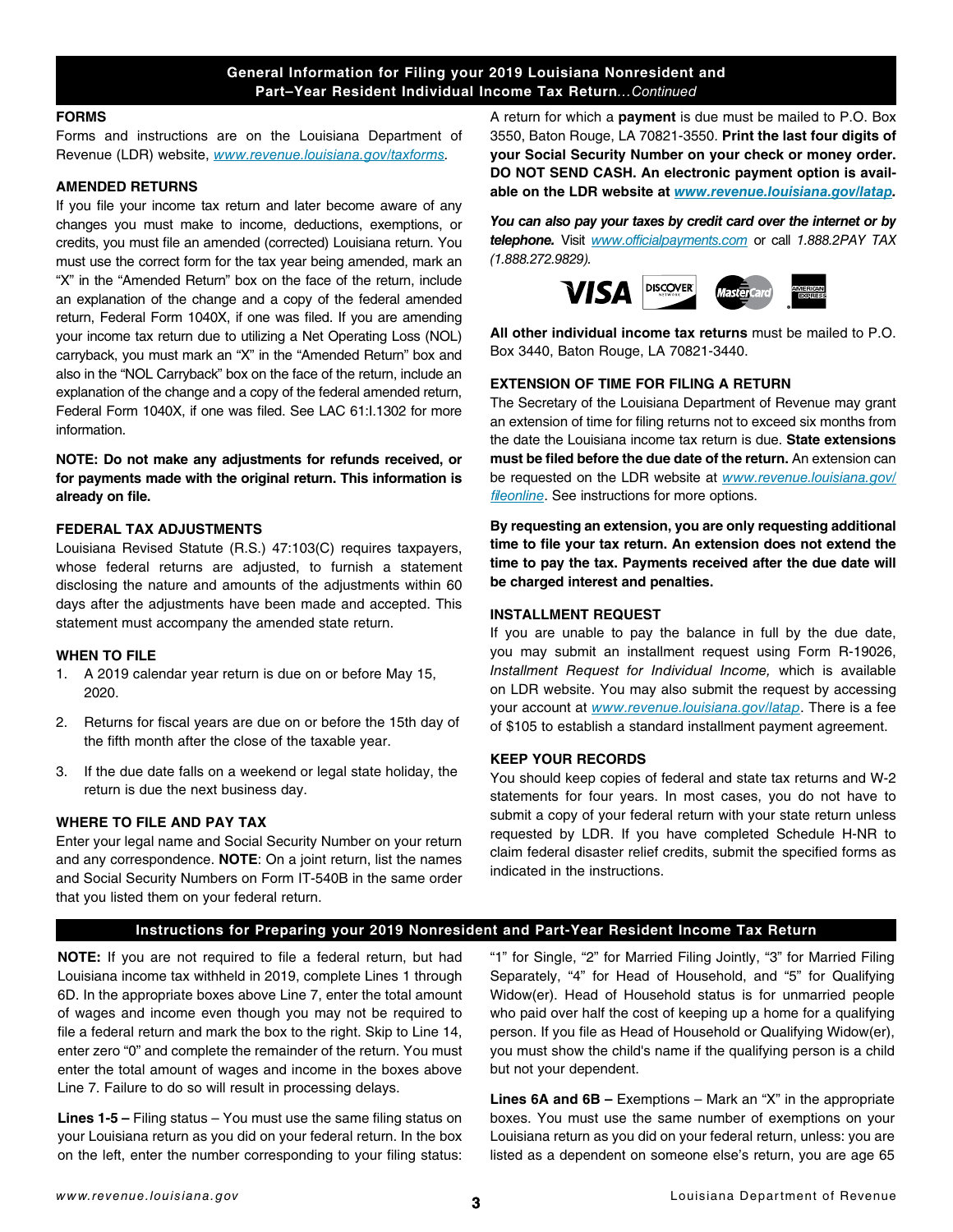### **Instructions for Preparing your 2019 Nonresident and Part-Year Resident Income Tax Return***...Continued*

or over, or you are blind. You must claim an exemption for yourself on Line 6A, even if someone else claimed you on their federal tax return. This box has already been marked with an "X" for you.

**Line 6C –** Enter the names of the dependents claimed on your federal return. Complete the required information. If you have more than 6 dependents, attach a statement to your return with the required information. In the box on Line 6C, enter the total number of dependents claimed.

**Line 6D –** Add Lines 6A, 6B, and 6C.

**Line 7 –** Enter the amount of your Federal Adjusted Gross Income. This amount is taken from the Nonresident and Partyear Resident (NPR) Worksheet, Federal column, Line 12. If your Federal Adjusted Gross Income is less than zero, enter zero "0."

**Line 8 –** Enter the amount of your Louisiana Adjusted Gross Income. This amount is taken from the Nonresident and Part-year Resident (NPR) Worksheet, Line 20. If your Louisiana Adjusted Gross Income is less than zero, enter zero "0."

**Line 9 –** Divide Line 8 by Line 7. Carry out to two decimal places in the percentage, for example 48.32 percent. **Do not round up**. The percentage cannot exceed 100 percent. When Federal Adjusted Gross Income is less than Louisiana income, the ratio shall be 100 percent (R.S. 47:293(10)).

**Lines 10A, 10B, and 10C –** If you did not itemize your deductions on your federal return, skip Lines 10A, 10B, and 10C and go to Line 10D.

**Line 10A –** If you itemized your deductions on your federal return, enter on Line 10A the amount of your federal itemized deductions shown on Federal Form 1040 or 1040-SR, Schedule A, Line 17.

**Line 10B –** If you itemized your deductions on your federal return, and your fling status is 1 or 3, enter \$12,200; 2 or 5, enter \$24,400; 4, enter \$18,350.

**Line 10C –** Subtract Line 10B from Line 10A. If less than zero, enter zero "0."

**Line 10D –** If you claimed federal disaster relief credits on your federal return as a result of Hurricane Katrina or Hurricane Rita, you must complete Schedule H-NR to determine your modifed federal income tax deduction for Louisiana. The federal disaster relief credits claimed for this year and allowed by the IRS could be credits that are carried forward from previous years. However, the credits must be utilized on your federal return. Attach a copy of your federal return that indicates the amount of the credit, a copy of Federal Form 3800, and a copy of the appropriate IRS form to substantiate the amount of the credit.

If you **have not** claimed federal disaster relief credits, use the worksheet in the next column to calculate your federal income tax deduction and enter the result on Line 10D.

**Optional Deduction –** The federal income tax deduction calculated on the worksheet may be increased by the amount of foreign tax credit claimed on Federal Form 1040 or 1040-SR, Schedule 3, Line 1. If taking the deduction, add the foreign tax credit amount from Federal Form 1040 or 1040-SR, Schedule 3, Line 1 to the tax from Federal Form 1040 or 1040-SR, Line 14 and enter on Line 1 below. Mark an "X" in box 1 on Line 10D to indicate the additional deduction is claimed. However, no special allowable credit may be claimed on Louisiana Nonrefundable Priority 1 Credits, Schedule C-NR, Line 3.

## **Federal Income Tax Deduction Worksheet**

| 1 | Enter the tax from Federal Form 1040<br>or 1040-SR, Line 14.                                | \$  |
|---|---------------------------------------------------------------------------------------------|-----|
| 2 | Net Investment Income Tax. Enter<br>the amount from Federal Form 8960,<br>Line 17.          | \$. |
| 3 | Federal Tax. Add lines 1 and 2.                                                             | ፍ   |
|   | 4a Enter the amount from Form 4972,<br>Line 30.                                             | \$. |
|   | 4b Enter the amount from Form 8962,<br>Line 29.                                             | \$  |
| 5 | Add lines 4a and 4b.                                                                        | \$. |
| 6 | Subtract line 5 from line 3 and enter<br>on line 10D. If amount is negative,<br>enter zero. |     |
|   |                                                                                             |     |

**Line 10E –** Add Lines 10C and 10D.

**Line 10F –** Multiply Line 10E by the percentage on Line 9. This amount of deduction is the portion applicable to your Louisiana income.

**Line 11 –** Subtract Line 10F from Line 8. If less than zero, enter zero "0."

**Line 12 –** Calculate your Louisiana income tax by using the Tax Computation Worksheet on page 5. DO NOT USE RESIDENT TAX TABLES.

**Line 13 –** Enter the amount of the Nonrefundable Priority 1 Credits from Form IT-540B, Schedule C-NR, Line 8.

**Line 14 –** Subtract Line 13 from Line 12. If the result is less than zero, or if you are not required to file a federal return, enter zero "0" and complete the remainder of the return.

**Line 15 –** Enter the amount of your Louisiana Refundable Child Care Credit from the 2019 Louisiana Refundable Child Care Credit Worksheet, Line 11. This worksheet must be attached to your return. **Your Federal Adjusted Gross Income must be \$25,000 or less to claim a credit on this line, and your child care expenses must have been incurred in Louisiana.** See the Louisiana Child Care Credit instructions.

**Line 15A –** Enter the amount from the 2019 Louisiana Refundable Child Care Credit Worksheet, Line 3.

**Line 15B –** Enter the amount from the 2019 Louisiana Refundable Child Care Credit Worksheet, Line 6.

**Line 16 –** Enter the amount of your 2019 Louisiana Refundable School Readiness Credit. **Your Federal Adjusted Gross Income**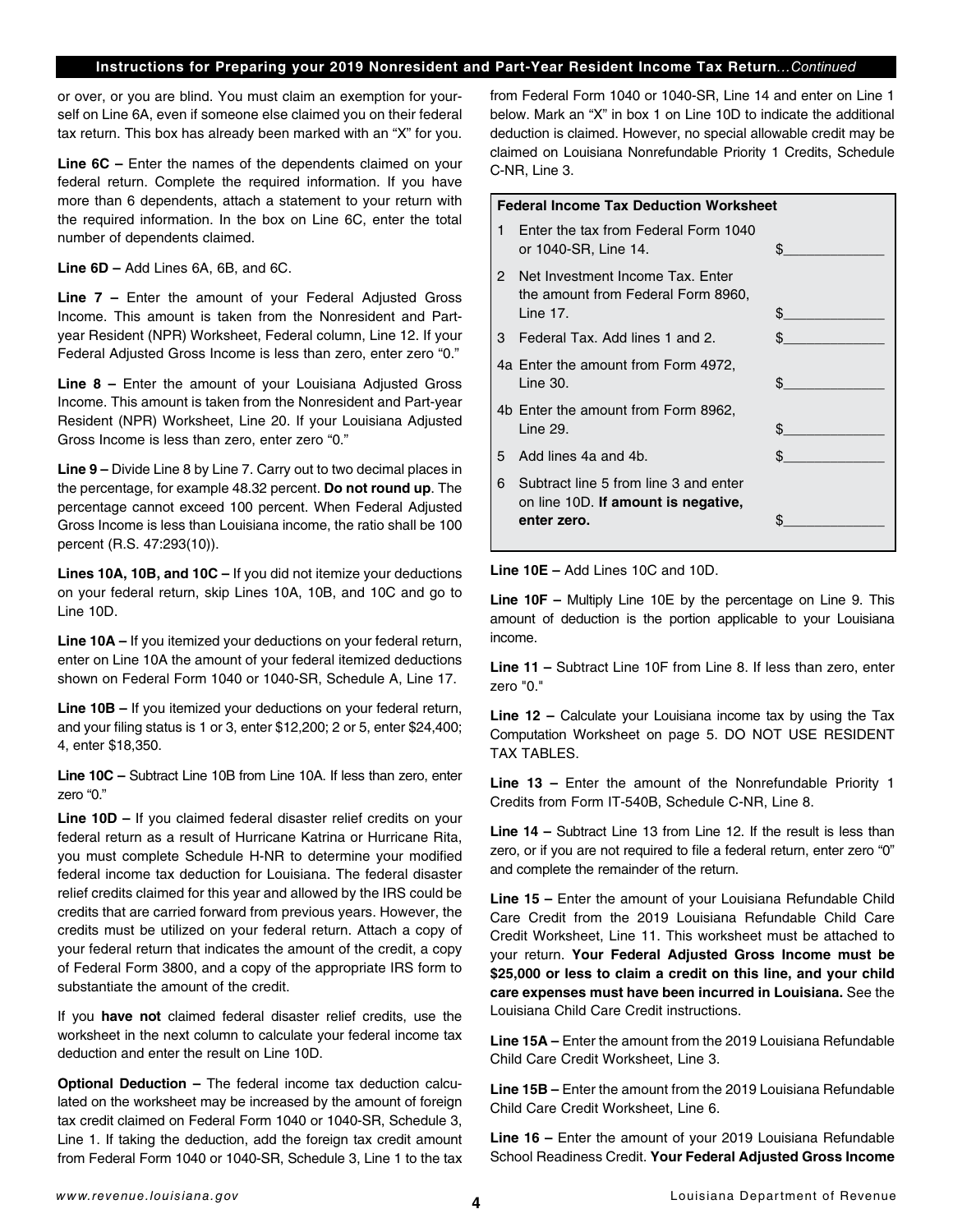## **Instructions for Preparing your 2019 Nonresident and Part-Year Resident Income Tax Return** *...Continued*

|   | Tax Computation Worksheet (Keep this worksheet for your records.)                                                                                                                                                                                                                                                          |   |  |    |   |  |    |            |            |    |
|---|----------------------------------------------------------------------------------------------------------------------------------------------------------------------------------------------------------------------------------------------------------------------------------------------------------------------------|---|--|----|---|--|----|------------|------------|----|
|   | A Taxable Income: Enter the amount from Form IT-540B, Line 11.                                                                                                                                                                                                                                                             |   |  |    |   |  |    | A          |            | 00 |
|   | First Bracket: If Line A is greater than \$12,500 (\$25,000 if filing status is 2 or<br><b>B</b> $ 5 $ , enter \$12,500 (\$25,000 if filing status is 2 or 5). If Line A is less than \$12,500<br>(\$25,000 if filing status is 2 or 5), enter amount from Line A.                                                         |   |  |    | в |  | 00 |            |            |    |
|   | <b>Combined Personal Exemption - Standard</b><br>C1 Deduction: If your filing status is 2, 4, or 5, enter<br>C <sub>1</sub><br>00<br>\$9,000; if 1 or 3, enter \$4,500.                                                                                                                                                    |   |  |    |   |  |    |            |            |    |
|   | Credit for Dependents: Enter \$1,000 for taxpayers and/<br>$ C2 $ or spouses who are 65 or over, or blind, and for each<br>C <sub>2</sub><br>00<br>dependent claimed on Form IT-540B, Line 6C.                                                                                                                             |   |  |    |   |  |    |            |            |    |
|   | C <sub>3</sub><br><b>C3 Total: Add Lines C1 and C2.</b>                                                                                                                                                                                                                                                                    |   |  | 00 |   |  |    |            |            |    |
|   | D   Ratio: Enter the ratio from Form IT-540B, Line 9.                                                                                                                                                                                                                                                                      | D |  | %  |   |  |    |            |            |    |
|   | $E$ Allowable Deduction: Multiply Line C3 by the ratio on Line D.                                                                                                                                                                                                                                                          |   |  |    | Е |  | 00 |            | <b>TAX</b> |    |
| F | Taxable First Bracket: Subtract Line E from Line B. Multiply balance by 2% and<br>enter the result in the TAX column.                                                                                                                                                                                                      |   |  |    | F |  | 00 | 2%<br>Rate |            | 00 |
| G | Second Bracket: Subtract Line B from Line A; and, if the balance is greater than zero,<br>enter the balance or \$37,500 (\$75,000 if filing status is 2 or 5), whichever is less.<br>Note: Reduce this amount by the amount that Line E exceeds Line B. Multiply balance<br>by 4%, and enter the result in the TAX column. |   |  |    |   |  | 00 | 4%<br>Rate |            | 00 |
|   | Third Bracket: Subtract \$50,000 (\$100,000 if filing status is 2 or 5), from Line A, and<br>$H$ enter the balance. If less than zero, enter "0." Multiply the balance by 6%, and enter<br>the result in the TAX column.                                                                                                   |   |  |    | н |  | 00 | 6%<br>Rate |            | 00 |
|   | Total Tax: Add the amounts in the TAX column on Lines F, G, and H. Enter here and on Form IT-540B,<br>Line 12.                                                                                                                                                                                                             |   |  |    |   |  |    |            |            | 00 |

**must be \$25,000 or less to claim a credit on this line.** The amount is determined from your Louisiana Refundable School Readiness Credit Worksheet. In the boxes under Line 16, enter the number of your qualifed dependents who attended the associated star rated facility or facilities.

**Line 17 –** Enter the amount of the Louisiana Citizens Property Insurance assessment that was included in your homeowner's insurance premium on Line 17A. Multiply the amount by 25 percent (.25) and enter the result on Line 17. A copy of the declaration page from your premium notice must be attached to your return. For additional information regarding this credit, visit *www.revenue.louisiana.gov/citizens*.

Mark an "X" in the "2015 Legislation Recovery" box on the face of the return if you are claiming the recovery allowed under Act 125 of the 2015 Regular Legislative Session. Section 7 of Act 125 allows a recovery of the credit amount reduced by the Act if your 2014 return was fled after July 1, 2015, for which an extension was requested prior to May 15, 2015. You must attach Form R-6410, *2015 Legislation Recovery Worksheet,* to your return to show the calculation of the recovery. Include the 2019 recovery amount in the amount claimed on Line 17.

**Line 18 –** Enter the amount of the Other Refundable Priority 2 Credits from Form IT-540B, Schedule F-NR, Line 10.

**Line 19 –** Add Lines 15, and 16 through 18. Do not include

amounts on Lines 15A, 15B, and 17A.

**Line 20 –** If Line 14 is greater than Line 19, subtract Line 19 from Line 14. Also, enter a zero "0" on Line 21 and go to Line 22. Otherwise, enter a zero "0" on Line 20 and go to Line 21.

**Line 21 –** If Line 19 is greater than Line 14, subtract Line 14 from Line 19.

**Line 22 –** Enter the amount of the Nonrefundable Priority 3 Credits from Form IT-540B, Schedule J-NR, Line 16. These credits are limited to the tax liability calculated on Line 20.

**Line 23 –** Subtract Line 22 from Line 20. If less than zero, enter zero "0."

**Line 24 –** During 2019, if you purchased goods for use in Louisiana from outside the state and were not charged Louisiana state sales tax, you are required to fle and pay the tax directly to LDR. This includes purchases from catalogs, television, Internet, another state, or outside the U.S. If any of the items were alcoholic beverages or tobacco products, you are required to fle Form R-5629, *Consumer Excise Tax Return*. Use the Consumer Use Tax Worksheet on page 6 to calculate your use tax. Do not include any consumer use tax reported on Form R-1035, *Consumer Use Tax Return*, or purchases made for your business. You must register your business with LDR and report the use tax for your business under that account. Mark an "X" in the box to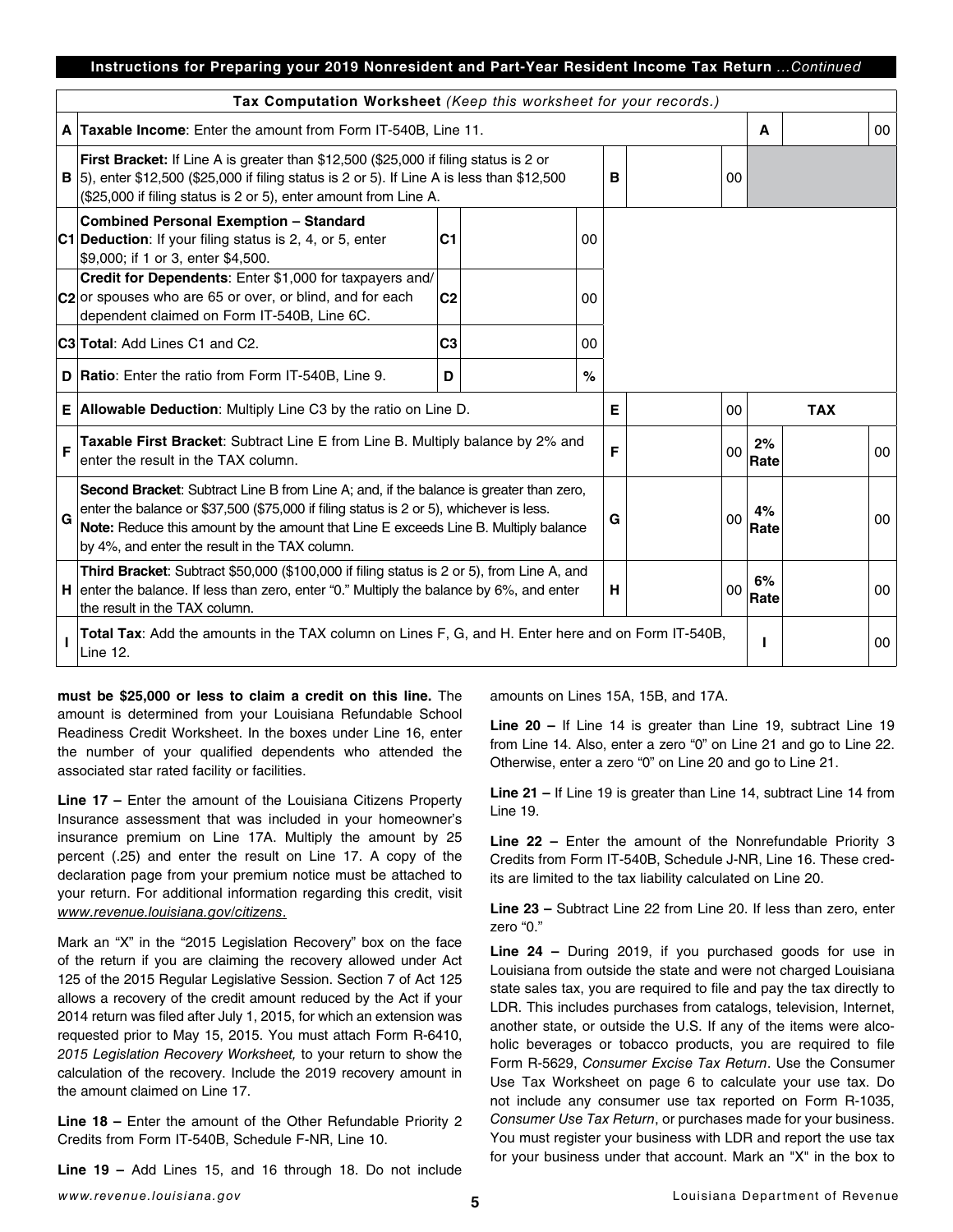## **Instructions for Preparing your 2019 Nonresident and Part-Year Resident Income Tax Return** *...Continued*

indicate if no use tax is due or the amount is from the Consumer Use Tax Worksheet.

**Line 25 –** Add Lines 23 and 24.

**Line 26 –** Enter the amount from Line 21, if applicable.

**Line 27 –** Enter the amount of Refundable Priority 4 Credits from Form IT-540B, Schedule I-NR, Line 6.

**Line 28** – Enter the amount of Louisiana income tax withheld in 2019. You must attach copies of all W-2 and 1099 forms that indicate tax was withheld.

**Line 29 –** Enter the amount of any credit carried forward from 2018. This amount is shown on your 2018 Form IT-540, Line 38, or IT-540B, Line 39.

**Line 30 –** Enter the amount of any payment made on your behalf by a composite partnership fling. Enter the name of the partnership on the line provided on the return. If more than one partnership made a payment on your behalf, attach a schedule labeled with your name and Social Security Number and list each partnership and payment made.

**Line 31 –** Enter the total amount of estimated payments you made for the 2019 tax year.

**Line 32 –** Enter the amount of the payment made with your 2019 extension request.

**Line 33 –** Add Lines 26 through 32.

**Line 34 – Overpayment** - If Line 33 is greater than Line 25, subtract Line 25 from Line 33. **Your overpayment may be reduced by the Underpayment of Estimated Tax Penalty.** If Line 33 is equal to Line 25, enter a zero on Lines 34 through 41 and go to Line 42. If Line 33 is less than Line 25, enter a zero on Lines 34 through 40 and go to Line 41.

**Line 35 –** See instructions for Underpayment Penalty.

**Line 36 –** If Line 34 is greater than Line 35, subtract Line 35 from Line 34 and enter the balance on Line 36. If Line 35 is greater than Line 34, enter zero "0", subtract Line 34 from Line 35 and enter the balance on Line 41.

**Line 37 –** You may donate all or part of your overpayment (Line 36) to various organizations or funds listed on Schedule D-NR, Lines 2 through 17. Enter the amount from Schedule D-NR, Line 18. This amount cannot be greater than Line 36.

**Line 38 –** Subtract Line 37 from Line 36. This amount of overpayment is available for credit or refund.

Line 39 – Enter the amount of available overpayment shown on Line 38 that you wish to credit to 2020.

**Line 40 –** Subtract Line 39 from Line 38. This amount is to be refunded. You must select how you want to receive your refund. If this is your first time filing, your refund cannot be directly deposited. Enter a "2" in the box if you want to receive your refund by paper check. Enter a "3" in the box if you want your refund directly deposited into your bank account. Carefully enter the information in the boxes to indicate the type of bank account, the routing number, and the account number. Your nine digit routing number appears under the memo line of your check; your bank account number will appear to the right of your routing number. **You are required to answer the question regarding the location of the bank account. If the information is unreadable or if you do not select a method to receive your refund, you will receive your refund by paper check.** Option 1 was omitted intentionally.

**Line 41 –** If Line 25 is greater than Line 33, subtract Line 33 from Line 25. If you entered an amount from Line 36 as the result of underpayment penalty exceeding an overpayment, complete Lines 42 through 44, enter zero "0" on Lines 45 through 48, and go to Line 49.

**Lines 42 through 44 –** You may make an additional donation to the funds listed on Lines 42 through 44. You must include payment for the amount being donated with your return. The donation will not be made unless you make payment and the donation cannot be refunded at a later date.

**Line 45 –** Interest is charged on all tax amounts not paid by the due date. Enter the amount from the Interest Calculation Worksheet, Line 5.

**Line 46 –** If you fail to fle your tax return by the due date – on or before May 15, 2020, for calendar year filers, on or before your fiscal year due date, or on or before your approved extension date, you may be charged a delinquent fling penalty. Enter the amount from the Delinquent Filing Penalty Calculation Worksheet, Line 7.

## **Consumer Use Tax Worksheet**

Under La. R.S. 47:302(K), LDR is required to collect a 8.45 percent tax on out-of-state purchases subject to use tax. This 8.45 percent rate (which includes 4 percent to be distributed by LDR to local governments) is in lieu of the actual rate in effect for your area, and is payable regardless of the actual combined state and local rate for your area.

This law ensures that Louisiana businesses are not at a competitive disadvantage with out-of-state businesses who are not required to collect sales tax.

> 1. Taxable purchases ............\$ .00 Tax rate (8.45 percent) ...... X .0845 2. Total use tax due ...............\$ .00 ☛ **Enter here and on Form IT-540, Line 24.**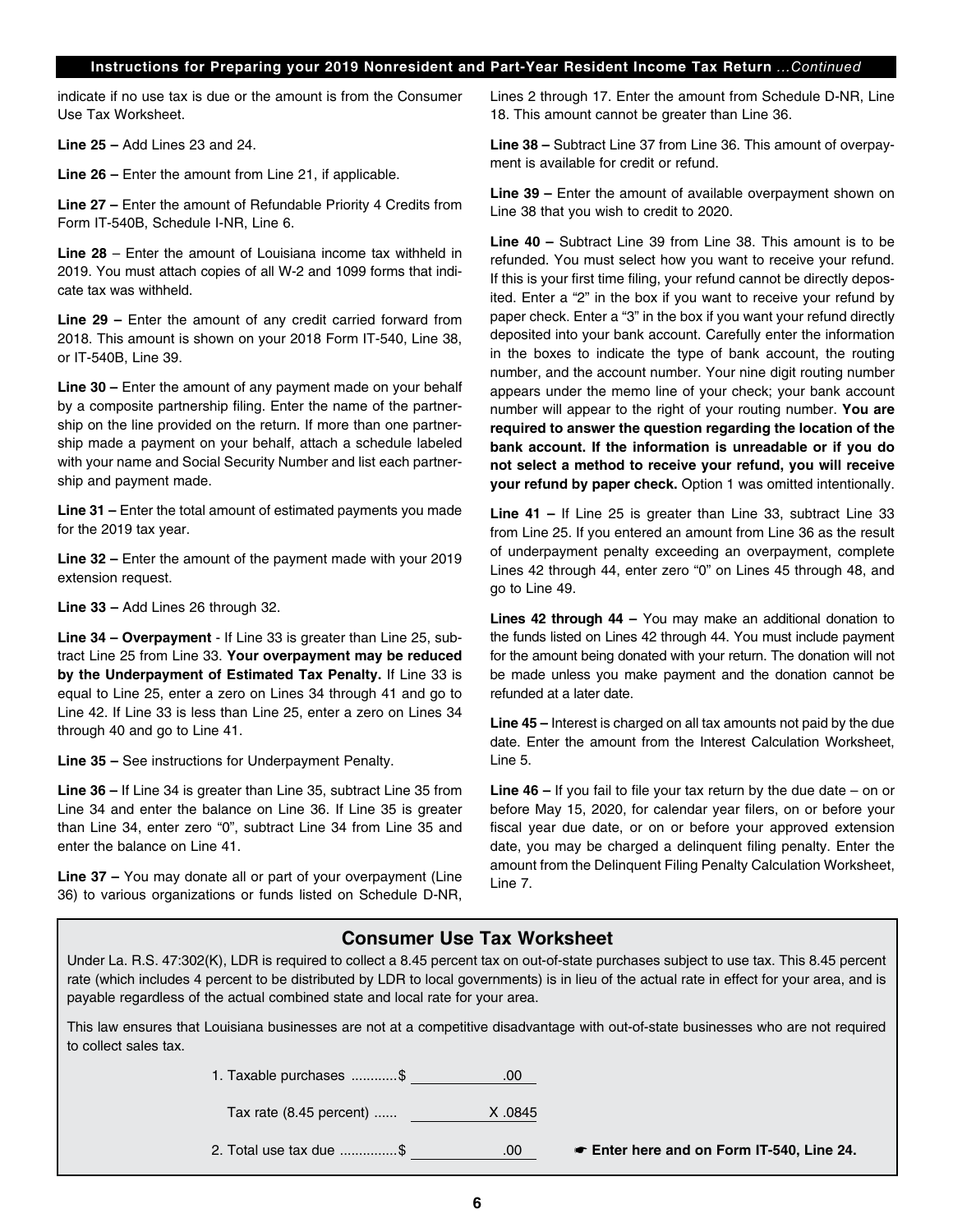## **Instructions for Preparing your 2019 Nonresident and Part-Year Resident Income Tax Return** *...Continued*

**Line 47 –** If you fail to pay the tax due by the due date – on or before May 15, 2020, for calendar year flers, you may be charged a delinquent payment penalty. Enter the amount from the Delinquent Payment Penalty Calculation Worksheet, Line 7.

**Line 48 –** See the instructions for Underpayment Penalty.

**Line 49 –** Add Lines 41 through 48. You may make an electronic payment at *[www.revenue.louisiana.gov/latap.](http://www.revenue.louisiana.gov/latap)* You may also make payment by check or money order. **DO NOT SEND CASH**. Make your check or money order payable to the **Louisiana Department of Revenue**. Print the last four digits of your Social Security Number on your check or money order and attach it to your return.

You can also pay your taxes by credit card over the internet or by telephone. Visit *[www.officialpayments.com](http://www.officialpayments.com)* or call 1-888-2PAYTAX (1-888-272-9829).



**Social Security Numbers –** Enter your social security number in boxes provided on each page of the return.

**Name Boxes -** Enter the first 4 letters of the primary taxpayer's

**last name** in the boxes on the second, third, and fourth page of this return.

**Filing – YOU MUST SIGN AND DATE YOUR RETURN.** If married filing jointly, both spouses must sign.

**Paid Preparer Instructions –** If your return was prepared by a paid preparer, that person must also sign in the appropriate space, complete the information in the "Paid Preparer Use Only" box and enter his or her identification number in the space provided under the box. If the paid preparer has a Preparer Tax Identifcation Number (PTIN), the PTIN must be entered in the space provided under the box; otherwise enter the Federal Employer Identification Number (FEIN) or LDR account number. If the paid preparer represents a firm, the firm's FEIN must be entered in the "Paid Preparer Use Only" box. The failure of a paid preparer to sign or provide an identification number will result in the assessment of the unidentifed preparer penalty on the preparer. The penalty of \$50 is for each occurrence of failing to sign or failing to provide an identification number.

**DO NOT SUBMIT A PHOTOCOPY OF THE RETURN. Only submit an original return.**

#### **Instructions for Nonresident and Part-Year Resident (NPR) Worksheet**

The Nonresident and Part-year Resident Worksheet is used to identify that portion of Federal Adjusted Gross Income that is Louisiana-sourced income. The top of the worksheet has two columns, Federal and Louisiana. Using your federal income tax return, complete the Federal column for Lines 1 – 12. The income lines of the worksheet correspond to specific line number references on Federal Form 1040 or 1040-SR. Under the Louisiana column, enter the amount of income that was earned or sourced in Louisiana on Lines 1 - 9 and use Lines 13 through 20 to calculate Louisiana Adjusted Gross Income. Each of the Addition and Subtraction items are allowable in accordance with state law. IMPORTANT! Any nonresident with gambling winnings from a Louisiana casino or other source, who is required to fle a federal individual income tax return, must file a Louisiana return reporting the winnings. If the amount of tax withheld is overpaid, a refund of the difference will be issued or credited.

#### **Adjusted Gross Income**

**Line 1 –** In the Federal column, enter the amount of wages, salaries, tips, etc. from your Federal Form 1040 or 1040-SR, Line 1. Of the Federal amount, enter the amount of income earned in Louisiana in the Louisiana column.

**Line 2 –** In the Federal column, enter the amount of taxable interest from your Federal Form 1040 or 1040-SR, Line 2b. Of the Federal amount, enter the amount of interest income earned in Louisiana in the Louisiana column.

**Line 3 –** In the Federal column, enter the amount of dividends from your Federal Form 1040 or 1040-SR, Line 3b. Of the Federal amount, enter the amount of dividends earned in Louisiana in the Louisiana column.

**Line 4 –** If you have business or farm income on your Federal Form 1040 or 1040-SR, Schedule 1, Lines 3 and 6, add the amounts together including any losses from these lines that are included in your Federal Adjusted Gross Income. In the Federal column, enter the total amount of business or farm income. If the amount is a loss, indicate the loss by using brackets. For example, a business loss of \$1,356 would be refected as <1,356>. Of the Federal amount, enter the amount of business and farm income that was sourced in Louisiana in the Louisiana column.

**Line 5 –** If you have capital gains or ordinary gains on your Federal Form 1040 or 1040-SR, Line 6 and Schedule 1, Line 4, add the amounts together including any losses from these lines that are included in your Federal Adjusted Gross Income. In the Federal column, enter the total amount of capital gains and ordinary gains. If the amount is a loss, indicate the loss by using brackets. For example, an ordinary loss of \$3,500 would be reflected as <3,500>. Of the Federal amount, enter the amount of gains or losses that was sourced in Louisiana in the Louisiana column.

**Line 6 –** In the federal column, enter the amount of IRA distributions or benefits from pensions and annuities from your Federal Form 1040 or 1040-SR, Line 4b and 4d. Of the Federal amount, enter the amount of IRA distributions, pensions and annuities that was earned in Louisiana in the Louisiana column.

**Line 7 –** In the Federal column, enter the amount of rental real estate, royalty, partnership, S corporation and trust income from your Federal Form 1040 or 1040-SR, Schedule 1, Line 5, including any losses from this line that are included in your Federal Adjusted Gross Income. If the amount is a loss, indicate the loss by using brackets. For example, an S corporation loss of \$2,000 would be refected as <2,000>. Of the Federal amount, enter the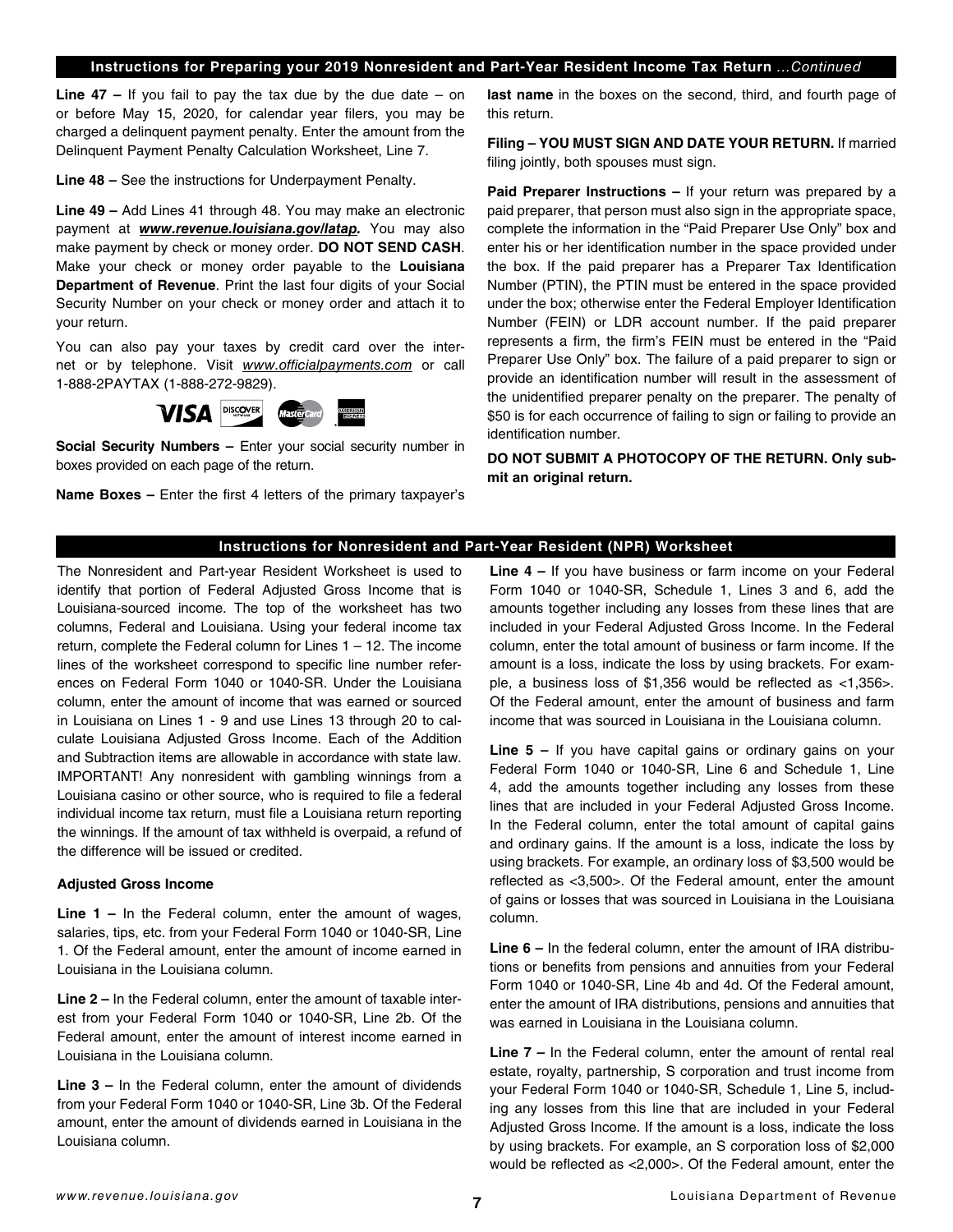amount of income from rental real estate, royalties, partnerships, S corporations, trusts, etc. that was sourced in Louisiana in the Louisiana column.

**Line 8 –** In the Federal column, enter the amount of Social Security benefits from your Federal Form 1040 or 1040-SR, Line 5b. Do not enter the taxable amount of your Social Security benefits in the Louisiana column. Social Security benefits taxable for Federal are not taxable to Louisiana as provided under R.S. 47:44.2.

**Line 9 –** If you have taxable refunds, credits, offsets, alimony received, unemployment compensation, or other income reported on Federal Form 1040 or 1040-SR, Schedule 1, Lines 1, 2a, 7, and 8, add the amounts together. **Note:** Prizes and awards, gambling winnings, including lotteries, raffles, and lump-sum payment from the sale of a right to receive future lottery payments are examples of other income as defned by IRS. In the Federal column, enter the total amount from the lines listed above. Of the Federal amount, enter the amount of income from these sources that was earned in Louisiana in the Louisiana column.

**Line 10 –** Add Lines 1 through 9 for each column.

**Line 11 –** In the Federal column, enter the total amount of adjustments to gross income from your Federal Form 1040 or 1040-SR, Schedule 1, Line 22. Of the Federal amount, enter the amount of Louisiana adjustments to income in the Louisiana column.

**Line 12 –** Under the Federal column, subtract Line 11 from Line 10 and enter the result on Line 12. This amount should agree with Federal Form 1040 or 1040-SR, Line 8b. Under the Louisiana column, subtract Line 11 from Line 10 and enter the result on Line 12. Enter the Federal Adjusted Gross Income from the NPR worksheet, Federal column, Line 12 on Form IT-540B, Line 7. Complete the remainder of the worksheet to calculate Louisiana Adjusted Gross Income.

## **Additions**

**Line 13 –** Tax-exempt interest and dividend income reported on your federal return are taxable to Louisiana, if ALL of the following conditions are met:

- a. The interest and dividends were earned while you were domiciled in Louisiana.
- b. The interest and dividends were received from obligations of a state or political subdivision of a state other than Louisiana. Obligations of the State of Louisiana, its political subdivisions, or public corporations created by them and their constituted authorities are exempt from Louisiana taxes.
- c. The obligations were purchased on or after January 1, 1980.

Enter the amount of interest or dividend income taxable to Louisiana from Federal Form 1040 or 1040-SR, Lines 2b and 3b on Line 13 in the Louisiana column. See Revenue Ruling 11-001 if you have any Build America Bonds.

**Line 14 –** If any previously exempted Louisiana Student Tuition Assistance and Revenue Trust (START) contributions were refunded to you during 2019 by the Louisiana Office of Student Financial Aid, enter the amount in the Louisiana column.

**Line 15 –** R.S. 47:6301(A)(1)(a) provides for a prohibition on double state benefits for a donation to a school tuition organization. If you claimed the credit for a donation to school tuition organization on Form IT-540B, Schedule J-NR, you must add back certain deductions taken at the federal level otherwise deductible for state income tax purposes if the following conditions are met:

- a. Your federal itemized deductions allowed by Internal Revenue Code Section 170 included the donation made to the school tuition organization as a charitable contribution on Schedule A attached to Federal Form 1040 or 1040-SR; and
- b. You claimed the excess federal itemized personal deduction on Form IT-540B, Line 10C for the tax year in which the donation was made.

The amount required to be added back is the difference between the amount reported on Form IT-540B, Line 10C and the recalculated excess federal itemized personal deduction after removing the donation from the individual's federal itemized personal deduction for the tax year in which the donation was made. The addition is limited to the amount of the credit claimed. See Revenue Information Bulletin 18-024 on for more information.

**Line 16 –** Act 442 of the 2019 Regular Legislative Session provides for an exclusion for an individual who is a shareholder, member, or partner of an entity that made the pass-through entity tax election under R.S. 47:287:732.2 This election allows S corporations, and other entities taxed as partnerships for federal income tax purposes, to pay Louisiana income tax at the entity level. The entity must have received LDR's approval of the election. The add-back amount is the Louisiana net operating loss that was reported at the entity level for this tax year that is included on the Federal Form 1040 or 1040-SR. You must also include any net operating loss carried forward from a tax year in which the election was made and utilized in this tax year. This amount should be included on the NPR Worksheet, Louisiana column, Line 12. Do not include income not taxed at the entity level such as interest and dividend income. See Revenue Information Bulletin 19-019 and LAC 61:I.1001(C)(4) for more information.

**Line 17 –** Add Lines 12 through 16 and enter the result in the Louisiana column.

## **EXEMPT INCOME LINES 18A THROUGH 18F**

Income items that are considered exempt by Louisiana law to arrive at Louisiana taxable income are referenced individually by a three-digit code. Enter the description, identifying code, and dollar amount in the appropriate spaces on Lines 18A through 18F.

**NOTE: Use only the codes referenced in the table on the Nonresident and Part-Year Resident Worksheet. The codes listed here are not interchangeable with other codes in these instructions.**

Example:

**Credit Description Code Amount of Credit Claimed** START Saving Program  $\begin{bmatrix} 0 & 9 & E \\ \end{bmatrix}$  | 7 0 0 0  $\begin{bmatrix} 0 & 0 \\ 0 & 0 \end{bmatrix}$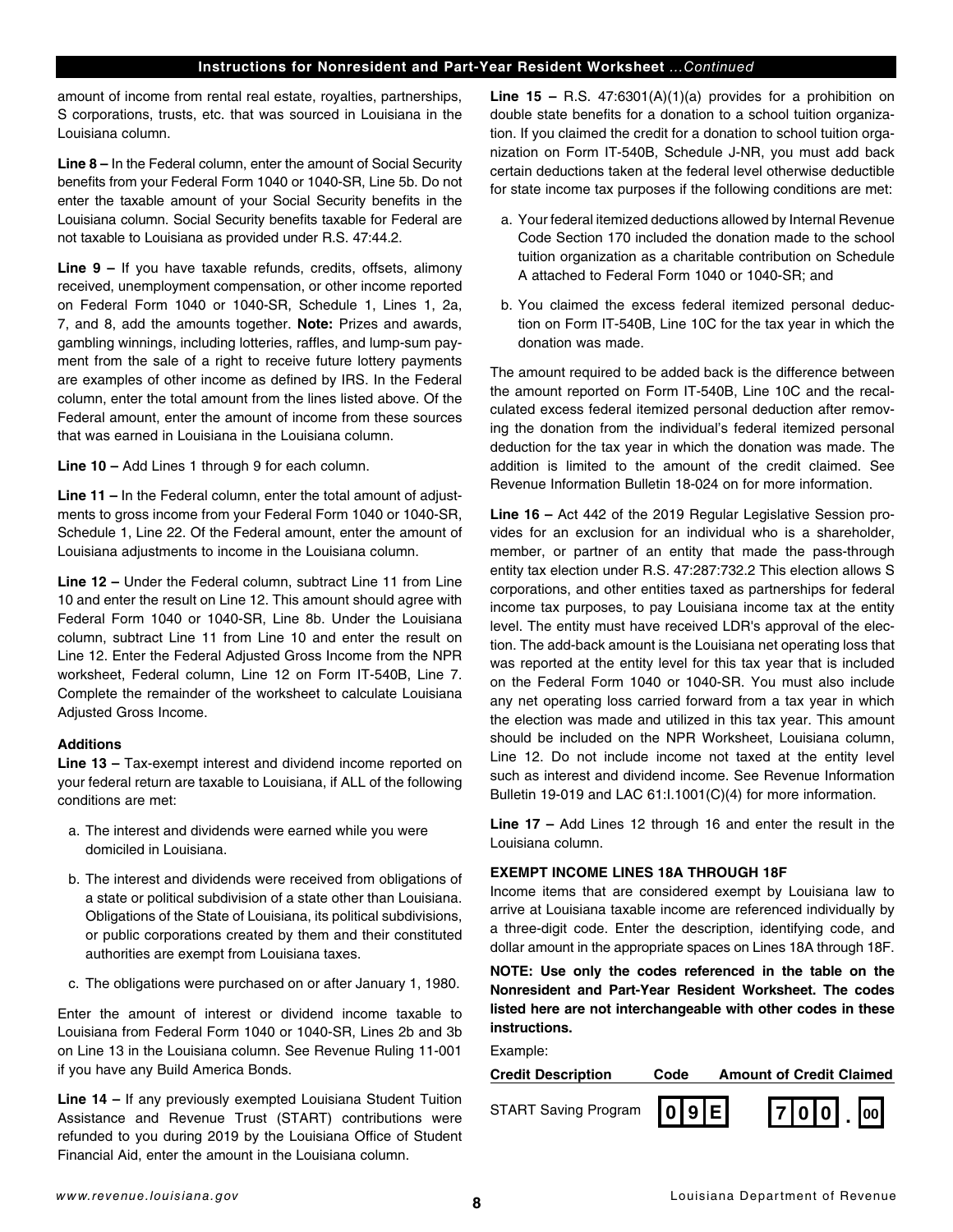- **01E Interest and Dividends on U.S. Government Obligations –** Enter the amount of interest and dividends received from U.S. government obligations that are included in the amount on Line 12 under the Louisiana column. Include amounts received from mutual funds, which are identifed as income from investments in U.S. government obligations. If the amount is not identified specifically, it is taxable and cannot be excluded. This amount must be included in the calculation of Line 12 in the Louisiana column.
- **02E Louisiana State Employees' Retirement Benefts**  Enter the amount of retirement benefits received from the Louisiana State Employees' Retirement System. This amount must be included in the calculation of Line 12 under the Louisiana column. Indicate the date that you or your spouse retired on the appropriate line.
- **03E Louisiana State Teachers' Retirement Benefts**  Enter the amount of retirement benefits received from the Louisiana State Teachers' Retirement System. This amount must be included in the calculation of Line 12 under the Louisiana column. Indicate the date that you or your spouse retired on the appropriate line.
- **04E Federal Retirement Benefts –** Enter the amount of retirement benefts received from a Federal Retirement System. This amount must be included in the calculation of Line 12 under the Louisiana column. Indicate the date that you or your spouse retired on the appropriate line.
- **05E Other Retirement Benefts –** Enter the amount of retirement benefits received from any retirement systems whose benefits are specifically exempted by law from Louisiana income tax. In the space provided, enter the name of the retirement system or the statutory citation exempting these benefits from Louisiana income tax. A list of the eligible retirement systems and their statutory citations can be found at *[www.revenue.louisiana.gov/FAQ/Details/1216](http://www.revenue.louisiana.gov/FAQ/Details/1216)*. This amount must be included in the calculation of Line 12 under the Louisiana column. Indicate the date that you or your spouse retired on the appropriate line.
- **06E Annual Retirement Income Exemption for Taxpayers 65 Years of Age or Older –** Up to \$6,000 of your annual retirement income may be exempted from state taxation if your filing status is single, head of household, married filing separately, or qualifying widow(er), and you are 65 years of age or older. If your fling status **is married fling jointly,** both you and your spouse are age 65 years or older, and each of you received annual retirement income, up to \$6,000 of the annual retirement income that **each** taxpayer receives may be exempt from state taxation.

"Annual retirement income" that is taxable to Louisiana is any distributions from a pension, an annuity, or an individual retirement arrangement (IRA) that you receive and report on Federal Form 1040 or 1040-SR, Line 4b and 4d. Do not include retirement benefits that are coded as 02E, 03E, 04E, OR 05E. Enter the name of the payor on

the line provided.

If your filing status is single, head of household, married filing separately, or qualifying widow(er), determine the exempt amount that should be entered by completing the FIRST COLUMN of the worksheet provided below.

If your filing status is married filing jointly, determine the exempt amount that should be entered by completing BOTH COLUMNS of the worksheet provided below.

| <b>Worksheet for Code 06E</b>                                                                                                                                                                                                                                                                                                                  | Taxpayer | <b>Spouse</b> |  |  |  |
|------------------------------------------------------------------------------------------------------------------------------------------------------------------------------------------------------------------------------------------------------------------------------------------------------------------------------------------------|----------|---------------|--|--|--|
| 1. Enter retirement income you received and<br>reported on Federal Form 1040 or 1040-<br>SR, Line 4b and Line 4d. Enter taxpayer's<br>amount on Line 1(a) and enter spouse's                                                                                                                                                                   | a.       | b.            |  |  |  |
| amount on Line 1(b).                                                                                                                                                                                                                                                                                                                           |          |               |  |  |  |
| 2. Enter retirement income you received and<br>reported as codes 02E, 03E, 04E, or 05E<br>on the NPR worksheet. Enter taxpayer's<br>amount on Line 2(a) and enter spouse's<br>amount on Line 2(b).                                                                                                                                             |          |               |  |  |  |
| 3. Subtract Line 2 from Line 1.                                                                                                                                                                                                                                                                                                                |          |               |  |  |  |
| 4. Maximum exemption for individuals 65<br>or older.                                                                                                                                                                                                                                                                                           | \$6,000  | \$6,000       |  |  |  |
| 5. For each taxpayer 65 or older, enter<br>the amount from Line 3 or Line 4,<br>whichever is less.                                                                                                                                                                                                                                             |          |               |  |  |  |
| 6. If your filing status is single, head of household, married filing<br>separately, or qualifying widow(er), enter the amount from Line<br>5(a) above on the NPR worksheet and code as 06E. If your filing<br>status is married filing jointly, add the amounts on Lines 5(a) and<br>5(b) above and enter the result on the NPR worksheet and |          |               |  |  |  |

- **08E Native American Income –** Louisiana Administrative Code 61:I.1303 provides that income derived from sources **on the reservation** that have been earned or received by an enrolled member of a federally recognized Indian tribe who resides on that tribe's reservation shall be exempted from Louisiana individual income tax. The income derived from sources **outside of the reservation, including sources outside of Louisiana,** that have been earned or received by an enrolled member of a federally recognized Indian tribe residing on that tribe's reservation is taxable for Louisiana individual income tax purposes. Income earned by a member of a federally recognized tribe residing off of the tribe's reservation in Louisiana is taxable regardless of the income source. Additionally, an enrolled member of a federally recognized Indian tribe who resides on the reservation for a portion of the year and resides off the reservation for a portion of the year is taxed based on where the enrolled member resided when the income was earned. This amount must be included in the calculation of Line 12 under the Louisiana column.
- **09E START Savings Program Contributions –** R.S. 47:293(9) (a)(vi) provides that any Louisiana resident who is a Louisiana Student Tuition Assistance and Revenue Trust (START) account holder with a filing status of single, married fling separately, head of household, and qualifying

code as 06E.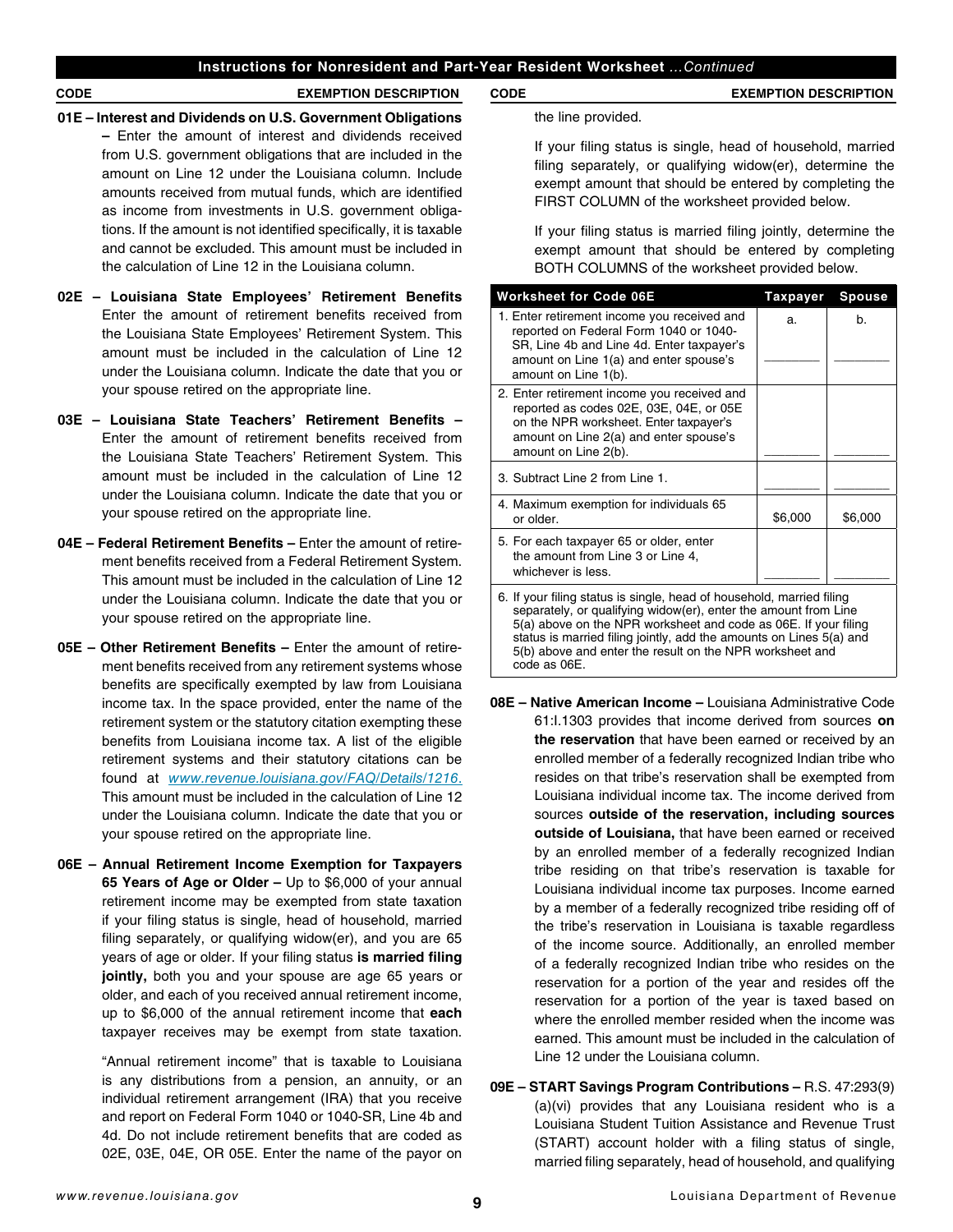widow(er) can exempt up to  $$2,400$  per beneficiary from Louisiana taxable income. Account holders with a fling status of married fling jointly can each exempt up to \$4,800 per beneficiary from Louisiana taxable income. In certain situations, the exemption amount can be doubled. See Revenue Information Bulletin 06-003 for more information. The exemption is not allowed for amounts contributed to a START K12 account.

- **10E Military Pay Exclusion –** R.S. 47:293(9)(e) provides an exclusion to Louisiana residents who were on active duty in the U.S. armed forces for 120 or more consecutive days. The exempt portion is the compensation earned outside of Louisiana during and after 120 plus consecutive days of active duty, up to \$30,000. Example: If on January 15, 2019, you went on active duty and continuously remained on active duty at least through May 14, 2019, (120 days) during which you served 40 days in Louisiana and the remainder outside of Louisiana, income from the 41st day forward is exempt, up to \$30,000, once you have served more than 120 consecutive days. Retain a copy of your official orders, including endorsements that establish your 120 plus consecutive days of active duty with your 2019 return. If fling electronically, bring a copy of your orders including endorsements to your tax preparer. This amount must be included in the calculation of Line 12 under the Louisiana column.
- **11E Road Home –** R.S. 47:293(9)(a)(i) and (10) provide that any grant, loan, or other benefit directly or indirectly provided to a taxpayer by the Disaster Recovery Unit of the Office of Community Development shall be excluded if the income was included in the taxpayer's Federal Adjusted Gross Income. Benefits may include payments from Restore Louisiana for recovery from the Great Flood of 2016. This amount must be included in the calculation of Line 12 under the Louisiana column.
- **13E Recreation Volunteer –** R.S. 47:293(9)(a)(xii) and (10) provide an exclusion of \$500 per tax year for individuals who volunteer for recreation departments. To qualify for the Recreation Volunteer exclusion, the taxpayer must serve as a volunteer for 30 or more hours during the taxable year and must be registered as a volunteer with a recreation department operated by the state of Louisiana or a political subdivision of the state. The recreation department must certify that the taxpayer served as a volunteer and was not compensated for their services.
- **14E Volunteer Firefghter –** R.S. 47:293(9)(a)(xii) and (10) provides an exclusion of \$500 per tax year for individuals who serve as volunteer firefighters. To qualify for the Volunteer Firefighter exclusion, the taxpayer must complete 24 hours of continuing education and be an active member of the Louisiana State Fireman's Association or on the departmental personnel roster for the State Fire Marshal's Volunteer Fireman's Insurance Program. To substantiate the exclusion, a taxpayer should retain either a membership card with the taxpayer's name and the applicable tax year,

### **CODE EXEMPTION DESCRIPTION CODE EXEMPTION DESCRIPTION**

a lifetime membership card, or a copy of the departmental personnel roster for the State Fire Marshal's Volunteer Fireman's Insurance Program and a certificate or other document provided to the taxpayer noting the date of the training, the topic covered, the duration of the training, and name and contact information of the person providing the training to support the continuing education requirements.

- **16E Voluntary Retroft Residential Structure –** R.S. 47:293(9) (a)(xiii) and (10) provide an exclusion for a taxpayer who voluntarily retrofits an existing residential structure on which the homestead exemption is claimed for ad valorem tax purposes and the structure is not rental property. The exclusion is for 50 percent of the cost paid or incurred on or after January 1, 2007, less the value of any other state, municipal, or federally sponsored fnancial incentives and is limited to \$5,000 per retrofitted residential structure. To qualify, the voluntary retrofitting must not be a construction, reconstruction, alteration, or repair of an existing residential structure and must comply with the State Uniform Construction Code. See Revenue Information Bulletin 09-007 for more information.
- **17E Elementary and Secondary School Tuition** Louisiana residents are allowed a deduction for certain school expenses paid during their time as a resident. R.S. 47:297.10 provides a deduction for expenses paid for your qualifed dependent's enrollment in a nonpublic elementary or secondary school or any public elementary or secondary laboratory school operated by a public college or university. The dependent must be claimed on your 2019 return or must have been claimed on your 2018 return. To calculate the amount of the deduction, use the 2019 Louisiana School Expense Deduction Worksheet.
- **18E Educational Expenses for Home-Schooled Children**  Louisiana residents are allowed a deduction for certain school expenses paid during their time as a resident. R.S. 47:297.11 provides a deduction for expenses paid for homeschooling your qualified dependent. The dependent must be claimed on your 2019 return or must have been claimed on your 2018 return. To calculate the amount of the deduction, use the 2019 Louisiana School Expense Deduction Worksheet.
- **19E Educational Expenses for a Quality Public Education**  Louisiana residents are allowed a deduction for certain school expenses paid during their time as a resident. R.S. 47:297.12 provides a deduction for expenses paid for a quality education for your qualifed dependent's enrollment in a public elementary or secondary school. The dependent must be claimed on your 2019 return or must have been claimed on your 2018 return. To calculate the amount of the deduction, use the 2019 Louisiana School Expense Deduction Worksheet.
- **20E Capital Gain from Sale of Louisiana Business** R.S. 47:293(9)(a)(xvii) provides a deduction for net capital gains resulting from the sale or exchange of an equity interest; or from the sale or exchange of substantially all of the assets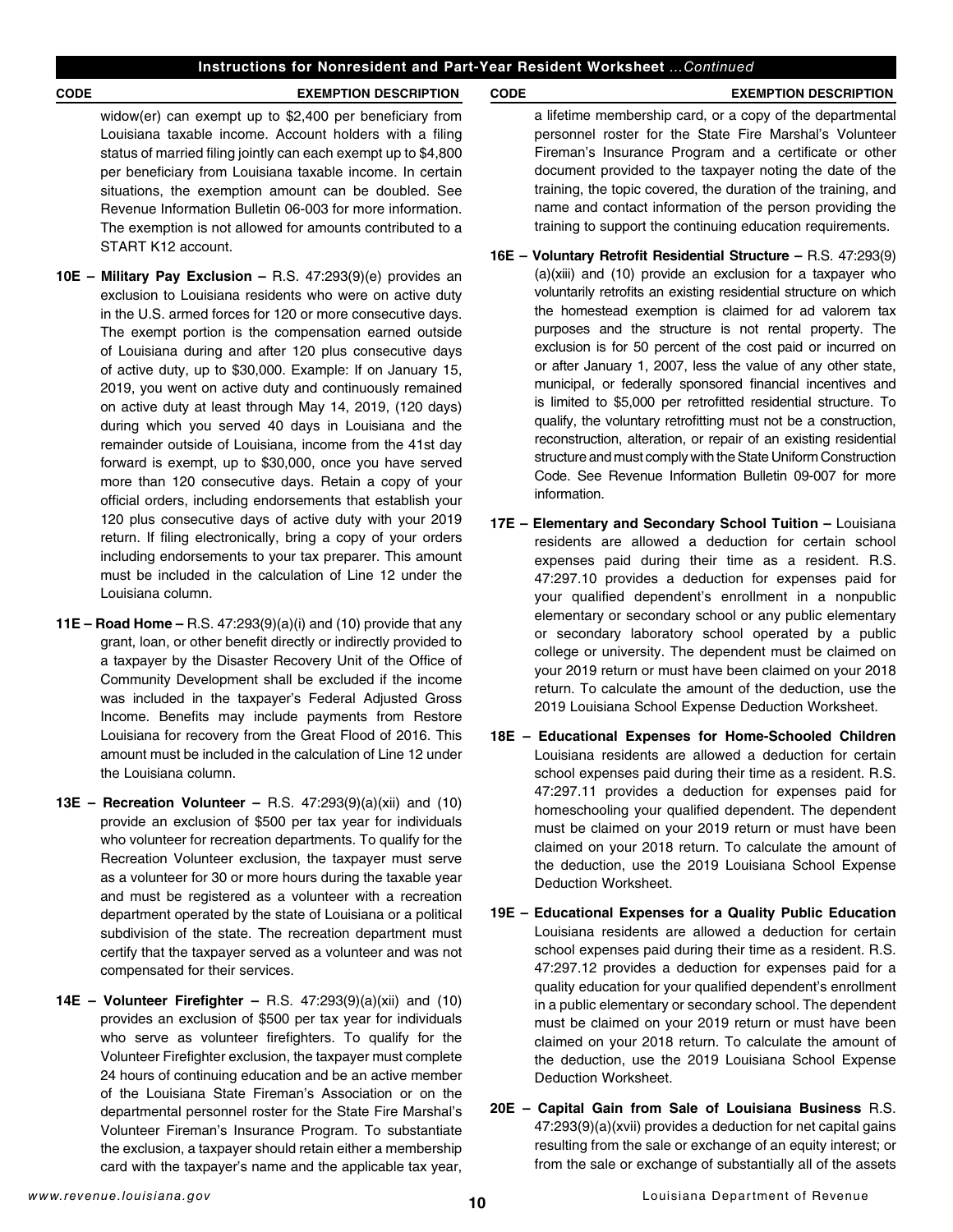of a nonpublicly traded corporation, partnership, limited liability company, or other organization commercially domiciled in Louisiana. To qualify for the deduction, the taxpayer must have held the business for a minimum of five years immediately prior to the sale or exchange. Attach a copy of your federal return and supporting forms and Form R-6180, *Net Capital Gains Deduction Worksheet*, showing the calculation of the deduction and all tiers of any flow-thru amounts. This amount must be included in the calculation of Line 12 under the Louisiana column. See Revenue Information Bulletins 10-017 and 16-039 for more information.

- **21E Employment of Certain Qualifed Disabled Individuals** R.S. 47:297.13 provides a deduction for a taxpayer who provides continuous employment to a qualified individual with a disability within the state. Form R-10605, *Application for Deduction for Employment of Certain Quali*f*ed Disabled Individuals*, must be attached to your return.
- **22E – S Bank Shareholder Income Exclusion –** R.S. 47:297.3 provides an exclusion for an S Bank shareholder for the portion of the income reported by an S Bank on Federal Form 1120S, Schedule K-1, or the portion on the income reported by an S Bank on an equivalent document, which is attributable to the net earnings used to compute the S Bank's shares tax as provided in R.S. 47:1967. Attach a copy of Schedule K-1 as documentation for the amount excluded. The exclusion is only allowed if the entity did not make the pass-through entity tax election. This amount must be included in the calculation of Line 12 in the Louisiana column.
- **23E Entity Level Taxes Paid to Other States –** R.S. 47:33(A) (7) provides a deduction for an individual partner, member, or shareholder's proportionate share of an entity-level tax paid to other states that is based solely upon net income included in the entity's federal taxable income without any capital component. The deduction is for the taxpayer's share of the tax paid during 2019 and is limited to the extent that the proportionate share of the related income is or was taxed by Louisiana. See Revenue Information Bulletin 18-029 for more information and the documentation required to be attached to your return. The associated income must be included or was included in the calculation of Line 12 under the Louisiana column.
- **24E Pass–Through Entity Exclusion –** Act 442 of the 2019 Regular Legislative Session provides for an exclusion for an individual who is a shareholder, member, or partner of an entity that made the pass-through entity tax election under R.S. 47:287.732.2. This election allows S corporations, and other entities taxed as partnerships for federal income tax purposes, to pay Louisiana income tax at the entity level. The entity must have received LDR's approval of the election. The excluded amount is the income that was reported at the entity level that is included on Federal Form 1040 or 1040-SR. This amount must be included in

#### **CODE EXEMPTION DESCRIPTION CODE EXEMPTION DESCRIPTION**

the calculation of Line 12 in the Louisiana column. Do not include income not taxed at the entity level such as interest and dividend income. See Revenue Information Bulletin 19-019 and LAC 61:I.1001(C)(4) for more information.

- **25E IRC 280C Expense –** R.S. 47:293(9)(a)(ix) and (10) provides for an exclusion of your IRC 280C expense adjustment. See Revenue Information Bulletin 06–017 for further details. To substantiate the credit, provide LDR with a copy of Federal Form 3800 that indicates the credit plus the appropriate form for the credit. A shareholder of an S corporation or other pass-through entity should attach a copy of the Schedule K-1 to substantiate the credit if the entity did not make the pass-through entity tax election.
- **49E Other –** On a separate schedule, list the source and amount of other income included on Line 12 under the Louisiana column that Louisiana cannot tax. You must attach copies of supporting documentation in order to verify the exemption claimed on this line. Do not list income earned in another state. Residents of Louisiana are taxed on all income, regardless of where the income was earned. See Revenue Ruling 11-001 if you have any Build America Bonds. This code should be used for the following:
	- Out-of–state employees claiming the exclusion for all income received for disaster or emergency-related work conducted in the state during a declared state of emergency. Requests for written notice concerning emergency-related services are posted as Revenue Information Bulletins on LDR's website. This amount must be included in the calculation of Line 12 in the Louisiana column. (R.S. 47:53.5)
	- Disabled individuals claiming the exemption for expenses for making adaptations to their home. (R.S.47:59.1)
	- Persons receiving disability income for a permanent, total disability may exclude up to \$6,000 of annual disability income. This amount must be included in the calculation of Line 12 in the Louisiana column. (R.S. 47:44.1(B))

**Note:** The depletion deduction is limited to the amount of federal depletion. Louisiana does not have a provision that allows excess depletion on individual income tax.

**Line 19 –** Add Lines 18A through 18F.

**Line 20 –** Subtract Line 19 from Line 17. This is the amount of income that is taxable to Louisiana. Also, enter this amount on Form IT-540B, Line 8.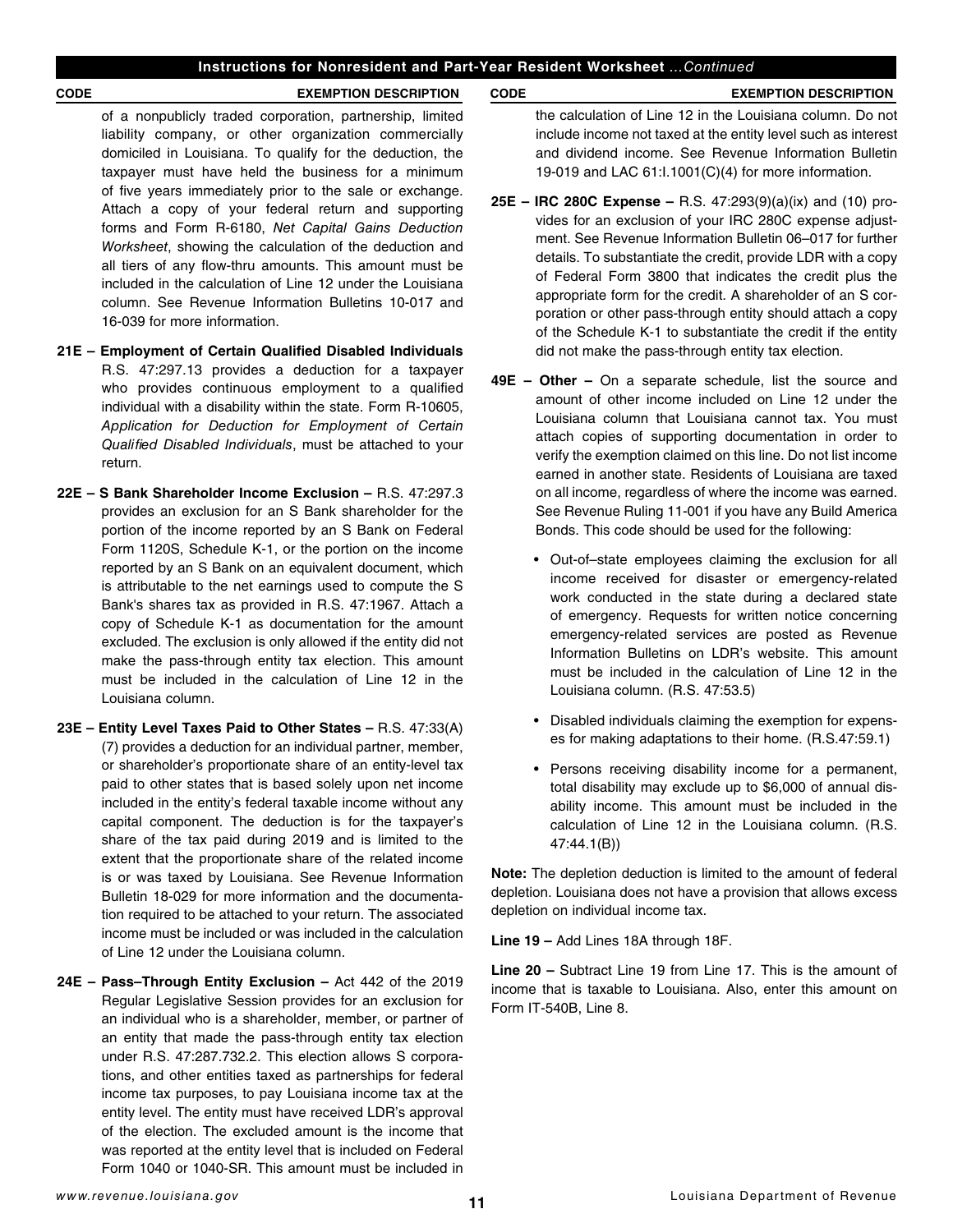#### **General Information Regarding Tax Credits**

If a schedule is required in the instructions below, you must attach a separate schedule for each credit claimed. The schedule should clearly identify the credit, your name, and your Social Security Number. If documentation is required, you must submit the documentation with your return. For faster processing, you can upload all required information when you file your return electronically. Revenue Information Bulletins are posted on *[www.revenue.loui](http://www.revenue.louisiana.gov/policies)[siana.gov/policies](http://www.revenue.louisiana.gov/policies)* under Policy Documents.

**Note:** If you are claiming a credit that is recorded in the Tax Credit Registry, you must attach completed Form R-6140, *Credit Utilization Form*, (Section 2) and a copy of Form R-6135, *Credit Registration Form*, to the tax return. See Revenue Information Bulletin 14-005 for information on the Tax Credit Registry and Revenue Information Bulletin 17-008 for claiming a purchased transferable tax credit.

**Pass-through Entity Tax Election:** If you are a shareholder, member, or partner of an entity that has made the pass-through entity tax election to pay Louisiana income tax at the entity level for 2019, any credits earned by the entity for 2019 cannot be used on the IT-540. Credits earned in the year the election was made or after the election was made are tax items of the entity and the credit and its future carryforward must be reported on the entity's return. Tax credits earned in tax years prior to the election that have previously passed through to the owners are tax items of the owners and any credit carryforward remaining can only be used on the IT-540. See Revenue Information Bulletin 19-019 and LAC 61:l.1001(C)(6) for more information.

## **Instructions for Nonrefundable Priority 1 Credits, Schedule C-NR**

**2015 LEGISLATION RECOVERY –** Mark an "X" in the "2015 Legislation Recovery" box on the face of the return if you are claiming any of the recoveries allowed under Act 125 of the 2015 Regular Legislative Session. Section 7 of Act 125 allows a recovery of the credit amount reduced by the Act if your 2014 return was fled after July 1, 2015, for which an extension was requested prior to May 15, 2015.

You must attach Form R-6410 to your return to show the calculation of the recoveries. Include the 2019 recovery amount in the amount claimed on Schedule C-NR for the appropriate credit. This amount could be in addition to any credits earned for the 2019 tax year.

**Line 1 –** A credit of \$72 is allowed for the taxpayer, spouse, or dependent who is deaf, has lost the use of a limb, is mentally incapacitated, or is blind (R.S. 47:297(A)). Only one credit is allowed per person. The disability must exist at the end of the taxable year or, if death occurred during the taxable year, at the date of death. If you are claiming this credit for the first time, a physician's statement is required certifying the disability. For purposes of this credit:

- DEAF is defined as one who cannot understand speech through auditory means alone (even with the use of amplifed sound) and must either use visual means or rely on other means of communication.
- LOSS OF LIMB is defined as one who has lost one or both hands, at or above the wrist, or one or both feet, at or above the ankle. This credit also applies if use of the limb or limbs has been lost permanently.
- MENTALLY INCAPACITATED is defined as one who is incapable of caring for himself, or of performing routine daily health requirements, due to his condition.
- BLIND is defined as one who is totally blind or whose central feld of acuity does not exceed 20/200 in the better eye with correcting lenses or whose visual acuity is limited to a field no greater than 20 degrees.

The names of the qualifying dependents must be entered on Line 1C. On Line 1D, enter the total number of qualifying individuals. Multiply Line 1D by \$72 and enter the result on Line 1E.

**Line 2 –** Taxpayers who donate computer or other technological equipment to educational institutions in Louisiana are allowed a credit of 29 percent of the value of the property donated (R.S. 47:37). The recipient certifes the donation of property by using Form R-3400, *Certi*f*cation of Donation* or *Contribution of Property of a Sophisticated and Technological Nature*, available on LDR's website. You must attach the completed certifcation form to your return. On Line 2A, enter the value of the property donated to an educational institution in Louisiana. Multiply the amount on Line 2A by 29 percent and enter the result on Line 2B. Round to the nearest dollar.

**Line 3 –** Taxpayers are allowed a credit of 7 percent of the following federal credits: a credit for the elderly computed on Federal Schedule R; a foreign tax credit found on Federal Form 1040 or 1040-SR, Schedule 3, Line 1; a residential energy credit found on Federal Form 1040 or 1040-SR, Schedule 3, Line 5; plus 7 percent of any investment tax credit or jobs credit computed on Federal Form 3800 (R.S. 47:297(B)). If the credit was not used on the federal return because of the alternative minimum tax, you must reduce this amount by the portion of the credit that was not used. Enter the total federal credit on Line 3A. Multiply Line 3A by 7 percent and enter the result or \$18, whichever is less, on Line 3B.

#### **Additional Nonrefundable Priority 1 Credits, Lines 4 through 7**

Additional nonrefundable credits available for the tax year ending December 31, 2019, are referenced individually by a three-digit code. Please enter the credit description, identifying code, and the dollar amount claimed in the appropriate spaces on Lines 4 through 7.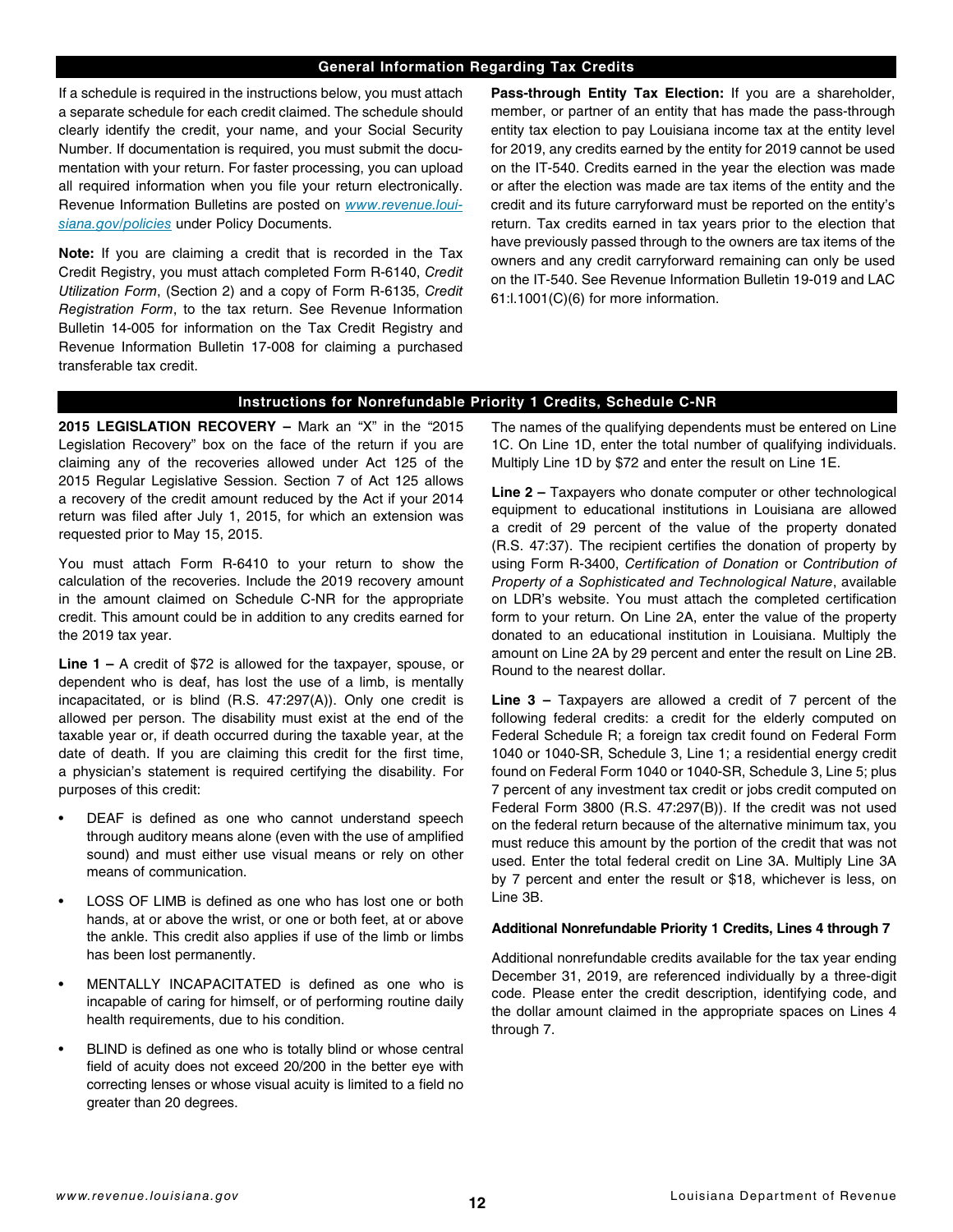## **Instructions for Nonrefundable Priority 1 Credits, Schedule C-NR***...Continued*

**NOTE: Use only the codes referenced in the table on Schedule C-NR. The codes listed here are not interchangeable with other codes listed in the instructions.**

Example:

| <b>Credit Description</b> | Code  | <b>Amount of Credit Claimed</b> |
|---------------------------|-------|---------------------------------|
| <b>Bone Marrow</b>        | 112 0 | 5 0 0 <br>$\log$                |

**Line 8** – Add Lines 1E, 2B, 3B, and 4 through 7. Also, enter the amount on Form IT–540B, Line 13.

## **CODE CREDIT DESCRIPTION**

- **099 Education Credit Act 125 Recovery** Section 7 of Act 125 of the 2015 Regular Legislative Session provides a recovery of the credit amount reduced by the Act if your 2014 return was fled after July 1, 2015, for which an extension was requested prior to May 15, 2015. Use this credit code to report one-third of the education credit reduced on your 2014 return. Attach Form R-6410 to your return. See Revenue Information Bulletin 17-018 for more information.
- **100 Premium Tax** R.S. 47:227 provides a credit for premium taxes paid during the preceding 12 months by an insurance company authorized to do business in Louisiana. The credit may be passed to individuals through certain legal entities such as partnerships. A schedule must be attached listing the entities that paid the premium tax and generated the credit on behalf of the individual.
- **105 Commercial Fishing** R.S. 47:297(C) provides a credit for 72 percent of the gasoline and special fuels taxes paid for operating or propelling any commercial fishing boat. Attach a schedule listing all invoices and taxes paid. Do not claim the credit if you have already received a fuel tax refund.
- **115 Small Town Health Professionals** R.S. 47:297(H) provides a credit for certifed primary care physicians, primary care physician assistants, dentists, optometrists, or primary care nurse practitioners licensed to practice in certain areas of Louisiana. Taxpayers must apply to the Louisiana Department of Health during the application period of September 1, 2019, through October 31, 2019, and a copy of the certificate letter must be attached to the return. The credit amount is listed on the certificate letter and is limited to tax. For more information, see Revenue Information Bulletin 18-028 and Louisiana Administrative Code (LAC) 61:I.1915.
- **120 Bone Marrow** R.S. 47:297(I) provides a credit to employers authorized to do business in the state who incur bone marrow donor expense by developing a bone marrow donation program, educating employees related to bone marrow donations, making payments to a health care provider for determining tissue types of potential donors, and paying wages to an employee for time related to tissue typing and bone marrow donation. If the wage expense is used to obtain the credit, it cannot be deducted as an expense for income tax purposes. The amount of the credit

#### **CODE CREDIT DESCRIPTION**

is equal to 18 percent of the bone marrow donor expense paid or incurred by the employer during the tax year.

- **125 Law Enforcement Education** R.S. 47:297(J) provides a credit for certain law enforcement officers and specifed employees of the Louisiana Departments of Public Safety or Corrections for 72 percent of specific post-secondary educational expenses incurred in the pursuit of an undergraduate degree related to law enforcement. The credit is limited to \$540.
- **130 – First Time Drug Offenders** R.S. 47:297(K) provides a credit for a taxpayer who provides full-time employment to an individual who has been convicted of a frst time drug offense, who is less than 25 years of age at the time of initial employment, has completed a court-ordered program certifed by the employee's probation officer, and has worked 180 days. The credit is equal to \$144 per eligible employee. A statement signed by both the employer and employee certifying the employee's full-time work status for the year and Form R-6311, *Tax Incentives with Job Creation Components,* must be attached to the return.
- **135 – Bulletproof Vest** R.S. 47:297(L) provides a credit for the purchase of a bulletproof vest for certain law enforcement personnel. The amount of this credit is equal to 72 percent of the purchase price, not to exceed \$72.
- **140 – Nonviolent Offenders** R.S. 47:297(O) provides a credit for a taxpayer who provides full-time employment to an individual who has been convicted of a first-time nonviolent offense, has completed a court-ordered program certifed by the employee's probation officer, and has worked 180 days. A statement signed by both the employer and employee certifying the employee's full-time work status for the year and Form R-6311 must be attached to the return.
- **145 – Owner of Newly Constructed Accessible Home Act 125 Recovery –** Section 7 of Act 125 of the 2015 Regular Legislative Session provides a recovery of the credit amount reduced by the Act if your 2014 return was fled after July 1, 2015, for which an extension was requested prior to May 15, 2015. Use this credit code to report onethird of the owner of newly constructed accessible home credit reduced on your 2014 return. Attach Form R-6410 to your return. See Revenue Information Bulletin 17-018 for more information. To claim a current year credit, use credit code 221 on Schedule J.
- **150 – Qualifed Playgrounds** R.S. 47:6008 provides a credit for donations to assist qualifed playgrounds. The credit is for the lesser of \$720 or 36 percent of the value of the cash, equipment, goods, or services donated. For more information on this credit, see Revenue Ruling 02-020 posted on LDR's website.
- **155 Debt Issuance** R.S. 47:6017 provides a credit for 72 percent of the amount of the fling fee paid to the Louisiana State Bond Commission, which is incurred by an economic development corporation in the preparation and issuance of bonds.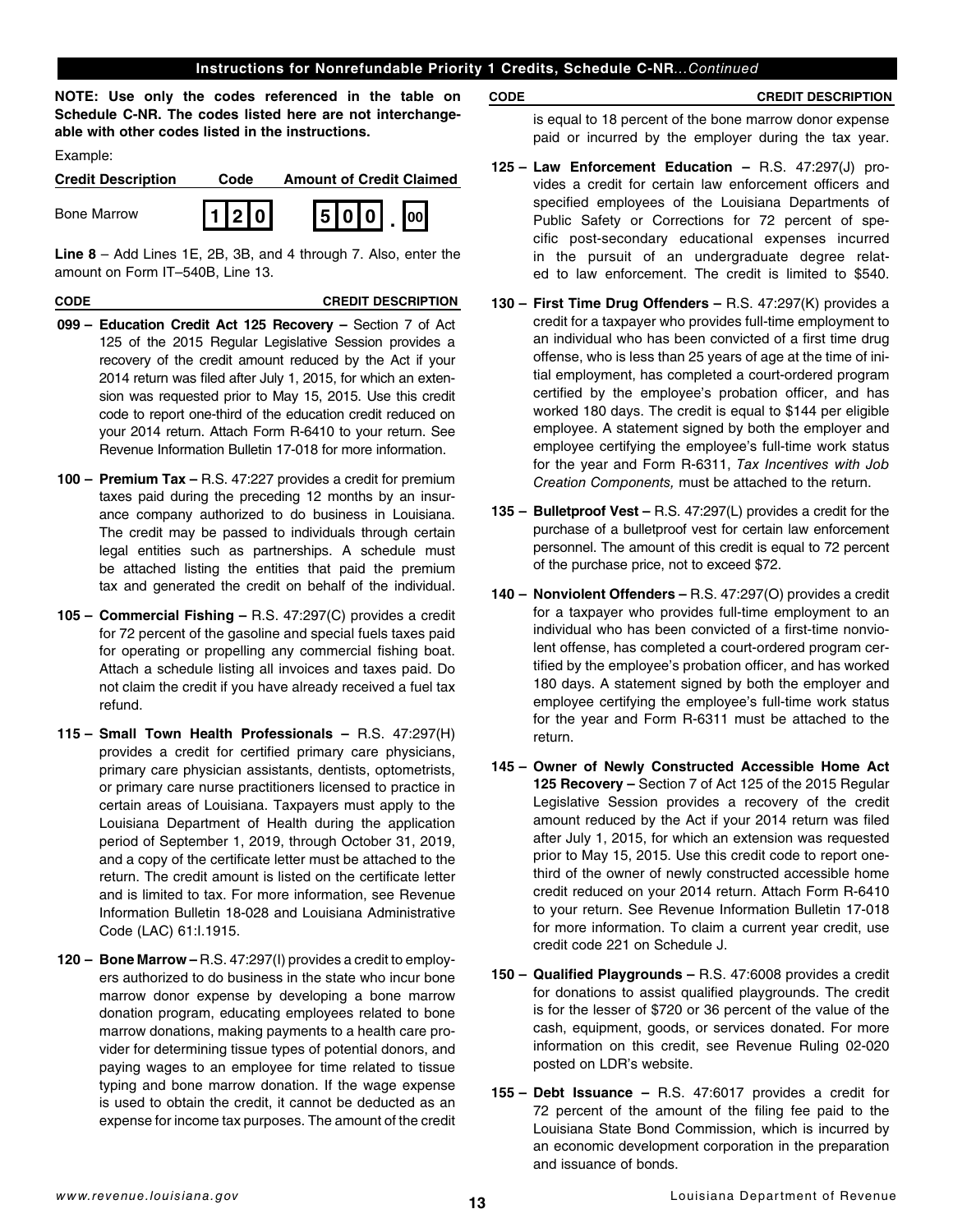## **Instructions for Nonrefundable Priority 1 Credits, Schedule C-NR***...Continued*

#### **CODE CREDIT DESCRIPTION CODE CREDIT DESCRIPTION**

- **175 – Donations of Materials, Equipment, Advisors, or Instructors Act 125 Recovery –** Section 7 of Act 125 of the 2015 Regular Legislative Session provides a recovery of the credit amount reduced by the Act if your 2014 return was filed after July 1, 2015, for which an extension was requested prior to May 15, 2015. Use this credit code to report one-third of the donations of materials, equipment, advisors, or instructors credit reduced on your 2014 return. Attach Form R-6410 to your return. See Revenue Information Bulletin 17-018 for more information.
- **185 Conversion of Vehicle to Alternative Fuel** R.S. 47:6035 provides a credit for the purchase of or conversion of a vehicle designed to run on an alternative fuel. The

credit for the purchase of a qualifying new vehicle is equal to 10 percent of the cost of the qualifed vehicle or \$2,500, whichever is less. The credit for vehicle conversions or building of fueling stations is equal to 30 percent of the cost of the qualifed clean-burning motor vehicle fuel property. See Revenue Information Bulletin 13-023 for definition of alternative fuel and Revenue Information Bulletin 17-016 for more information. You must attach documentation verifying the conversion or purchase of the vehicle and the vehicle's registration with the Louisiana Department of Public Safety.

**199 – Other –** Reserved for future credits.

## **Instructions for Donations, Schedule D-NR**

**Line 1 –** Enter the amount of adjusted overpayment from Form IT-540B, Line 36.

**Line 2 –** You may donate all or part of your adjusted overpayment to The Military Family Assistance Fund. This fund provides assistance to family members of active Louisiana military personnel.

**Line 3 –** You may donate all or part of your adjusted overpayment to the Coastal Protection and Restoration Fund for the purposes of coastal restoration, conservation, and hurricane protection. For more information, visit *[www.coastal.louisiana.gov](http://www.coastal.louisiana.gov).*

**Line 4 –** You may contribute an amount of your adjusted overpayment to the Louisiana Student Tuition Assistance and Revenue Trust (START) Savings Program. Contributions are not allowed to a START K12 account. IMPORTANT: If fling a joint return, you or your spouse must be a registered account owner in the START Savings Program in order to contribute all or part of your overpayment. If you do not have an account, you may contact the Louisiana Office of Student Financial Assistance at 1-800-259-5626, or go to *[www.startsaving.la.gov](http://www.startsaving.la.gov)* to enroll. All contributions of your overpayment will be equally distributed among the account holder's beneficiaries.

**Line 5 –** You may donate all or part of your adjusted overpayment to the Wildlife Habitat and Natural Heritage Trust Fund. This fund provides for the acquisition and management of lands used for state parks, state forests, and wildlife and fishery management areas.

**Line 6 –** You may donate all or part of your adjusted overpayment to the Louisiana Cancer and Lung Trust Fund (LCLTFB). This fund provides for resources to reduce the incidence, morbidity, mortality, and economic impact of all forms of cancer through education, prevention, research, and early detection.

**Line 7 –** You may donate all or part of your adjusted overpayment to the Louisiana Pet Overpopulation Advisory Council for the purpose of promoting the proper treatment and well-being of animals. For more information, visit *[www.louisianapetoverpopulation.org](http://www.louisianapetoverpopulation.org)*.

**Line 8 –** You may donate all or part of your adjusted overpayment to promote unity among member food banks in Louisiana in support of their common mission to feed the hungry. For more information, *[visitwww.feedinglouisiana.org/lfba.](http://visitwww.feedinglouisiana.org/lfba)*

**Line 9 –** You may donate all or part of your adjusted overpayment to the Make-A-Wish Foundation of the Texas Gulf Coast & Louisiana. For more information, visit *[www.texgulf.wish.org.](http://www.texgulf.wish.org)*

**Line 10 –** You may donate all or part of your adjusted overpayment to the Louisiana Association of United Ways/LA 2-1-1 for the purpose of the 2-1-1 helpline. For more information, visit *[www.louisiana211.org](http://www.louisiana211.org).*

**Line 11 –** You may donate all or part of your adjusted overpayment to the American Red Cross. For more information, visit *[www.redcross.org.](http://www.redcross.org)*

**Line 12 –** You may donate all or part of your adjusted overpayment to the Honor Guard for Military Funerals Fund. This fund provides for military funeral honors for members of Louisiana's military forces.

**Line 13 –** You may donate all or part of your adjusted overpayment to the Louisiana State Troopers Charities, Inc. to assist in educational and community oriented programs that promote or improve the standing of the Louisiana State Police in the communities of this State.

**Line 14 –** You may donate all or part of your adjusted overpayment to the Friends of Palmetto Island State Park, Inc. for the purpose of supporting and enhancing the Palmetto Island State Park.

**Line 15 –** You may donate all or part of your adjusted overpayment to the Children's Therapeutic Services at the Emerge Center. This organization provides for optimizing independent communication and social interaction skills. For more information, visit [www.emergela.org.](http://www.emergela.org.)

**Line 16 –** You may donate all or part of your adjusted overpayment to the Louisiana Horse Rescue Association. The purpose of this association is to provide sanctuary for abused or abandoned horses of racing breeds until caring homes are found for them. For more information, visit *[www.louisianahorserescue.com](http://www.louisianahorserescue.com)*.

**Line 17 –** You may donate all or part of your adjusted overpayment to the Louisiana Coalition Against Domestic Violence (LCADV) fund. The purpose of this fund is to provide resources to educate women who are victims of domestic violence. For more information, visit [www.lcadv.org.](http://www.lcadv.org)

**Line 18 –** Add Lines 2 through 17. This amount cannot be more than Line 1. Also, enter this amount on Form IT-540B, Line 37.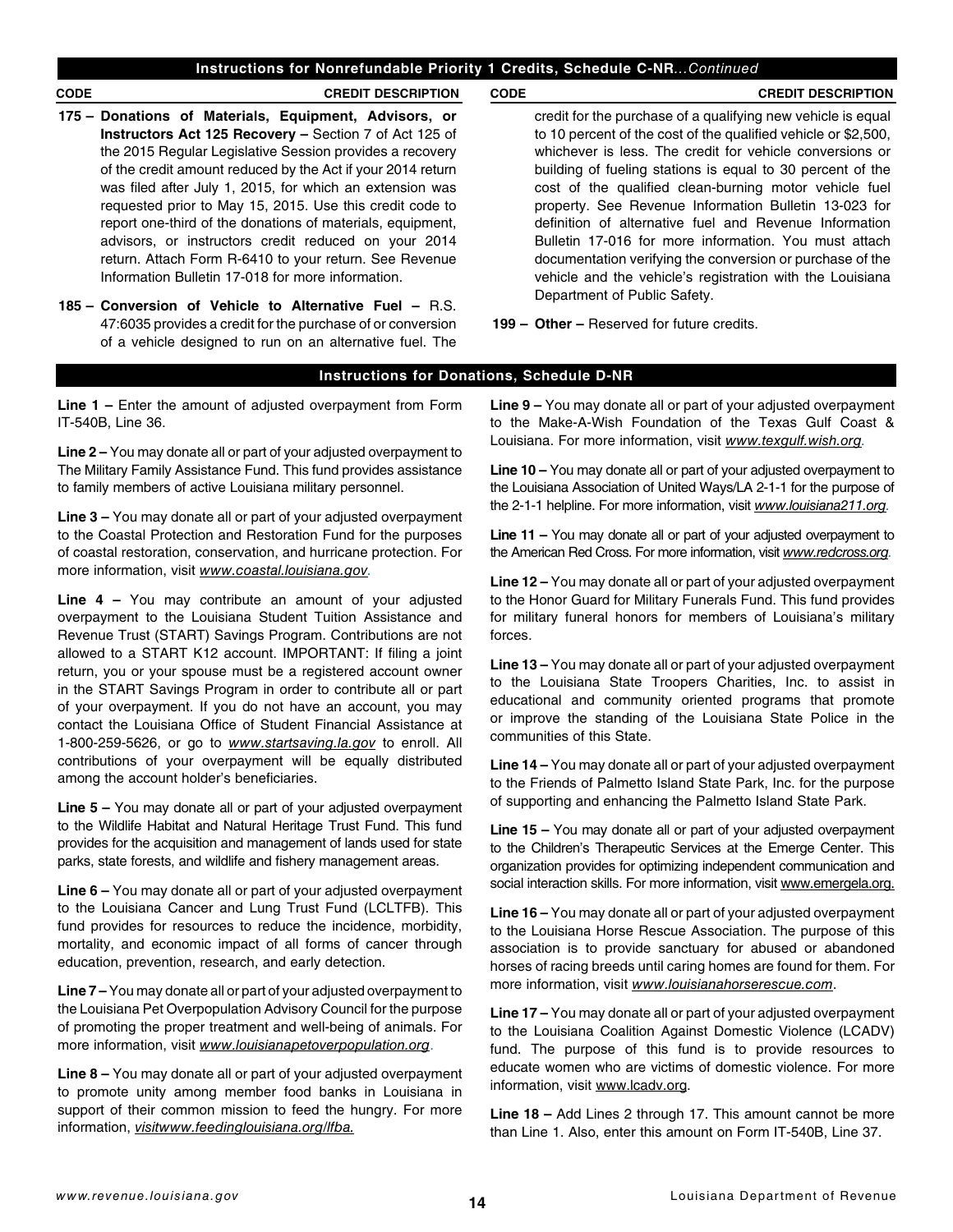## **Instructions for Refundable Priority 2 Credits, Schedule F-NR**

**2015 LEGISLATION RECOVERY –** Mark an "X" in the "2015 Legislation Recovery" box on the face of the return if you are claiming any of the recoveries allowed under Act 125 of the 2015 Regular Legislative Session. Section 7 of Act 125 allows a recovery of the credit amount reduced by the Act if your 2014 return was fled after July 1, 2015, for which an extension was requested prior to May 15, 2015.

You must attach Form R-6410 to your return to show the calculation of the recoveries. Include the 2019 recovery amount in the amount claimed on Schedule F-NR for the appropriate credit. This amount could be in addition to any credits earned for the 2019 tax year.

**Line 1 –** R.S. 47:297.9 allows a refundable credit for 72 percent of the amount paid by an active or reserve military servicemember, the spouse of an active or reserve military servicemember, or the dependent of such servicemember for obtaining a Louisiana noncommercial hunting or fishing license. A copy of the noncommercial hunting and/or fishing license must be submitted to LDR in order to claim the credit. Complete all information requested in Lines 1A through 1C. Multiply the amount paid by 72 percent (.72) and enter on Line 1D. The credit for the license is valid only during the time the servicemember is on active duty and does not apply to purchases of lifetime licenses. Please contact LDR for more information concerning this credit.

## **Additional Refundable Priority 2 Credits, Lines 2 through 6**

Additional refundable credits available for the tax year ending December 31, 2019, are referenced individually by a three-digit code. Please enter the credit description, identifying code and the dollar amount claimed in the appropriate spaces on Lines 2 through 6.

**NOTE: Use only the codes referenced in the table on Schedule F-NR. The codes listed here are not interchangeable with other codes listed in the instructions.**

Example:

| <b>Credit Description</b>   | Code | <b>Amount of Credit Claimed</b>                     |
|-----------------------------|------|-----------------------------------------------------|
| <b>Historic Residential</b> | 60F  | $\boxed{4}$ $\boxed{0}$ $\boxed{0}$ $\boxed{00}$    |
| $l$ ing $\epsilon \Lambda$  |      | If you are algiming the Cabool Deadingse Child Care |

**Line 6A –** If you are claiming the School Readiness Child Care Directors and Staff credit (code 66F), you must enter the facility number from Form R-10615*, Louisiana School Readiness Tax Credit For Child Care Director and Staff Member,* on Line 6A. Failure to do so will result in processing delays.

**Transferable, Refundable Priority 2 Credits, Lines 7 through 9** Complete Lines 7 through 9 if you are claiming the Musical and Theatrical Productions credit. For Lines 7A, 8A, and 9A, enter the LDR State Certifcation Number from Form R-6135, for the credit claimed on Lines 7, 8, and 9 respectively. See Revenue Information Bulletin 17-008 for claiming a purchased transferable tax credit.

**Line 10 –** Add Lines 1D, and 2 through 9. Also, enter the amount on Form IT-540B, Line 18.

**CODE CREDIT DESCRIPTION**

- **52F Ad Valorem Offshore Vessels** R.S.47:6006.1 allows a refundable credit for 100 percent of the ad valorem taxes paid on vessels in Outer Continental Shelf Lands Act Waters. Copies of the tax assessment, the cancelled check in payment of the tax, and a completed Form LAT 11A from the Louisiana Tax Commission must be attached to the return.
- **54F Telephone Company Property** R.S.47:6014 allows a refundable credit for up to 40 percent of the ad valorem taxes paid to Louisiana political subdivisions by a telephone company with respect to that company's public service properties located in Louisiana. The credit may be passed through to individuals who are shareholders or members of certain legal entities. See the Pass-through Entity Tax Election note under the General Information Regarding Tax Credits. See Revenue Information Bulletin 01-004 on LDR's website. A schedule must be attached stating which entity paid the tax and obtained the credit on the individual's behalf.
- **55F Prison Industry Enhancement** R.S. 47:6018 allows a refundable credit for 72 percent of the state sales and use tax paid by a taxpayer on purchases of specialty apparel items from a private sector Prison Industry Enhancement (PIE) contractor. Contact LDR for further information regarding this credit.
- **57F Mentor-Protégé** R.S. 47:6027 allows a refundable credit for a mentor business that fulfills the terms of a Mentor-Protégé Agreement as approved by the Louisiana Department of Economic Development. A copy of the certifcation of the credit must be attached to the return.
- **58F Milk Producers** R.S. 47:6032 allows a refundable credit for a resident taxpayer engaged in the business of producing milk for sale. Those milk producers that have obtained permits under the Louisiana Administrative Code, Title 51, and have met the requirements of the Food and Drug Administration, shall be certifed by the Louisiana Department of Health to receive the credit. Revenue Information Bulletin 08-014 provides information regarding the credit.
- **59F Technology Commercialization** R.S.51:2351 et seq. allows a refundable credit for a qualifying individual or business that invests in the commercialization of Louisiana technology. Taxpayers must apply to the Louisiana Department of Economic Development to receive certification. A copy of the certification of the credit must be attached to the return.
- **60F Historic Residential** R.S. 47:297.6 allows a refundable credit for the amount of eligible costs and expenses incurred during the rehabilitation of an owner-occupied residential or owner-occupied mixed use structure located in a National Register Historic District, a cultural district, a local historic district, a Main Street District, or a downtown development district. The tax credit is limited to one credit per rehabilitated structure and cannot exceed \$18,500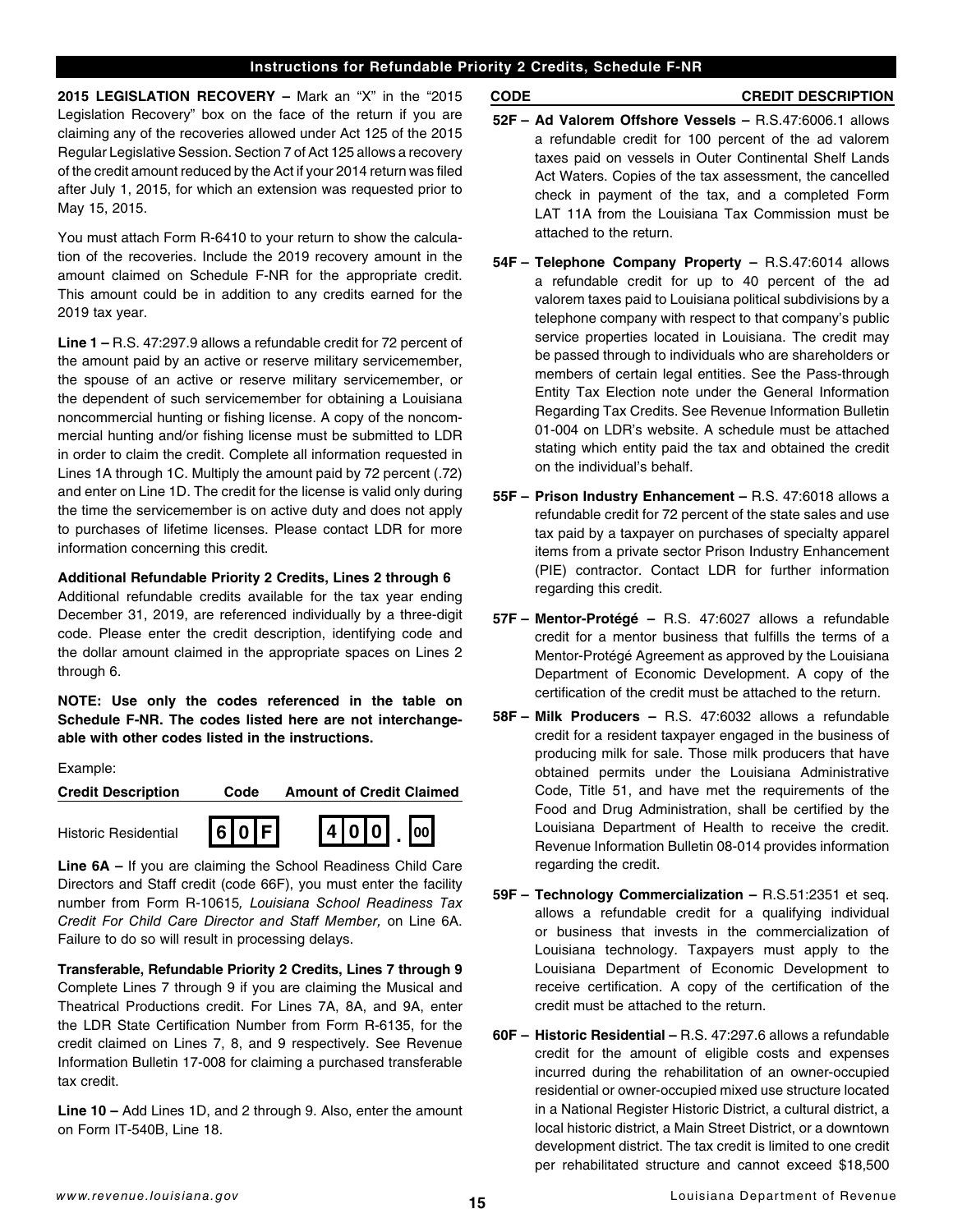## **Instructions for Refundable Priority 2 Credits, Schedule F-NR** *...Continued*

## **CODE CREDIT DESCRIPTION CODE CREDIT DESCRIPTION**

per structure. Taxpayers must apply to the Louisiana Department of Culture, Recreation, and Tourism, Division of Historic Preservation for certifcation. A copy of the certification of the credit must be attached to the return.

- **62F Musical and Theatrical Productions** R.S. 47:6034 allows a refundable credit for the production expenses, transportation costs, employment of college and vocational-technical students, employment of residents, and for the construction, repair, or renovation of facilities related to the live performance industry. Taxpayers must apply to the Louisiana Department of Economic Development to receive certification. A copy of the certifcation of the credit must be attached to the return.
- **65F School Readiness Child Care Provider** R.S. 47:6105 allows a refundable credit for a child care provider who operates a facility or facilities where care is given to foster children in the custody of the Louisiana Department of Children and Family Services or to children who participate in the Child Care Assistance Program administered by the Louisiana Department of Education (LDE). The credit is based on the average monthly number of children who attended the facility multiplied by an amount based on the quality rating of the child care facility. For more information regarding this credit, contact LDE.
- **66F School Readiness Child Care Directors and Staff**  R.S. 47:6106 allows a refundable credit for eligible child care directors and eligible child care staff. You must enter the facility license number from Form R-10615 on Line 6A. Failure to do so will result in processing delays. The tax credit is based on certain attained qualifications for directors and staff members. The credit amount is variable and the 2019 amount is posted at *[www.revenue.](http://www.revenue.louisiana.gov/SchoolReadiness) [louisiana.gov/SchoolReadiness](http://www.revenue.louisiana.gov/SchoolReadiness)*. For more information regarding this credit, contact the Louisiana Department of Education.
- **67F School Readiness Business-Supported Child Care**  R.S. 47:6107 allows a refundable credit for a taxpayer who incurs eligible business-supported child care expenses. The percentage of eligible expenses allowed for the credit depends on the quality rating of the child care facility to

```
which the expenses are related or the quality rating of 
the child care facility that the child attends. Copies of 
cancelled checks and other documentation to support 
the amount of eligible expenses must be maintained and 
provided upon request. For more information regarding 
this credit, contact the Louisiana Department of Education.
```
- **68F School Readiness Fees and Grants to Resource and Referral Agencies –** R.S. 47:6107 allows a refundable credit for a taxpayer whose business pays fees and grants to child care resource and referral agencies. The credit cannot exceed \$5,000 per tax year. For more information regarding this credit, contact the Louisiana Department of Education.
- **70F Retention and Modernization** R.S. 51:2399.1 et seq. allows a refundable credit for an employer who incurs qualifed expenditures to modernize existing operations in Louisiana to retain the business in the state. Taxpayers must apply to the Louisiana Department of Economic Development to receive certification. A copy of the certifcation of the credit must be attached to the return.
- **71F Conversion of Vehicle to Alternative Fuel Act 125 Recovery** Section 7 of Act 125 of the 2015 Regular Legislative Session provides a recovery of the credit amount reduced by the Act if your 2014 return was fled after July 1, 2015, for which an extension was requested prior to May 15, 2015. Use this credit code to report onethird of the conversion of vehicle to alternative fuel credit reduced on your 2014 return. Attach Form R-6410 to your return. See Revenue Information Bulletin 17-018 for more information. To claim a current year credit, use credit code 185 on Schedule C-NR.
- **73F Digital Interactive Media & Software** R.S. 47:6022 provides a credit to individuals for the investment in businesses specializing in digital interactive media and software. Taxpayers must apply to the Louisiana Department of Economic Development to receive certification. A copy of the certification of the credit must be attached to the return. See Revenue Information Bulletin 12-017 on LDR's website.
- **80F Other Refundable Credit** Reserved for future credits.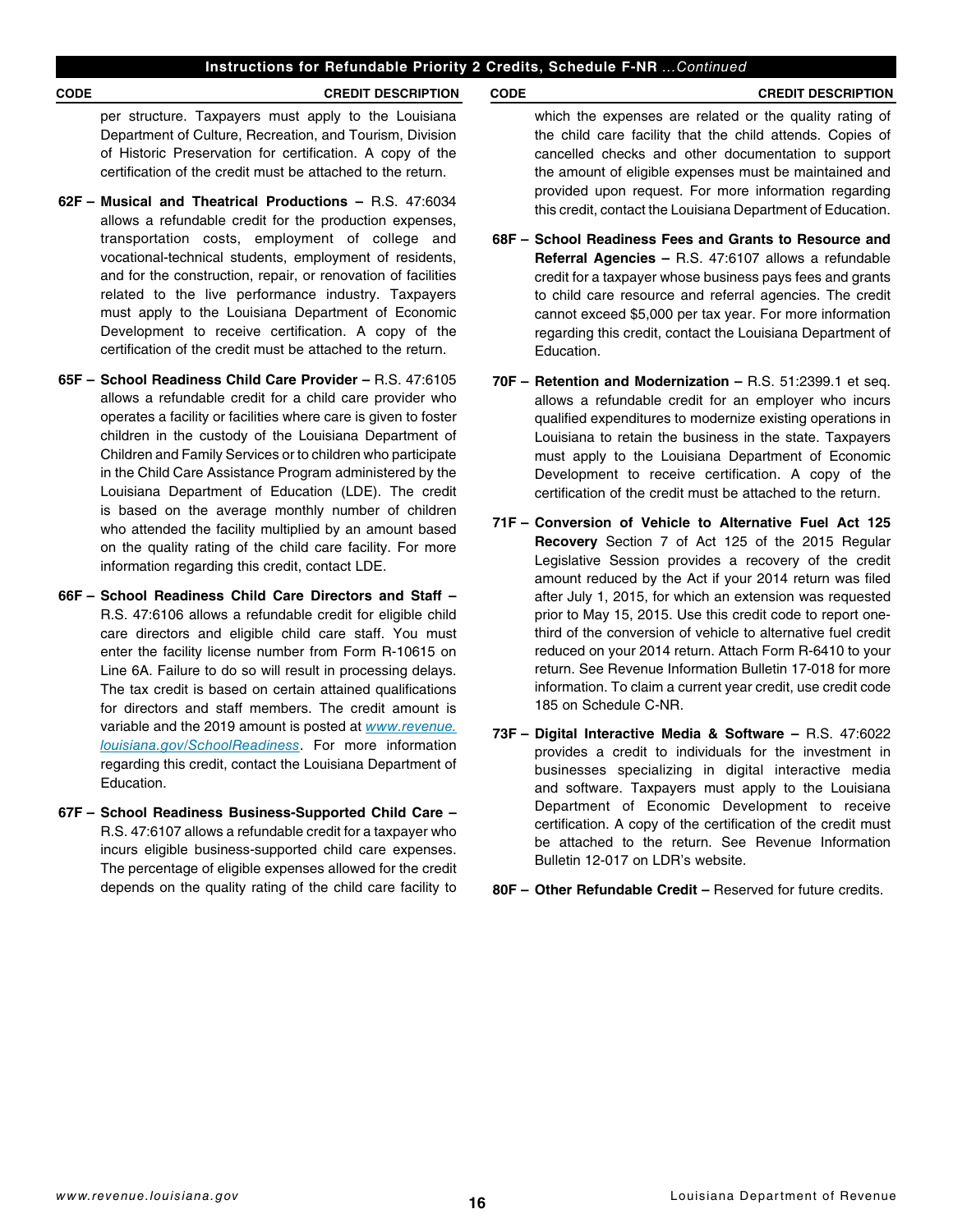## **Instructions for Refundable Priority 4 Credits, Schedule I-NR**

## **Refundable Priority 4 Credits, Lines 1 through 5**

Additional refundable credits available for the tax year ending December 31, 2019, are referenced individually by a three-digit code. Please enter the credit description, identifying code and the dollar amount claimed in the appropriate spaces on Lines 1 through 5.

**NOTE: Use only the codes referenced in the table on Schedule I-NR. The codes listed here are not interchangeable with other codes listed in the instructions.**

Example:



**Line 6 –** Add Lines 1 through 5. Also, enter the amount on Form IT-540B, Line 27.

## **CODE CREDIT DESCRIPTION**

**50F – Inventory Tax –** You must use Form R-10610, *Schedule of Ad Valorem Tax Credit Claimed by Manufacturers, Distributors, and Retailers,* to calculate the amount of credit you can claim. R.S. 47:6006 allows a credit for ad valorem taxes paid to political subdivisions in Louisiana on inventory held by manufacturers, distributors, or retailers. For purposes of the limitations on refundability, members included in a consolidated federal tax return will be treated as one taxpayer. If the total amount eligible for the credit is less than or equal to \$500,000, 100 percent of any excess credit is refundable, and for total eligible amounts above \$500,000, 75 percent of any excess

## **CODE CREDIT DESCRIPTION**

credit up to a maximum of \$750,000 is refundable. For businesses formed or first registered to do business in Louisiana after April 15, 2016, if the total amount eligible for the credit is less than \$10,000, 100 percent of any excess credit is refundable, and for total eligible amounts of \$10,000 or more, 75 percent of any excess credit up to a maximum of \$750,000 is refundable. The inventory tax credit is nonrefundable for taxes paid on inventory by any manufacturer who claimed the property tax exemption under the Industrial Tax Exemption program (ITEP) during the same year the inventory taxes were paid.

**51F – Ad Valorem Natural Gas –** You must use Form R-10610 to calculate the amount of credit you can claim. R.S. 47:6006 allows a credit for ad valorem taxes paid to political subdivisions in Louisiana on natural gas held, used or consumed in providing natural gas storage services or operating natural gas storage facilities. For purposes of the limitations on refundability, members included in a consolidated federal tax return will be treated as one taxpayer. If the total amount eligible for the credit is less than or equal to \$500,000, 100 percent of any excess credit is refundable, and for total eligible amounts above \$500,000, 75 percent of any excess credit up to a maximum of \$750,000 is refundable. For businesses formed or first registered to do business in Louisiana after April 15, 2016, if the total amount eligible for the credit is less than \$10,000, 100 percent of any excess credit is refundable, and for total eligible amounts of \$10,000 or more, 75 percent of any excess credit up to a maximum of \$750,000 is refundable.

## **General Information about Disaster Relief Credits for Hurricane Katrina or Hurricane Rita**

## **Federal Disaster Relief Credits**

Louisiana provides a deduction for federal income taxes paid on Louisiana income. Generally, when the federal income tax liability is decreased by federal credits, the amount of the Louisiana income tax liability increases. R.S. 47:293(4)(b) expands the relief granted to Louisiana taxpayers who claimed certain disaster credits granted for **Hurricane Katrina or Hurricane Rita.** To avoid paying additional income tax, Louisiana taxpayers who received these federal credits may increase the amount of their Louisiana federal income tax deduction by the amount of certain disaster relief credits claimed on the 2019 federal income tax form. Louisiana Administrative Code (LAC) 61:I.601 designated the following federal credits which were earned pursuant to either the Katrina Emergency Tax Relief Act of 2005 or the Gulf Opportunity Zone Act of 2005 as disaster relief credits:

- 1. Employee Retention Credit
- 2. Work Opportunity Credit
- 3. Rehabilitation Tax Credit
- 4. Employer-Provided Housing Credit
- 5. Low Income Housing Credit
- 6. New Markets Tax Credit

For complete information about disaster relief credits, see LAC 61:I.601 on the LDR website, *[www.revenue.louisiana.gov/policies](http://www.revenue.louisiana.gov/policies).*

Consult your tax advisor or the IRS for information concerning the federal credits. If you claimed federal disaster relief credits on your federal return, complete Schedule H-NR and attach a copy of the appropriate federal forms to your return to substantiate your modifed Louisiana federal income tax deduction.

## **Instructions for Modified Federal Income Tax Deduction, Schedule H-NR**

**Line 1 –** Enter the amount of your federal income tax liability from the Federal Income Tax Deduction worksheet in the instructions.

**Line 2 –** Enter the amount of federal disaster relief credits claimed on your federal return. The federal disaster relief credits claimed for this year and allowed by the IRS could be credits that are carried forward from previous years. Attach a copy of your federal return that indicates the amount of the credit, a copy of Form 3800, and a copy of the appropriate IRS form in order to substantiate the amount of the credit.

**Line 3 –** Add the amounts from Lines 1 and 2 and enter the result on Line 3 and on Form IT-540B, Line 10D. Mark an "X" in box 2 on Form IT-540B, Line 10D to indicate that your income tax deduction has been increased by the amount of federal disaster credits.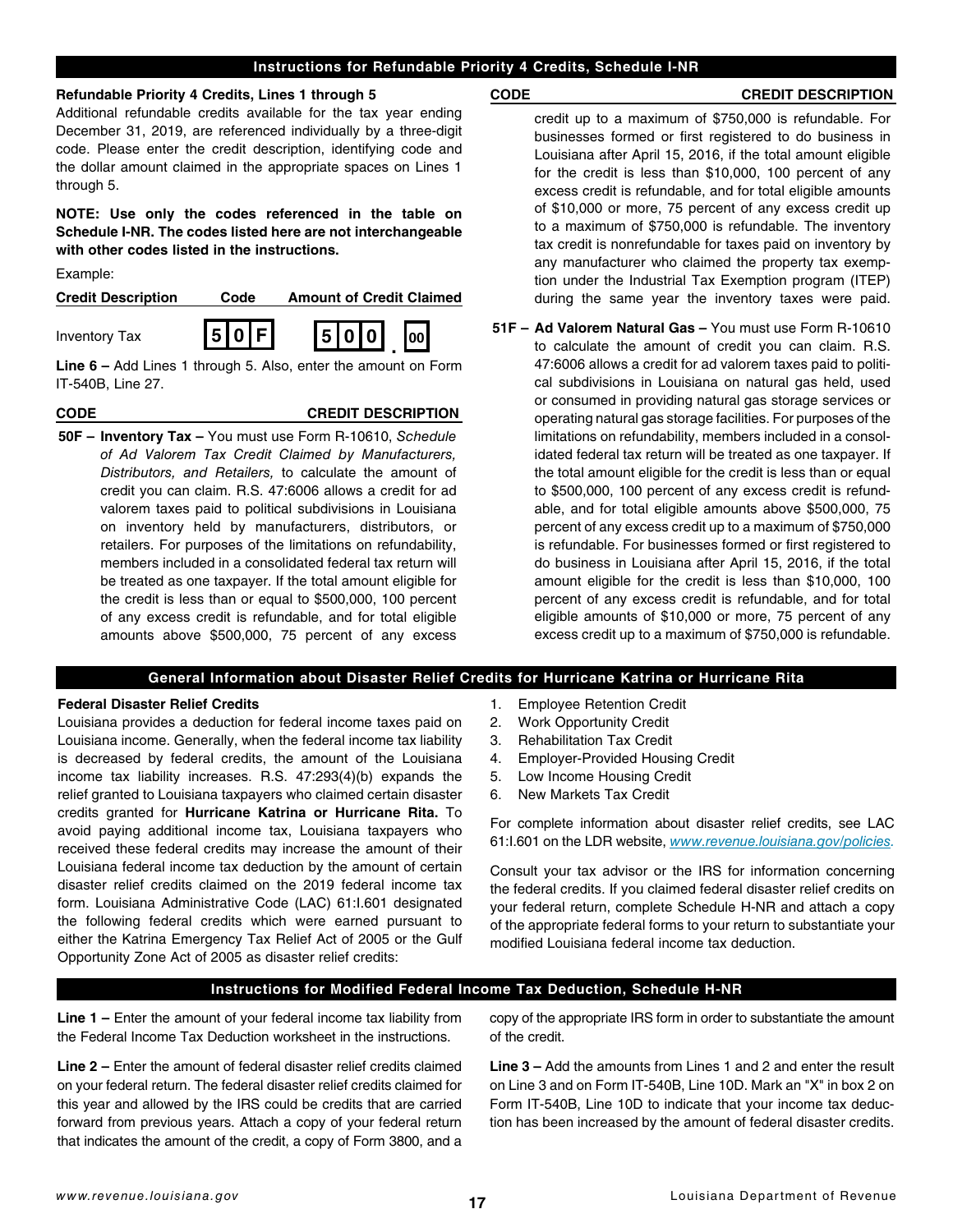## **Instructions for Nonrefundable Priority 3 Credits, Schedule J-NR**

**2015 LEGISLATION RECOVERY –** Mark an "X" in the "2015 Legislation Recovery" box on the face of the return if you are claiming any of the recoveries allowed under Act 125 of the 2015 Regular Legislative Session. Section 7 of Act 125 allows a recovery of the credit amount reduced by the Act if your 2014 return was filed after July 1, 2015, for which an extension was requested prior to May 15, 2015.

You must attach Form R-6410 to your return to show the calculation of the recoveries. Include the 2019 recovery amount in the amount claimed on Schedule J-NR for the appropriate credit. This amount could be in addition to any credits earned for the 2019 tax year or carry forwards being utilized this year.

#### **Nonrefundable Child Care Credits**

**Lines 1 –** If you have claimed a Federal Child Care Credit on Federal Form 1040 or 1040-SR, Schedule 3, Line 2, enter the amount.

**Line 2 –** Enter the amount of your 2019 Louisiana Nonrefundable Child Care Credit from the Louisiana Nonrefundable Child Care Credit Worksheet. **Your Federal Adjusted Gross Income must be greater than \$25,000 to claim this credit.** See the Louisiana Child Care Credit instructions.

**Line 3 –** Enter the amount of your Louisiana Nonrefundable Child Care Credit carried forward from 2014 through 2018. The amount of your 2013 Nonrefundable Child Care Credit Carryforward cannot be included in this amount. To determine the carry forward amount, use the Louisiana Nonrefundable Child Care Credit Worksheet.

**Line 4 –** Enter the amount of your Louisiana Nonrefundable School Readiness Credit. **Your Federal Adjusted Gross Income must be greater than \$25,000 to claim this credit.** The amount is determined from your Nonrefundable School Readiness Credit Worksheet. In the boxes under Line 4, enter the number of your qualifed dependents who attended the associated star rated facility or facilities.

**Line 5 –** Enter the amount of your Louisiana Nonrefundable School Readiness Credit carried forward from 2014 through 2018. The amount of your 2013 Nonrefundable School Readiness Credit Carryforward cannot be included in this amount. To determine the carry forward amount, use the Louisiana Nonrefundable School Readiness Credit Worksheet.

**Additional Nonrefundable Priority 3 Credits, Lines 6 through 11** Additional nonrefundable credits available for the tax year ending December 31, 2019, are referenced individually by a three-digit code. Please enter the credit description, identifying code and the dollar amount claimed in the appropriate spaces on Lines 6 through 11.

## **Transferable, Nonrefundable Priority 3 Credits, Lines 12 through 15**

Complete Lines 12 through 15 if you are claiming a transferable credit. For Lines 12A, 13A, 14A, and 15A, enter the State Certifcation Number from Form R-6135 for credits claimed on Lines 12 through 15 respectively. See Revenue Information Bulletin 17-008 for claiming a purchased transferable tax credit.

**NOTE: Use only the codes referenced in the table on Schedule J-NR. The codes listed here are not interchangeable with other codes listed in the instructions.**

Example:

| <b>Credit Description</b> | Code      | <b>Amount of Credit Claimed</b> |  |  |  |
|---------------------------|-----------|---------------------------------|--|--|--|
| New Jobs Credit           | $ 2 2 4 $ | $500$ .                         |  |  |  |

**Line 16 –** Add Lines 2 through 15. Also, enter the amount on Form IT-540B, Line 22.

#### **CODE CREDIT DESCRIPTION**

- **200 – Atchafalaya Trace –** R.S. 25:1226.4 provides a credit to certain heritage-based cottage industries that have entered into a contract with the State Board of Commerce and Industry. A copy of the contract must be attached to the return.
- **202 – Organ Donation –** R.S. 47:297(N) provides a credit to offset certain expenses incurred by an individual or spouse for a living organ donation.
- **204 – Household Expense for Physically and Mentally Incapable Persons –** R.S. 47:297.2 provides a credit for a person who maintains a household that includes one or more dependents who are physically or mentally incapable of caring for themselves. The credit is for the applicable percentage of employment related expenses allowable pursuant to Section 21 of the Internal Revenue Code.
- **208 – Previously Unemployed –** This credit was repealed by Act 202 of the 2019 Regular Legislative Session. If you have an eligible carryover amount, use this code to utilize the carryover amount for any years you have remaining in your five (5) year carryover period.
- **210 – Recycling Credit –** R.S. 47:6005 provides a credit for the purchase of certain equipment or service contracts related to recycling. The credit must be certifed by the Louisiana Department of Environmental Quality and a copy of the certification must be attached to the return.
- **212 – Basic Skills Training –** This credit was repealed by Act 202 of the 2019 Regular Legislative Session. If you have an eligible carryover amount, use this code to utilize the carryover amount for any years you have remaining in your two (2) year carryover period.
- **213 – Donation to School Tuition Organization** R.S. 47:6301 provides a credit for donations made to a school tuition organization that provides scholarships to qualifed students to attend a qualified school. Attach Form R-10604, *Receipt of Donation for Louisiana Tuition Donation Tax Credit,* to your return. See Revenue Information Bulletin 18-024 for more information.
- **218 – Inventory Tax Credit Carried Forward and ITEP –** R.S. 47:6006 provides a credit for ad valorem taxes paid to political subdivisions in Louisiana on inventory held by manufacturers, distributors, or retailers. Manufacturers,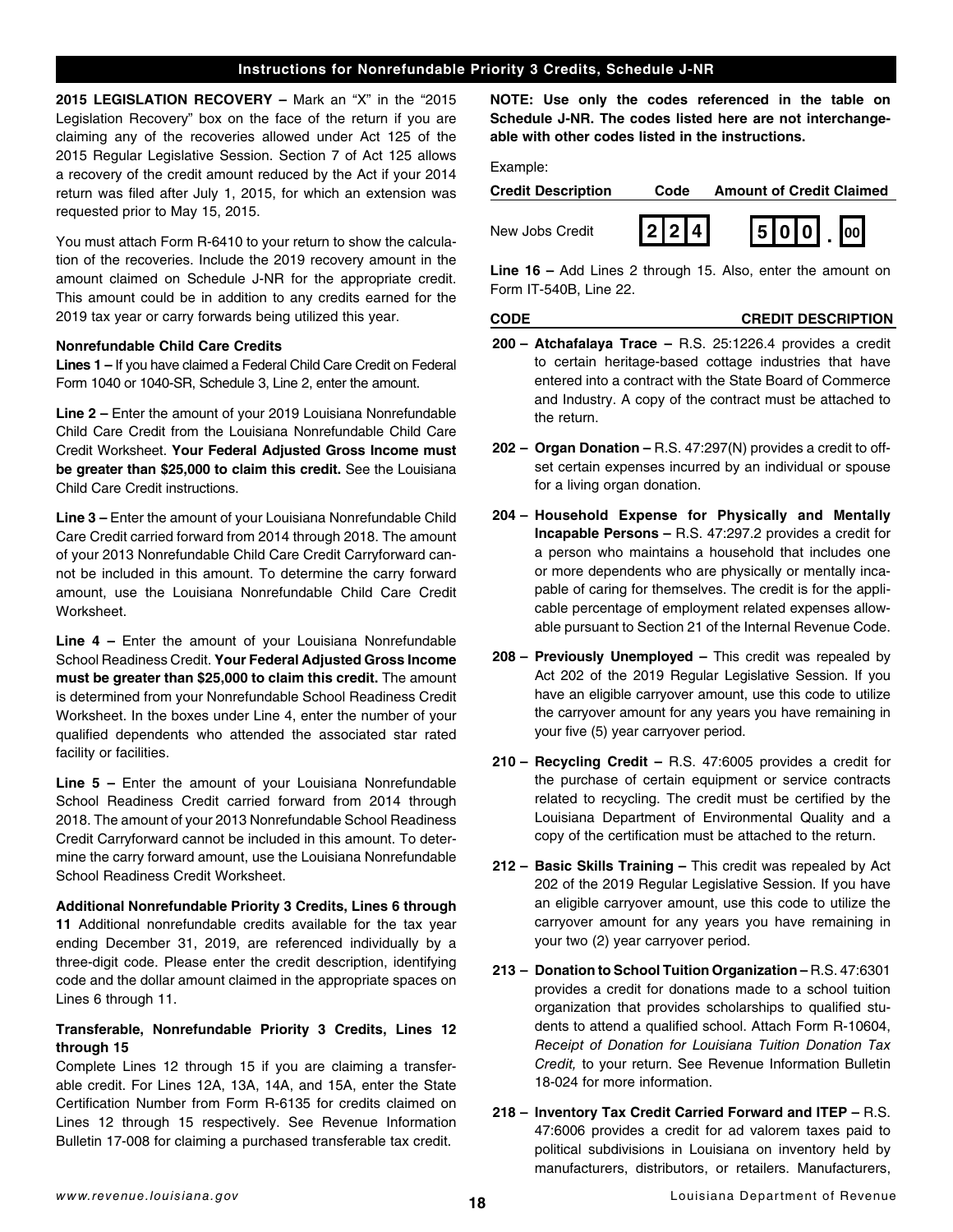#### **CODE CREDIT DESCRIPTION CODE CREDIT DESCRIPTION**

distributors, or retailers should use this code for the carryforward of unused nonrefundable credits (not current year credit) from 2014 through 2018. Manufacturers who claimed the property tax exemption under the Industrial Tax Exemption program (ITEP) during the same year the inventory taxes were paid and members of their federal consolidated group, should use this code for the carryforward of unused nonrefundable credits from 2014 through 2018 and the current year credit calculated on the 2019 Form R-10610-ITE, *Schedule of Ad Valorem Tax Credit Claimed by ITEP Manufacturers for Ad Valorem Tax Paid on Inventory.*

- **219 – Ad Valorem Natural Gas Credit Carried Forward –** R.S. 47:6006 provides a credit for ad valorem taxes paid to political subdivisions in Louisiana on natural gas held, used or consumed in providing natural gas storage services or operating natural gas storage facilities. Use this code for the carryforward of unused nonrefundable credits (not current year credit) from 2014 through 2018.
- **221 Owner of Accessible and Barrier-free Home** R.S. 47:297(P) provides a credit for a taxpayer who includes accessible and barrier-free design elements in the construction of a new one or two family dwelling or in the renovation of an existing dwelling of the taxpayer. The credit is for the lesser of \$5,000 or the cost of the construction or renovation, and is taken in the taxable year that the construction or renovation is completed. Form R-1089, *Owner of Accessible and Barrier-Free Home Tax Credit for Individuals*, must be attached to your return as documentation for this credit. See Revenue Information Bulletin 18-027 on LDR's website.
- **223 – QMC Music Job Creation Credit** R.S. 47:6023 provides a credit to a Qualifying Music Credit Company (QMC) that is a music publisher, sound recording studio, booking agent, or artist management that is engaged directly or indirectly in the production, distribution, and promotion of music. Taxpayers must apply to the Louisiana Department of Economic Department to receive certification. A copy of the certifcation of the credit must be attached to the return. The credit is limited to 50 percent of the taxpayer's tax liability.
- **224 – New Jobs Credit –** R.S. 47:34 and R.S. 47:287.749 provide a credit to employers who establish or expand a business in the state. You must attach Form R-6311 and a schedule that includes the calculation of the credit; the name, address, and Social Security Number of each new employee; highest number of full-time and qualifed part-time employees during the previous year; highest number of full-time and part-time employees during the current year; number of new employees hired for new jobs created during this taxable year; and amount of credit carried forward from the previous year.
- **226 – Refund by Utilities –** R.S. 47:287.664 provides a credit for certain court ordered refunds made by utilities to its customers.
- **228 – Eligible Re-entrants –** R.S. 47:287.748 provides a credit to a taxpayer who employs an eligible re-entrant in Louisiana. An eligible re-entrant is defined as a person who has been convicted of a felony and who has successfully completed the Intensive Incarceration Program, as provided in R.S. 15:574.4. A list of eligible re-entrants and documentation to verify they have completed the Intensive Incarceration Program along with Form R-6311 must be attached to the return.
- **230 – Neighborhood Assistance –** R.S. 47:35 and R.S. 47:287.753 provide a credit for an entity engaged in the activities of providing neighborhood assistance, job training, education for individuals, community services, or crime prevention in Louisiana. The credit is equal to 50 percent of the amount contributed and cannot exceed \$180,000.
- **231 – Research and Development –** R.S. 47:6015(K) provides a credit for any taxpayer who claims a federal income tax credit under 26 U.S.C. §41(a) for increasing research activities or for a taxpayer who employs fewer than 50 employees and who meets the requirements of R.S. 47:6015(B)(3)(i). Beginning with the 2018 tax year, credits earned based upon participation in the Small Business Technology Transfer program or the Small Business Innovative Research Grant program should be claimed using credit code 252. The credit is obtained through the Louisiana Department of Economic Development and documentation from that agency must be attached to the return. See Revenue Information Bulletin 15-019 on LDR's website.
- **232 – Cane River Heritage –** R.S. 47:6026 provides a credit for a heritage-based cottage industry located or to be located in the Cane River Heritage Area Development Zone. The taxpayer must enter into a contract with the Louisiana Department of Culture, Recreation, and Tourism, and a copy of the contract must be attached to the return.
- **236 – Apprenticeship –** R.S. 47:6033 provides a credit to employers for one dollar for each hour of employment of an eligible apprentice, limited to 1,000 hours for each eligible apprentice. An eligible apprentice is a person who has entered into a written apprentice agreement with an employer or an association of employers pursuant to a registered apprenticeship program or who is enrolled in a training program accredited by the National Center for Construction Education and Research. For more information regarding this credit, contact the Louisiana Workforce Commission.
- **238 – Ports of Louisiana Investor –** R.S. 47:6036(C) provides a credit to individuals to encourage investment in state port facilities in Louisiana. Taxpayers must apply to the Louisiana Department of Economic Development to receive certification. A copy of the certification of the credit must be attached to the return.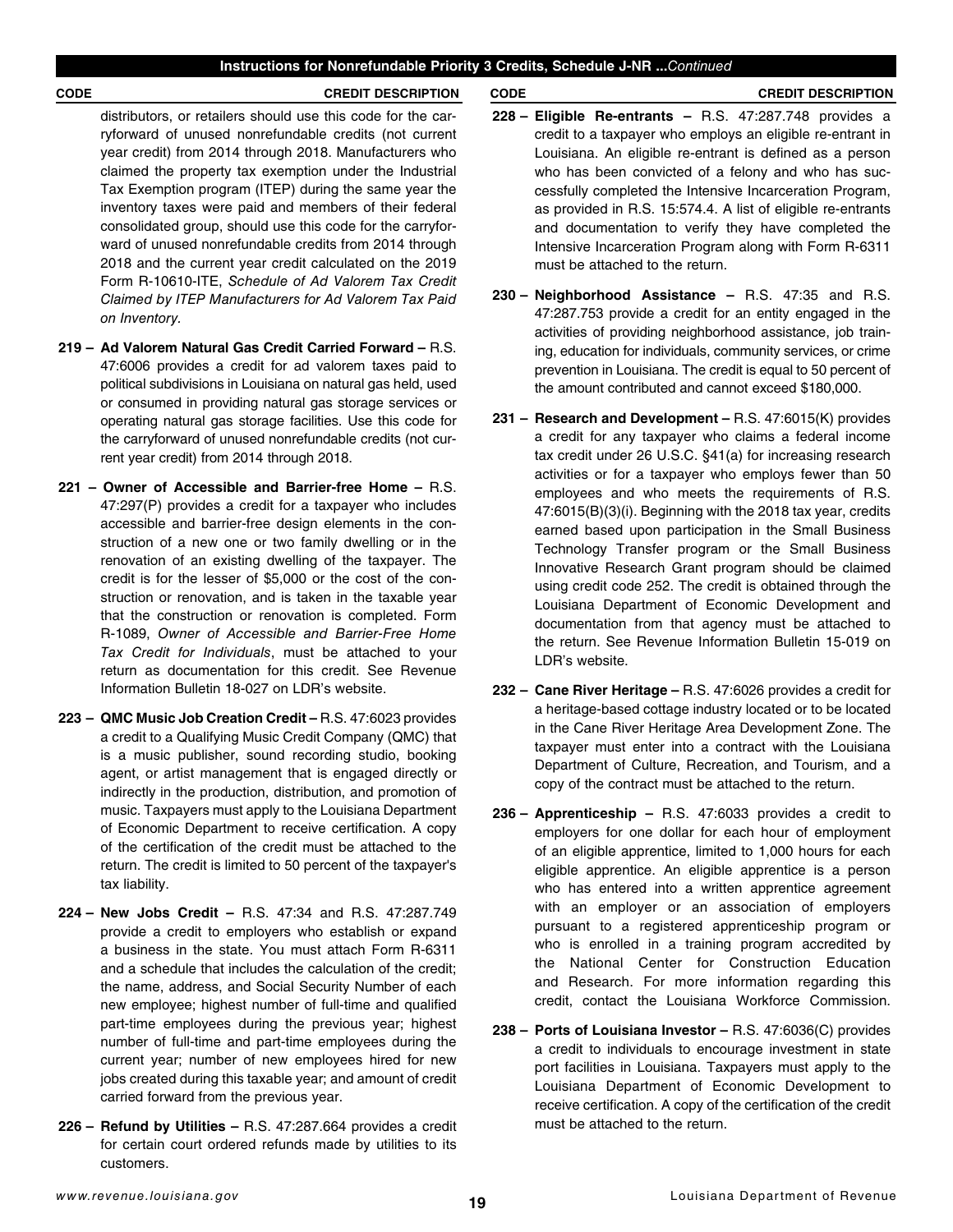## **Instructions for Nonrefundable Priority 3 Credits, Schedule J-NR ...***Continued*

- **240 – Ports of Louisiana Import Export Cargo –** R.S. 47:6036(I) provides a credit to individuals to encourage the use of state port facilities in Louisiana. The credit is based on the number of tons of qualifed cargo imported and exported from or to manufacturing, fabrication, assembly, distribution, processing, or warehousing facilities located in the state. Taxpayers must apply to the Louisiana Department of Economic Development to receive certification. A copy of the certification of the credit must be attached to the return.
- **251 – Motion Picture Investment –** R.S. 47:6007(C)(1) provides a credit for an individual taxpayer residing in Louisiana who invests in a state-certifed, motion picture production. Taxpayers taking this credit may attach Form R-10611, *Motion Picture Investment Tax Credit Schedule,* as documentation for this credit. See *[www.revenue.louisiana.](http://www.revenue.louisiana.gov/CreditCaps) [gov/CreditCaps](http://www.revenue.louisiana.gov/CreditCaps)* for more information. This credit can only be claimed on Lines 12 through 15.
- **252 – Research and Development –** R.S. 47:6015 provides a credit for any taxpayer who claims a federal income tax credit under 26 U.S.C. §41(a) for increasing research activities. Use this code for Research and Development credits earned for expenditures made in tax years beginning before January 1, 2009. Also, use this code for credits earned based on participation in the Small Business Technology Transfer or the Small Business Innovation Research Grant program beginning with the 2018 tax year. This credit can only be claimed on Lines 12 through 15.
- **253 – Historic Structures –** R.S. 47:6019 provides a credit if the taxpayer incurs certain expenses during the rehabilitation of a historic structure that is located in a Downtown Development District or cultural district. Refer to Revenue Information Bulletins 14-007 and 14-007A on LDR's website. This credit can only be claimed on Lines 12 through 15.
- **254 – Digital Interactive Media –** R.S. 47:6022 provides a credit to individuals for the investment in businesses specializing in digital interactive media. Use this code for Digital Interactive Media credits earned for expenditures made prior to January 1, 2012. Taxpayers must apply to the Louisiana Department of Economic Development to receive certification. A copy of the certification of the credit must be attached to the return. See Revenue Information Bulletin 12-017 on LDR's website. This credit can only be claimed on Lines 12 through 15.
- **257 – Capital Company –** R.S. 51:1924 provides a credit for any person who invests in a certified Louisiana Capital Company. This credit must be approved by the Commissioner of the Louisiana Office of Financial Institutions. A copy of the certification must be attached to the return. This credit can only be claimed on Lines 12 through 15.

#### **CODE CREDIT DESCRIPTION CODE CREDIT DESCRIPTION**

- **258 – LA Community Development Financial Institution (LCDFI) –** R.S. 51:3085 et seq. provides a credit for certain investments in an LCDFI to encourage the expansion of businesses in economically distressed areas. The Louisiana Office of Financial Institutions administers this program. This credit can only be claimed on Lines 12 through 15.
- **259 – New Markets –** R.S. 47:6016 provides a credit if the taxpayer makes certain qualified low-income community investments, as defined in Section 45D of the Internal Revenue Code. The taxpayer must be certifed by the Louisiana Department of Economic Development and approved by LDR. Information on the program investment limits are posted as Revenue Information Bulletins on LDR's website. This credit can only be claimed on Lines 12 through 15.
- **260 – Brownfelds Investor Credit –** R.S. 47:6021 provides a credit to individuals to encourage the cleanup, redevelopment, and productive reuse of brownfields sites in the state. The credit is obtained through the Louisiana Department of Economic Development and the Louisiana Department of Environmental Quality. This credit can only be claimed on Lines 12 through 15.
- **261 – Motion Picture Infrastructure –** R.S. 47:6007(C)(2) provides a credit for an approved state-certifed infrastructure project for a film, video, television, or digital production or postproduction facility. Taxpayers must apply to the Louisiana Department of Economic Development to receive certification. A copy of the certification of the credit must be attached to the return. See *[www.revenue.louisi](http://www.revenue.louisiana.gov/CreditCaps)[ana.gov/CreditCaps](http://www.revenue.louisiana.gov/CreditCaps)* for more information. This credit can only be claimed on Lines 12 and 15.
- **262 – Angel Investor –** R.S. 47:6020 provides a credit for taxpayers who make third party investments in certifed Louisiana entrepreneurial businesses on or after January 1, 2011. To earn the Angel Investor Credit, taxpayers must fle an application with the Louisiana Department of Economic Development. See Revenue Information Bulletin 12-009 on LDR's website. This credit can only be claimed on Lines 12 through 15.
- **299 – Other –** Reserved for future credits.
- **300 – Biomed/University Research –** R.S. 17:3389 provides a credit to persons who establish research activities either in a Biomedical or a University Research and Development Park. The taxpayer must enter into a contract with the Louisiana Department of Economic Development, and a copy of the contract showing the credit granted must be attached to the return.
- **305 – Tax Equalization –** R.S. 47:3201 et seq. provides a credit for tax equalization for certain businesses locating in Louisiana. The taxpayer must enter into a contract with the Louisiana Department of Economic Development, and a copy of the contract showing the credit granted must be attached to the return.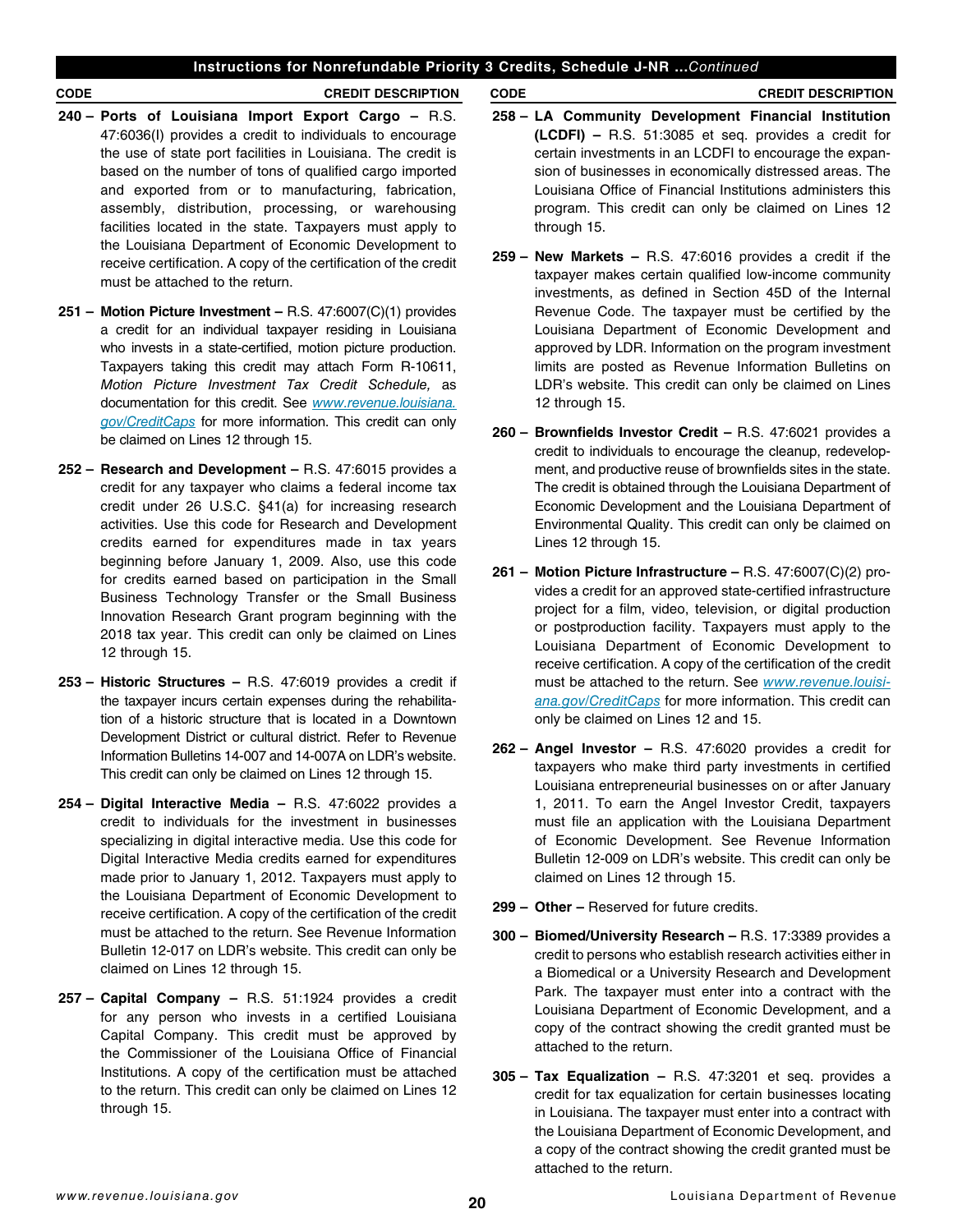## **Instructions for Nonrefundable Priority 3 Credits, Schedule J-NR ...***Continued*

**CODE CREDIT DESCRIPTION CODE CREDIT DESCRIPTION**

- **310 Manufacturing Establishments –** R.S. 47:4301 et seq. provides a credit to certain manufacturing establishments that have entered into a contract with the Louisiana Department of Economic Development. A copy of the contract showing the credit granted must be attached to the return.
- **315 Enterprise Zone –** R.S. 51:1781 et seq. provides a credit for private sector investments in certain areas that are

designated as "Enterprise Zones." The taxpayer must enter into a contract with the Louisiana Department of Economic Development, and a copy of the contract showing the credit granted must be attached to the return.

**399** – **Other –** Reserved for future credits.

## **Extension of Time for Filing a Return**

The Secretary of LDR may grant an extension of time for fling returns not to exceed six months from the date the Louisiana income tax return is due. **Extensions must be fled before**  the due date of the return. All extension requests filed by a tax preparer subject to the electronic flling mandate under LAC 61:lll.1501 is mandated to be fled under LAC 61:lll.2501. The four options for requesting an extension are as follows:

- 1. Filing an extension request electronically via LDR's website at www.*[revenue.louisiana.gov/](http://www.revenue.louisiana.gov/fileonline)*f*leonline* or www.*[revenue.louisi](http://www.revenue.louisiana.gov/extensions)[ana.gov/extensions;](http://www.revenue.louisiana.gov/extensions)*
- 2. Filing an extension request electronically via LDR's IVR phone system by calling 225-922-3270 or 888-829-3071. For an extension request, select option #3, then select option #1.

Taxpayers will need the social security number of the primary account holder to request the extension;

- 3. Submitting a state extension to LDR by "checking the state extension box" included in the tax preparation software for an electronically-fled return; or
- 4. Mailing Form R-2868, *Application for Extension of Time to File Louisiana Individual Income Tax Return,* to LDR.

**By requesting an extension, you are only requesting additional time to fle your tax return. An extension does not extend the time to pay the tax. Payments received after the due date will be charged interest and penalties.**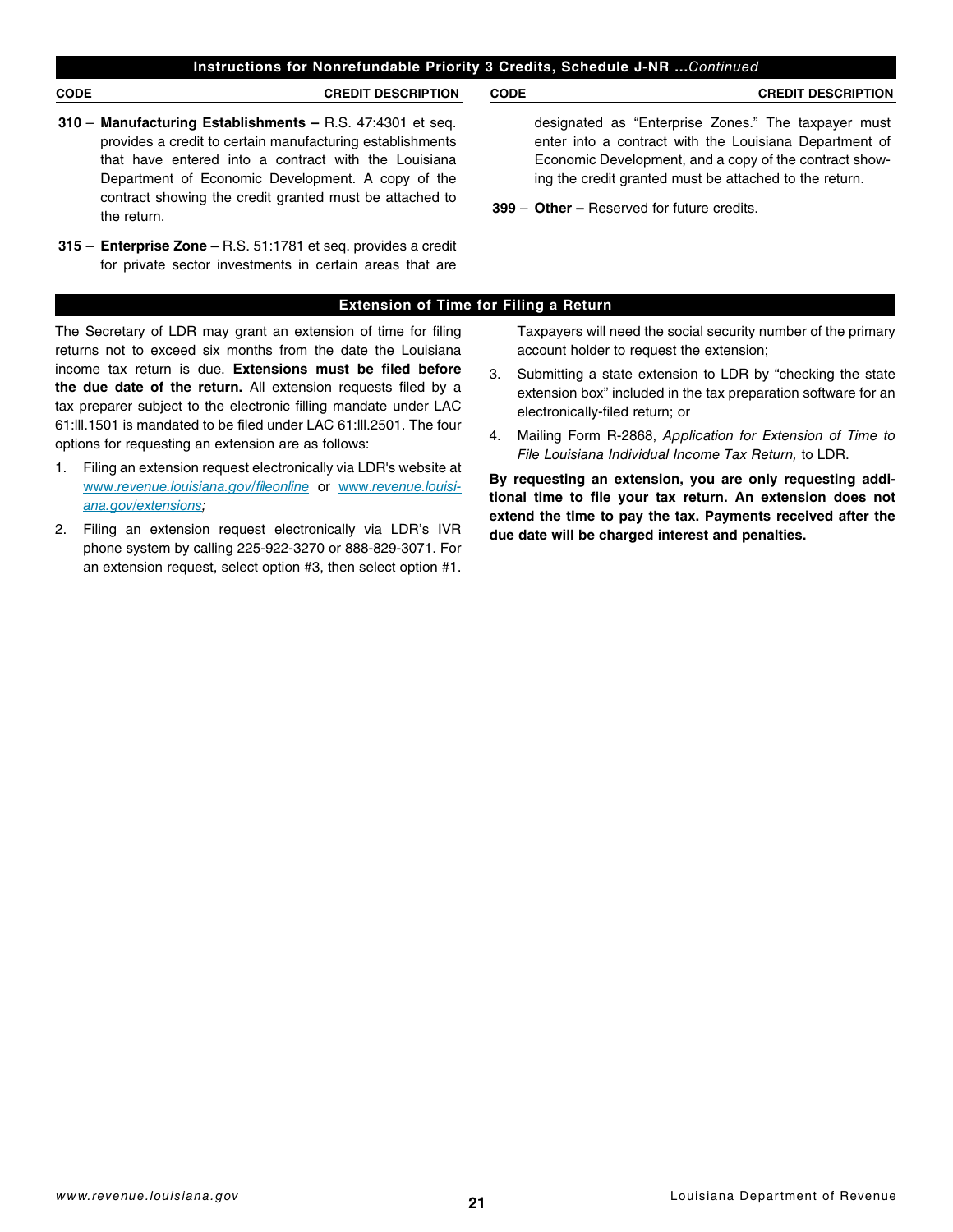In general, you will be charged interest and penalties if you do not pay all amounts due on or before the due date.

- 1. A 2019 calendar year return is due on or before May 15, 2020.
- 2. Returns for fiscal years are due on or before the 15th day of the ffth month after the close of the taxable year.
- 3. If the due date falls on a weekend or legal state holiday, the return is due the next business day.

## **Important: An extension does not relieve you of your obligation to pay all tax amounts due by the original due date.**

**Interest –** If your income tax is not paid by the due date, you will be charged interest on the unpaid tax until the balance is paid in full. The interest rate is variable and the 2020 interest rate is posted on LDR's website on Form R-1111, *Interest Rate Schedule - Collected on Unpaid Taxes.* To compute the DAILY INTEREST RATE, multiply the 2020 monthly interest rate by 12 then divide the result by 365 and carry out to seven places to the right of the decimal. Example: Assume the 2020 monthly interest rate is 0.5833 percent, multiply 0.005833 by 12 then divide the result by 365 to get the daily interest rate of 0.0001917.

| <b>Interest Calculation Worksheet</b> |                                                                                                   |  |  |
|---------------------------------------|---------------------------------------------------------------------------------------------------|--|--|
|                                       | Number of days late from the due date                                                             |  |  |
| 2                                     | Daily interest rate (See instructions above.)                                                     |  |  |
| 3                                     | Interest rate (Multiply Line 1 by Line 2.)                                                        |  |  |
| 4                                     | Amount you owe (Form IT-540B, Line 41)                                                            |  |  |
| 5                                     | Total interest due (Multiply Line 4 by Line 3, and<br>enter the result on Form IT-540B, Line 45.) |  |  |

**Delinquent Filing Penalty –** A delinquent fling penalty will be charged for failure to fle a return on or before your due date, or your approved extension date. The penalty is five percent of the tax for each 30 days or fraction thereof during which the failure to file continues. The maximum delinquent filing penalty that can be imposed is 25 percent of the tax due.

|   | <b>Delinquent Filing Penalty Calculation Worksheet</b>                                                                         |     |  |  |
|---|--------------------------------------------------------------------------------------------------------------------------------|-----|--|--|
| 1 | Number of days late from your due date, or<br>your approved extension date                                                     |     |  |  |
| 2 | Divide Line 1 by 30 days.                                                                                                      |     |  |  |
| 3 | Number of 30-day periods (If fraction of<br>days remain, increase the amount to the<br>nearest whole number.)                  |     |  |  |
| 4 | 30-day penalty percentage                                                                                                      | .05 |  |  |
| 5 | Total penalty percentage (Multiply Line 3<br>by Line 4. The result cannot exceed<br>25 percent.)                               |     |  |  |
| 6 | Amount you owe (Form IT-540B, Line 41)                                                                                         |     |  |  |
| 7 | Total amount of delinguent filing penalty<br>due (Multiply Line 6 by Line 5 and enter<br>the result on Form IT-540B, Line 46.) |     |  |  |

**Important Notice:** The sum of both the delinquent filing and delinquent payment penalties cannot exceed 25 percent of the tax due. Thirty-day increments are used for the calculation of the delinquent fling and delinquent payment penalties. These penalties are based on the date LDR receives the return or payment. In addition to the delinquent penalties, you may also incur a negligence penalty under R.S. 47:1604.1 if circumstances indicate willful negligence or intentional disregard of rules and regulations.

**Delinquent Payment Penalty –** If you fail to pay the tax due by the due date, a delinquent payment penalty of 0.5 percent of the tax not paid by the due date will accrue for each 30 days, or fraction thereof, during which the failure to pay continues. This penalty cannot exceed 25 percent of the tax due. Use the worksheet below to calculate that penalty.

| <b>Delinguent Payment Penalty Calculation Worksheet</b> |                                                                                                                               |      |  |
|---------------------------------------------------------|-------------------------------------------------------------------------------------------------------------------------------|------|--|
| 1                                                       | Number of days late from the due date                                                                                         |      |  |
| 2                                                       | Divide Line 1 by 30 days.                                                                                                     | -30  |  |
| 3                                                       | Number of 30-day periods (If fraction of<br>days remain, increase the amount to the<br>nearest whole number.)                 |      |  |
| 4                                                       | 30-day penalty percentage                                                                                                     | .005 |  |
| 5                                                       | Total penalty percentage (Multiply Line 3<br>by Line 4. The result cannot exceed 25<br>percent.)                              |      |  |
| 6                                                       | Amount you owe (Form IT-540B, Line 41)                                                                                        |      |  |
| 7                                                       | Total amount of delinguent payment pen-<br>alty (Multiply Line 6 by Line 5 and enter the<br>result on Form IT-540B, Line 47.) |      |  |

**Underpayment Penalty –** Louisiana imposes an underpayment penalty on an individual's failure to sufficiently pay income tax throughout the year by withholding or declaration payments. In order to determine if an underpayment penalty is due and to compute the amount of the underpayment penalty, you must complete Form R-210NR, *Underpayment of Individual Income Tax Penalty Computation,* and attach the completed form to your return. See Revenue Information Bulletin 04-004 for the defnition of farmer for purposes of applying underpayment penalty.

**Line 35 –** Although you may have an overpayment, if you failed to sufficiently pay income tax throughout the year, in accordance with R.S. 47:117.1, you may be subject to the underpayment penalty. Complete the 2019 Form R-210NR available on LDR's website and enter the amount from Line 19 on Line 35. Attach the completed Form R-210NR to your return. If you are a farmer, mark the box on Line 35.

**Line 48 –** If you have a tax deficiency, you may be charged an underpayment penalty. Complete the 2019 Form R-210NR and enter the amount from Line 19 on Line 48. Attach the completed Form R-210NR to your return. If you are a farmer, mark the box on Line 48.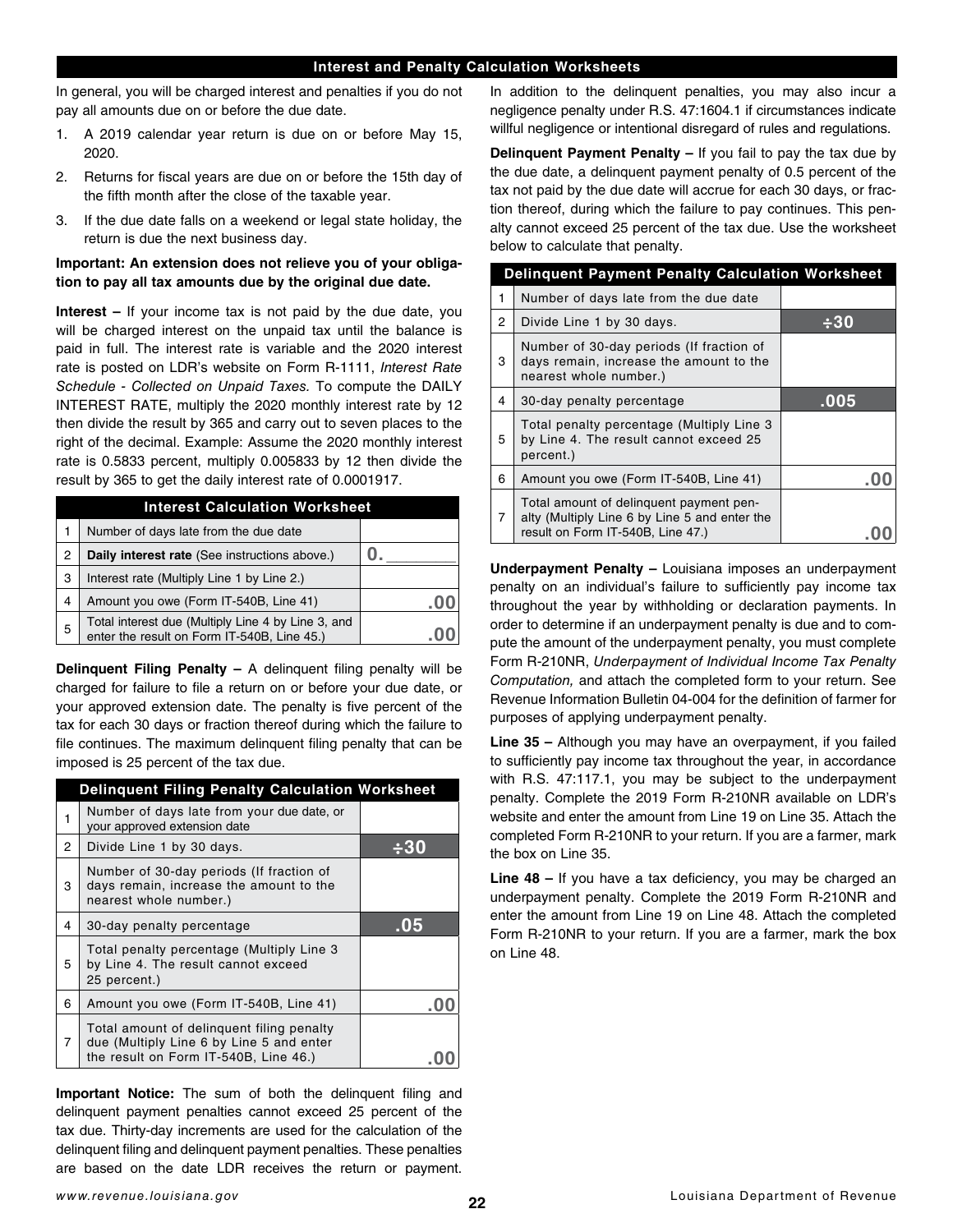R.S. 47:297.4 allows a state tax credit for residents for child and dependent care expenses allowed by Internal Revenue Code Section 21. The credit is refundable for taxpayers whose Federal Adjusted Gross Income is \$25,000 or less and is nonrefundable for taxpayers whose Federal Adjusted Gross Income is more than \$25,000.

**The Child Care Credit may only be taken for child care expenses incurred in Louisiana during the time a person was a Louisiana resident.**

## **INCOME EQUAL TO OR LESS THAN \$25,000**

Taxpayers whose Federal Adjusted Gross Income is \$25,000 or less are allowed a refundable credit whether or not a federal child care credit has been claimed. In order to claim the Louisiana Refundable Child Care Credit, the taxpayer must comply with the same law and rules of Internal Revenue Code Section 21 that governs the federal child care credit for the 2019 taxable year. Use Lines 1 through 11 of the Louisiana Refundable Child Care Credit Worksheet to compute your refundable credit. See instructions for the worksheet below.

## **INCOME GREATER THAN \$25,000**

Taxpayers whose Federal Adjusted Gross Income is greater than \$25,000 are allowed a credit against their Louisiana income tax liability for a certain percentage of their federal child care credit. If you are unable to claim the credit in the year in which it is earned, the unused portion of the credit can be used over the next five years. Use Lines 1 through 15 of the 2019 Louisiana Nonrefundable Child Care Credit Worksheet to compute your 2019 nonrefundable credit, and to appropriately claim any carry forward you may have from previous years.

## **REFUNDABLE CHILD CARE CREDIT INSTRUCTIONS**

- 1. Your Federal Adjusted Gross Income must be \$25,000 or less to claim a Louisiana refundable child care credit. If you did not fle and claim a federal child care credit, you may still file for, and receive, a refundable Louisiana Child Care Credit, if you meet certain criteria. In order to qualify for the Louisiana credit, you must meet the **same tests** for earned income, qualifying dependents, and qualifying expenses as required by the IRS for the federal child care credit.
- 2. In order to claim your Louisiana Child Care Credit, you must meet the following requirements:
	- A. Your filing status must be single, head of household, qualifying widow(er), or married fling jointly. See item number 3 for information on married filing separately.
	- B. The care was provided to your dependent child to allow you, and your spouse if married fling jointly, to work or look for work. If you did not find a job and have no earned income for the year, you cannot claim the credit.
	- C. The qualifying child must be under age 13.
	- D. The person who provided the care cannot be your spouse, the parent of the qualifying child, or a person whom you can claim as a dependent. If your child pro-

vided the care, he cannot be your dependent and must be age 19 or older by the end of 2019.

- 3. If your fling status is married fling separately, you will be considered single for purposes of calculating the credit if all of the following apply:
	- A. You lived apart from your spouse during the last 6 months of 2019.
	- B. Your qualifying dependent child lived in your home for more than half of 2019.
	- C. You provided over half the cost of keeping up your home.

If you meet all these requirements and meet the requirements of 2(B), 2(C), and 2(D), you are eligible for the credit.

## **DEFINITIONS**

**Qualifying Child –** A child under age 13 who can be claimed as a dependent by the taxpayer. If the child turned 13 during the year, the child qualifes for the part of the year he was under age 13.

**Qualifed Expenses –** Amounts paid for household services and care of the qualifying person while the taxpayer worked or looked for work. Child support payments are not qualifed expenses. Also, expenses reimbursed by a state social service agency are not qualifed expenses unless the reimbursement was included in the taxpayer's income. Prepaid expenses are treated as paid in the year the care was provided. Do not include the following as qualifed expenses for 2019:

- 1. Expenses incurred in 2018 but did not pay until 2019.
- 2. Expenses incurred in 2019 but did not pay until 2020.
- 3. Expenses prepaid in 2019 for care to be provided in 2020.

**Dependent Care Benefts –** These include amounts your employer paid directly to either you or your care provider for the care of your qualifying child while you worked. Also, dependent care benefits include the fair market value of care in a daycare facility provided or sponsored by your employer and any pre-tax contributions you made under a dependent care fexible spending arrangement (FSA). Your salary may have been reduced to pay for these benefits. If you received dependent care benefits, they should be shown on your 2019 Forms W-2 in box 10.

**Earned Income –** Earned income includes wages, salaries, tips, other taxable employee compensation, and net earnings from self employment. A net loss from self employment reduces earned income. Earned income also includes strike benefits, any disability pay you report as wages, and other taxable compensation. You can elect to include nontaxable combat pay in earned income. Earned income does not include: pensions and annuities, social security payments, workers' compensation, interest, dividends, or unemployment compensation, scholarship or fellowship grants, nontaxable workfare payment, or any amount received for work while an inmate in a penal institution.

For additional defnitions, details, and information, see the Internal Revenue Service's Publication 503.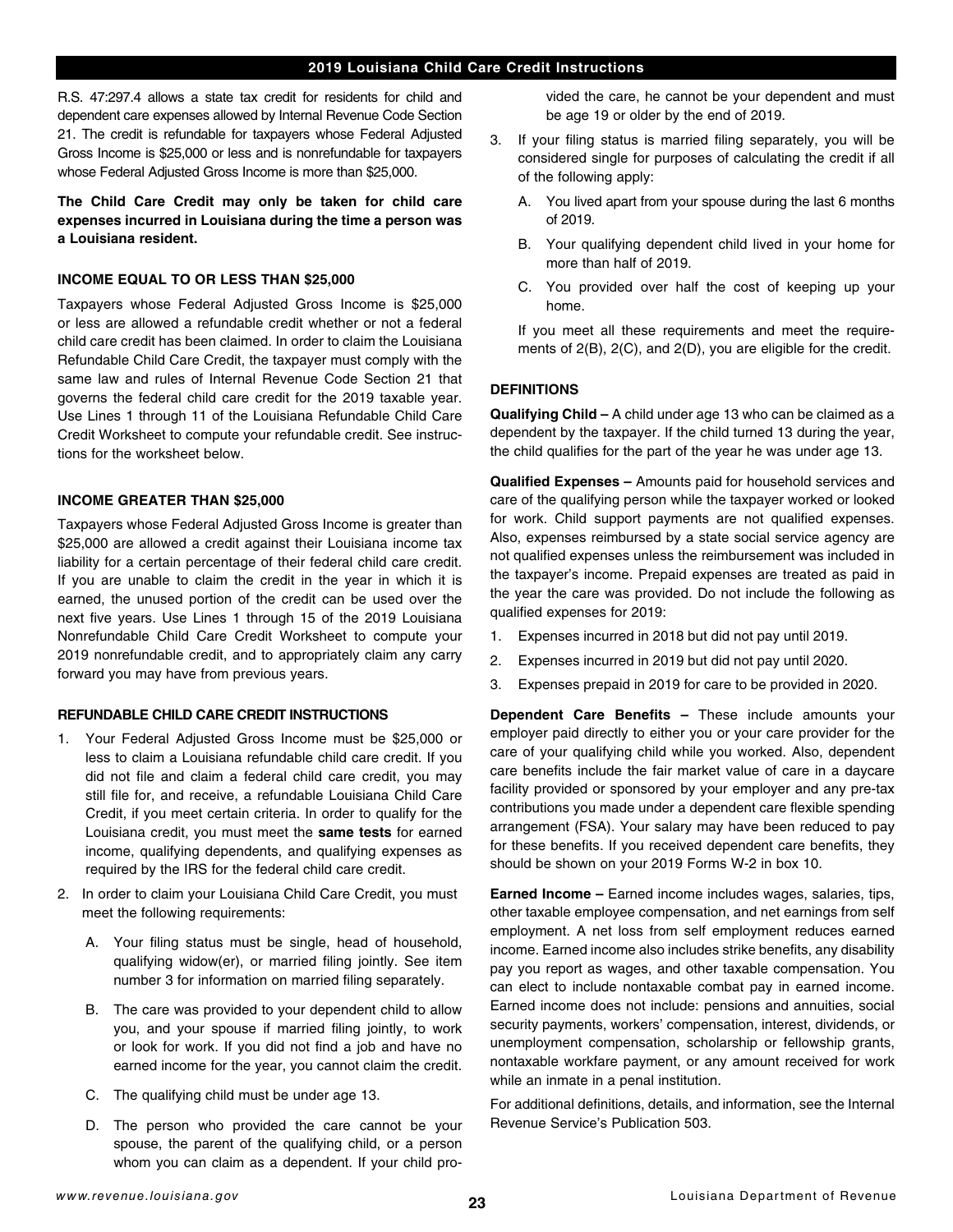## **2019 Louisiana Nonrefundable Child Care Credit Worksheet** *(For use with Form IT-540B)*

**The Child Care Credit may only be taken for child care expenses incurred in Louisiana during the time a person was a Louisiana resident.**

| 1              | Enter Federal Child Care Credit from Federal Form 1040 or 1040-SR, Schedule 3, Line 2.                                                                                                                                                                                                                                                                                                                                                                                                                                                                                            | 1              |          | .00  |
|----------------|-----------------------------------------------------------------------------------------------------------------------------------------------------------------------------------------------------------------------------------------------------------------------------------------------------------------------------------------------------------------------------------------------------------------------------------------------------------------------------------------------------------------------------------------------------------------------------------|----------------|----------|------|
| 1Α             | Enter the applicable percentage from the chart shown below.<br><b>Federal Adjusted Gross Income</b><br>Percentage<br>$$25,001 - $35,000$<br>$30\%$ (.30)<br>$$35,001 - $60,000$<br>$10\%$ (.10)<br>over \$60,000<br>$10\%$ (.10)                                                                                                                                                                                                                                                                                                                                                  | 1А             | $x \sim$ |      |
| $\mathbf{2}$   | Multiply your Federal Child Care Credit shown on Line 1 by the percentage shown on Line 1A and enter the<br>result. If your Federal Adjusted Gross Income is less than or equal to \$60,000, this is your available<br>Nonrefundable Child Care Credit for 2019. Proceed to Line 3.                                                                                                                                                                                                                                                                                               | 2              |          | .00  |
| 2A             | Important! If your Federal Adjusted Gross Income is greater than \$60,000, the amount on Line 2 is limited<br>to the LESSER of \$25.00, or 10 percent of the federal credit. If Line 2 is greater than \$25.00, enter \$25 here.<br>This is your available Nonrefundable Child Care Credit for 2019.                                                                                                                                                                                                                                                                              | 2A             |          | .00  |
| 3              | Enter the amount of Louisiana income tax from Form IT-540B, Line 20.                                                                                                                                                                                                                                                                                                                                                                                                                                                                                                              | 3              |          | .00  |
| $\overline{a}$ | If Line 3 is less than or equal to zero, your entire Child Care Credit for 2019 (Line 2 or 2A above) will be carried<br>forward to 2020. Also, any available carryforward from 2014 through 2018 will be carried forward to 2020. If<br>Line 3 above is less than or equal to zero, enter zero "0" on Form IT-540B, Schedule J-NR, Lines 2 and 3. Stop<br>here; you are finished with the worksheet.                                                                                                                                                                              | 4              |          |      |
|                | Use Lines 5 through 8 to determine the amount of Nonrefundable Child Care Credit Carryforward from 2014<br>through 2018 utilized for 2019.                                                                                                                                                                                                                                                                                                                                                                                                                                        |                |          |      |
| 5              | If Line 3 above is greater than zero, enter the amount from Line 3.                                                                                                                                                                                                                                                                                                                                                                                                                                                                                                               | 5              |          | .00  |
| 6              | Enter the amount of any Child Care Credit Carryforward from 2014 through 2018.                                                                                                                                                                                                                                                                                                                                                                                                                                                                                                    | 6              |          | .00  |
| 7              | Subtract Line 6 from Line 5.                                                                                                                                                                                                                                                                                                                                                                                                                                                                                                                                                      | $\overline{7}$ |          | .00  |
| 8              | If Line 7 is less than or equal to zero, the amount of Child Care Credit Carryforward used for 2019 is equal to Line<br>5 above. Enter the amount from Line 5 above on Form IT-540B, Schedule J-NR, Line 3. If Line 7 is less than zero,<br>subtract Line 5 from Line 6 and enter the result here. This amount is your unused Child Care Credit Carryforward<br>from 2014 through 2018 that can be carried forward to 2020. Also, your entire Child Care Credit for 2019 (Line 2<br>or 2A above) will be carried forward to 2020. Stop here; you are finished with the worksheet. | - 8            |          | .00  |
|                | Use Lines 9 through 13 to determine the amount of Child Care Credit Carryforward utilized from 2014 through 2018 plus any<br>amount of your 2019 Child Care Credit.                                                                                                                                                                                                                                                                                                                                                                                                               |                |          |      |
| 9              | If Line 7 above is greater than zero, enter the amount of carryforward shown on Line 6 above on Form IT-540B,<br>Schedule J-NR, Line 3.                                                                                                                                                                                                                                                                                                                                                                                                                                           | 9              |          |      |
| 10             | If Line 7 above is greater than zero, enter the amount from Line 7.                                                                                                                                                                                                                                                                                                                                                                                                                                                                                                               | 10             |          | .00  |
|                | 11 Enter the amount of your 2019 Child Care Credit (Line 2 or Line 2A above).                                                                                                                                                                                                                                                                                                                                                                                                                                                                                                     | 11             |          | .00. |
| 12             | Subtract Line 11 from Line 10.                                                                                                                                                                                                                                                                                                                                                                                                                                                                                                                                                    | 12             |          | .00  |
| 13             | If Line 12 is greater than or equal to zero, your entire Child Care Credit for 2019 (Line 2 or 2A above) has been<br>utilized. Enter the amount from Line 11 above on Form IT-540B, Schedule J-NR, Line 2. Stop here; you are<br>finished with the worksheet.                                                                                                                                                                                                                                                                                                                     | 13             |          |      |
|                | Use Line 14 to determine what amount of your 2019 Child Care Credit you can claim.                                                                                                                                                                                                                                                                                                                                                                                                                                                                                                |                |          |      |
| 14             | If Line 12 above is less than zero, the amount on Line 10 above is the amount of your 2019 Child Care Credit.<br>Enter the amount from Line 10 above on Form IT-540B, Schedule J-NR, Line 2.                                                                                                                                                                                                                                                                                                                                                                                      | 14             |          |      |
|                | Use Line 15 to determine the amount of your 2019 Child Care Credit to be carried forward to 2020.                                                                                                                                                                                                                                                                                                                                                                                                                                                                                 |                |          |      |
| 15             | If Line 12 above is less than zero, subtract Line 10 from Line 11 to compute your Child Care Carryforward to<br>2020. Enter the result here and keep this amount for your records.                                                                                                                                                                                                                                                                                                                                                                                                | 15             |          | .00  |